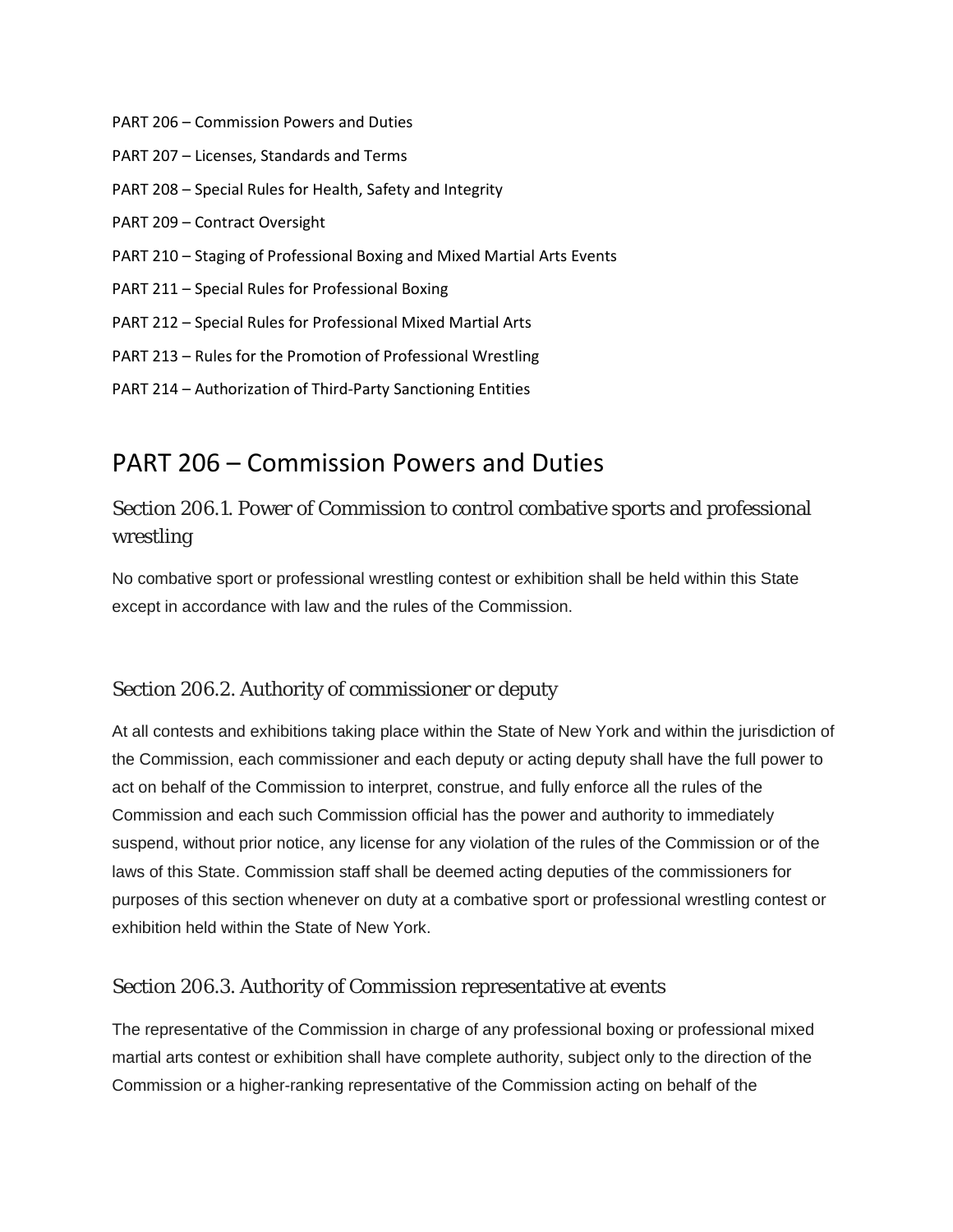Commission, over all phases of the weigh-in, over all entrances to the site of the event, including press and pass entrances and entrances for participants, officials, and employees; the ring and ringside, including press, radio, and television accommodations; over all the dressing rooms of participants and officials; the counting and accounting for all tickets, including working press, complimentary, participants', officials', and employees' tickets; the collection of proof of all required insurance premium payments and policies; the documenting and reporting of all accidents, injuries, and illnesses affecting persons subject to the jurisdiction of the Commission, whether or not insurance coverage is involved; the collection of all fees, including special license fees, and other monies due the State; the actions of all other Commission representatives assigned to the event; the payment of purses and other monies due and payable to participants and fees and expenses due and payable to officials; and in general over all matters under the jurisdiction of the Commission. Nothing in this rule shall be construed to modify the obligations of the Commission or its representatives when acting as agents of the commissioner of taxation and finance under article 19 of the Tax Law.

#### Section 206.4. Impounding of monies

In case of the termination of any contest or exhibition under the jurisdiction of the Commission by disqualification of one or more of the participants, as well as in other circumstances where such action shall be deemed appropriate by him or her, the Commission representative in charge shall have the authority to impound all monies otherwise due the alleged offending party or parties pending action on the matter by the Commission.

#### Section 206.5. Licenses required and applicable definitions

(a) No boxer, mixed martial artist, promoter, manager, second/trainer, matchmaker, referee, judge, or timekeeper, shall engage, in any way, either directly or indirectly, in professional boxing or professional mixed martial arts contests or exhibitions in this State unless he or she shall have first procured the appropriate license or permit from the Commission.

(b) No promoter shall engage, directly or indirectly, in the promotion of any professional wrestling exhibition in this State unless he or she shall have first procured an appropriate license or permit from the Commission.

(c) No sanctioning entity shall engage, directly or indirectly, in the oversight, conduct or authorization of any combative sport match or exhibition in this State unless it shall have first procured the appropriate license and authorization from the Commission.

(d) The following definitions shall be applicable: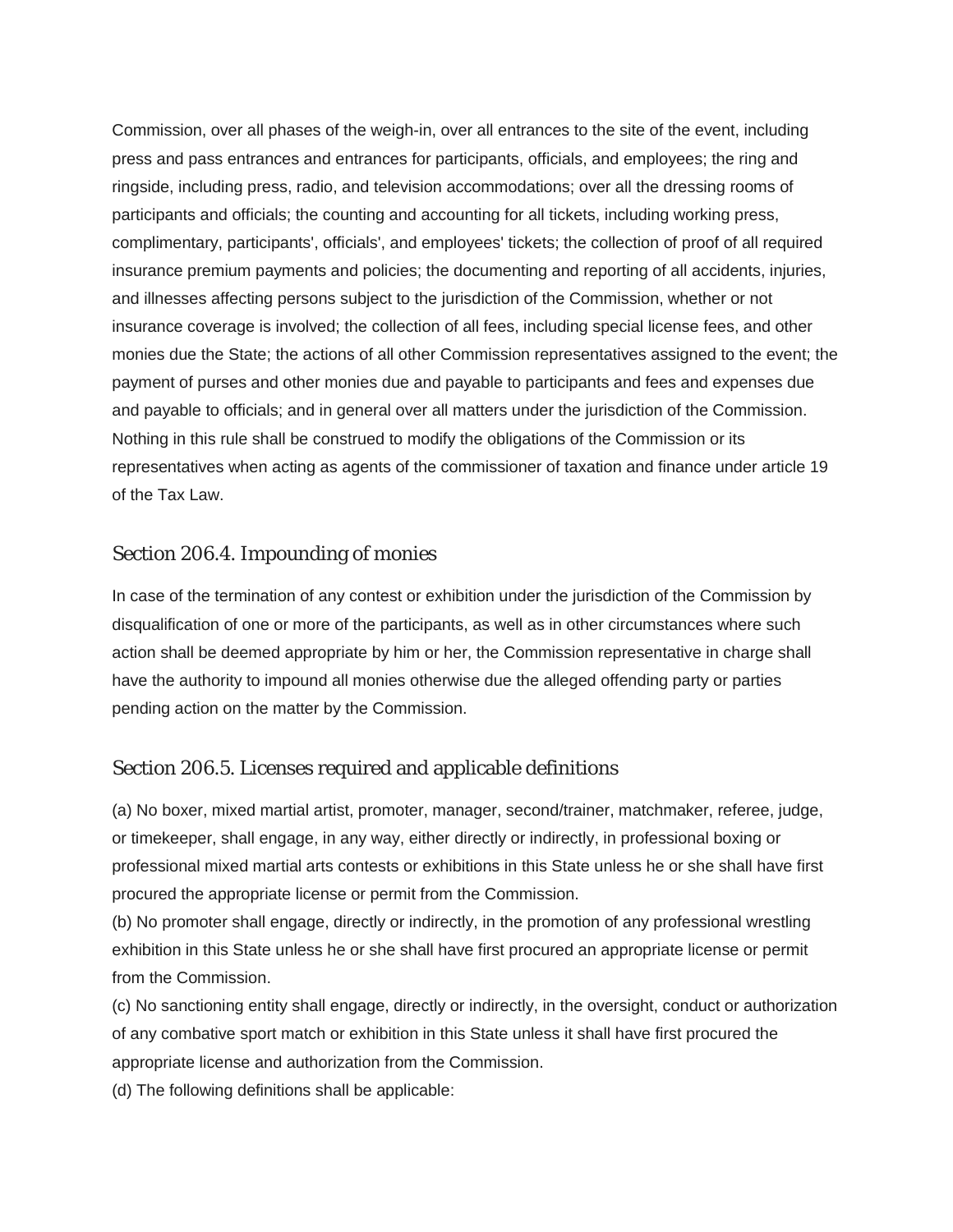(1) "Professional boxing" shall mean any boxing match or exhibition featuring a combatant who is a professional, as defined in subdivision 6 of Section 1000 of the General Business Law.

(2) "Professional mixed martial arts" shall mean any mixed martial arts match or exhibition featuring a combatant who is a professional, as defined in subdivision 6 of Section 1000 of the General Business Law.

(3) "Professional combative sports" shall mean any match or exhibition of an authorized combative sport featuring a combatant who is a professional, as defined in subdivision 6 of Section 1000 of the General Business Law.

(4) "Amateur boxing" shall mean any boxing match or exhibition featuring combatants who are both amateurs, as defined in subdivision 1 of Section 1000 of the General Business Law.

(5) "Amateur mixed martial arts" shall mean any mixed martial arts match or exhibition featuring combatants who are both amateurs, as defined in subdivision 1 of Section 1000 of the General Business Law.

(6) "Amateur combative sports" shall mean any match or exhibition of an authorized combative sport featuring combatants who are both amateurs, as defined in subdivision 1 of Section 1000 of the General Business Law.

(7) "Match, bout, or contest" shall mean any combative sport competition in which two combatants engage against each other in bona fide athletic competition with the understanding that the final result of the contest shall be counted toward their official records.

(8) "Exhibition" shall mean an engagement in which participants display their skill against one another for other than training purposes in a format resembling that of a match with the understanding that the final result of the competition will not be counted toward their official records, and where the final outcome and maneuvers used in the display are not prohibited from being rehearsed and predetermined by the participants and the associated promoter.

(9) "Contact sparring" shall mean practice boxing, practice mixed martial arts, or other practice combative sport conducted between two participants for training purposes in which blows are landed to the head or body of both participants in an manner intended to mimic those that may be attempted in a match, whether or not headgear is used.

(10) "Card or event" shall mean all matches and exhibitions scheduled to occur as part of a program of matches and exhibitions put on by a promoter to which a single ticket authorizes entry.

(11) "Combatant, contestant, or participant" shall mean a participant fighter in a combative sport match or exhibition.

(12) "Purse or Ring Earnings" shall mean any financial guarantee, payments, or remuneration of any kind including prizes, win bonuses or shares of any payment received for ticket sales, broadcasting or streaming rights provided to a combatant in a match or exhibition.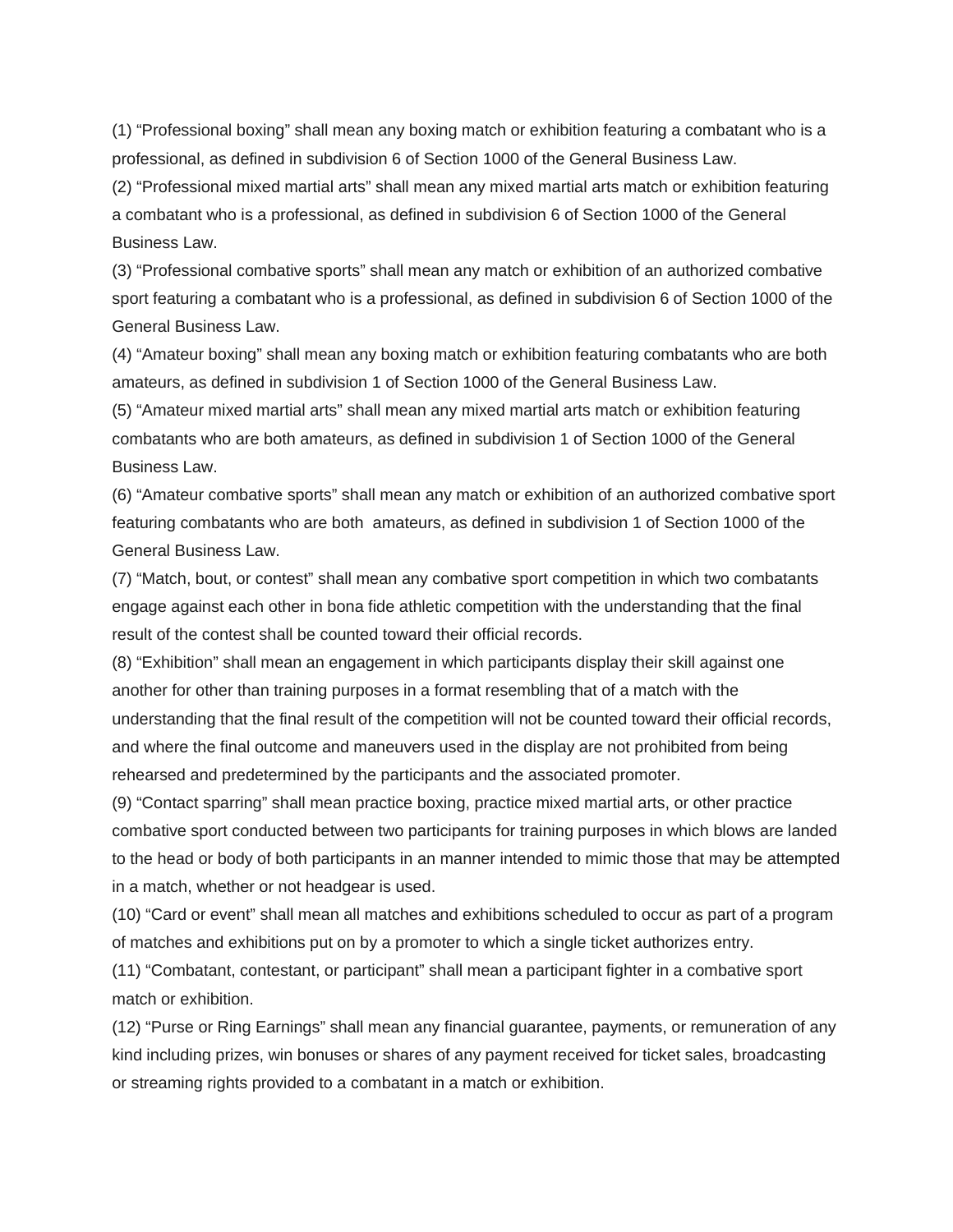## Section 206.6. Violation of State laws or Commission rules by licensee

(a) Any licensee, permit holder or otherwise authorized person or entity who violates the laws of the State of New York, including the Tax Law and the regulations thereunder, or the rules, policies and directives of this Commission, may have his or her license, permit or other authorization revoked and may be fined, suspended or otherwise disciplined, and may have the official result of his or her match modified, in such manner as the Commission may direct. The Commission shall have the power, in its discretion, to declare forfeited any purse, or any part thereof, belonging to the contestants or either of them or, the share thereof of any manager, if it has reason to believe, such contestant or contestants, or manager of a contestant, as the case may be, has committed any act in violation of any rule or regulation of the Commission. Nothing in this rule shall be construed to allow modification of the obligations of a licensee under article 19 of the Tax Law.

(b) The amount so forfeited shall be paid within 48 hours to the Commission. Such monies shall be held by the Commission until there is a final determination whether such violation has in fact been committed.

#### Section 206.7. Suspension of license

The Commission may suspend any license, permit or other authorization it has issued by a dated notice to that effect to the suspended party, mailed or delivered to the party at the party's last known address on file with the Commission, and specifying the effective date and term of the suspension, provided however that the Commission representative in charge of a contest or exhibition may then and there temporarily suspend any license issued by the Commission without such notice. In the event of a temporary suspension, the Commission shall mail or deliver the notice to the suspended licensee within three business days after the temporary suspension. Suspension may be without any advance hearing. Upon the receipt of such notice of suspension, the suspended licensee may apply to the Commission for a hearing on the matter to determine whether such suspension should be rescinded. Such application for a hearing must be in writing and must be received by the Commission within 30 days after the date of service of the notice of suspension.

#### Section 206.8. Revocation of license

The Commission shall have the authority to revoke any license, permit or other authorization issued by it. Before any license is so revoked, the licensee, permit holder or otherwise authorized person or entity will be offered the opportunity at a hearing held by or on behalf of the Commission to show cause why the license, permit or other authorization should not be revoked.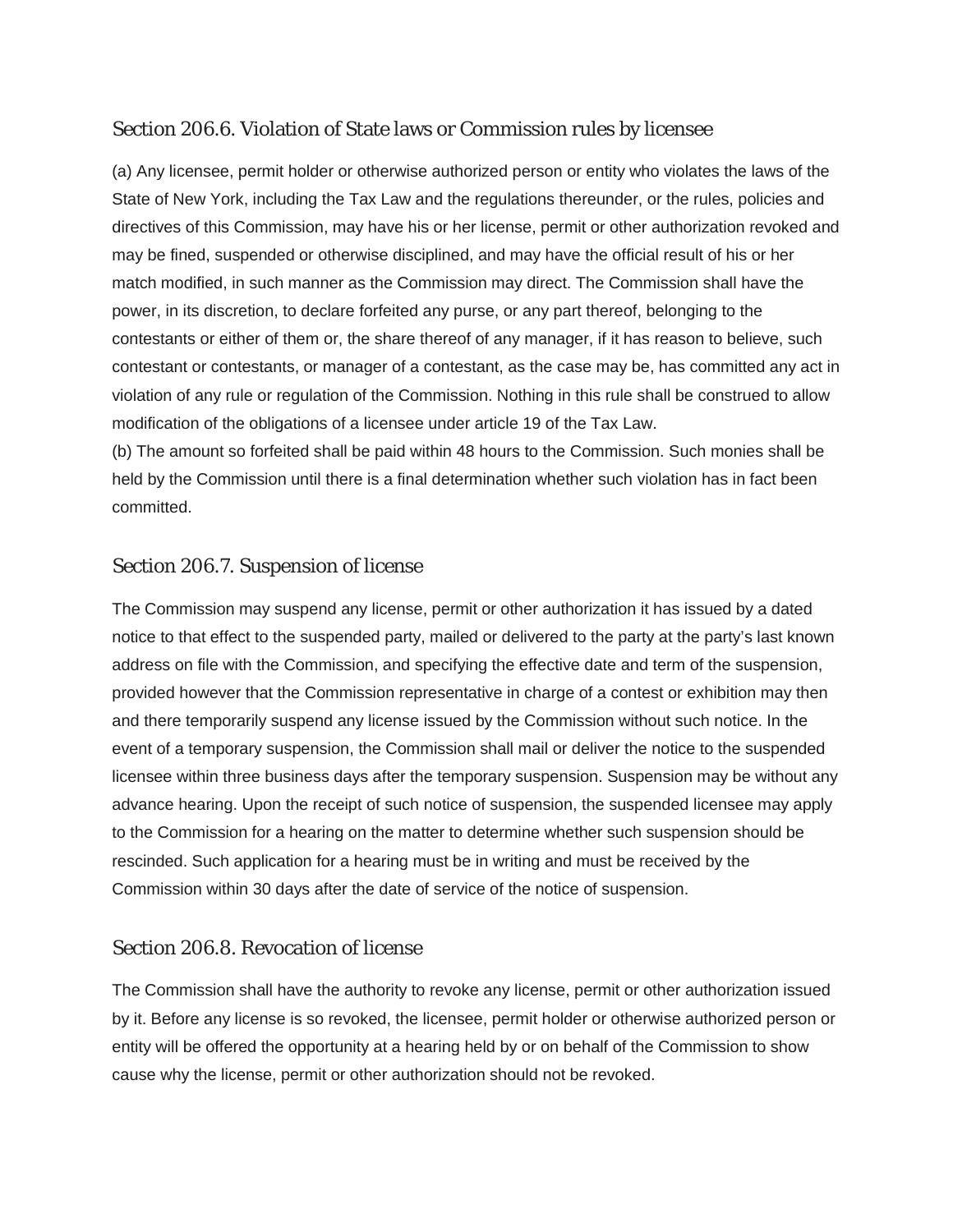#### Section 206.9. Fines

The Commission shall have the authority to fine any licensee, permit holder, or otherwise authorized person or entity by a dated notice to the fined party, mailed or delivered to the party at the party's last known address on file with the Commission, and specifying the effective date of such fine. Such fine may be ordered without any advance hearing. Upon the receipt of such notice of fine, the fined party may request a hearing on the matter before the Commission to show cause why the fine should be modified or rescinded. Such application for a hearing must be in writing and must be received by the Commission within 30 days after the date of service of the notice of fine. When a fine has been imposed upon a party, his or her license, permit or other authorization may, in the discretion of the Commission, be suspended until such fine has been paid.

# Section 206.10. Other disciplinary and supervisory authority

Nothing in these rules shall be construed to limit the authority of the Commission to supervise and discipline licensees, permit holders, or otherwise authorized persons and entities, in its discretion pursuant to law.

#### Section 206.11. Comity

The Commission, in its discretion, may recognize and enforce within its jurisdiction, disciplinary sanctions, disqualifications and retirements imposed by other authorities. Except as may otherwise be required by federal law, such recognition and enforcement shall be in each instance subject to petition to the Commission by the affected person(s). The Commission shall thereupon inquire into the merits of the case to an extent which the Commission, in its sole discretion, may decide. The Commission will thereafter, without formal proceedings, render a final decision in accordance with the substantial equities as these shall appear to the Commission in its sole discretion.

#### Section 206.12. Contracts

All contracts calling for the services of a professional boxer or professional mixed martial artist in an authorized professional combative sport match or exhibition to be held in the State of New York and entered into by licensed promoters, professionals or managers as one or more of the parties in such contracts shall be subject to Commission approval and must be filed with the Commission to be valid. All such contracts must comply with applicable provisions of New York State and federal law. The Commission shall have the authority, in its discretion, to act to invalidate, enforce, mediate, arbitrate or modify such contracts. All contracts directly related to the conduct of professional boxing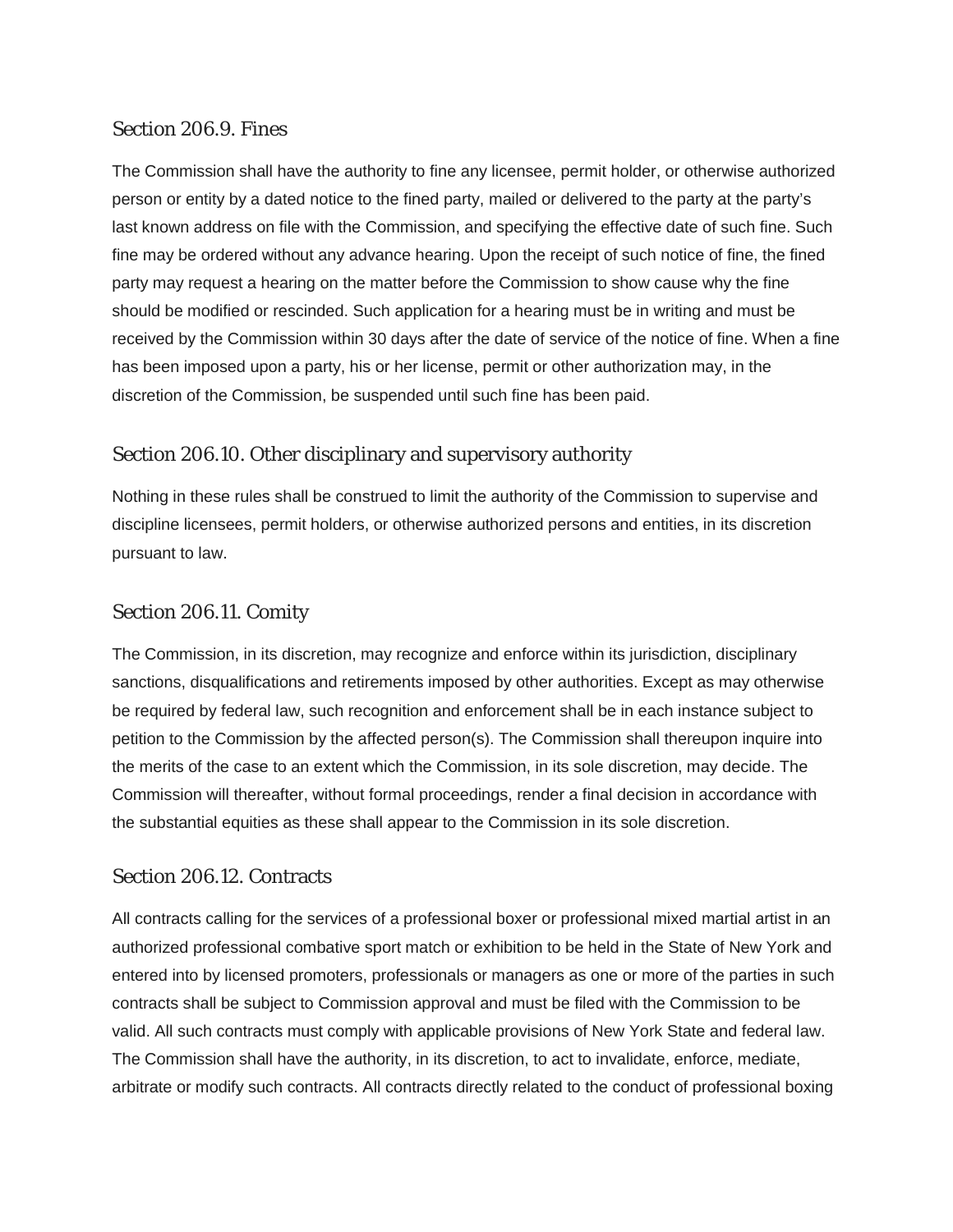activity in the state of New York must also comply with the applicable requirements of the federal Professional Boxing Safety Act (15 U.S.C. 6301, et seq.), as amended.

#### Section 206.13. Inquiries

The Commission shall have the authority to inquire into the affairs of licensees, permit holders and other authorized persons or entities, and into any matter which may affect combative sports or professional wrestling in New York in its discretion and without limitations. Licensees, permit holders, and otherwise authorized persons or entities shall cooperate fully with inquiries by the Commission.

#### Section 206.14. Hearings

The Commission shall offer the opportunity for a hearing before taking any final action negatively affecting any person's individual privileges or property granted by a license, permit or other authorization duly issued by the Commission or a contract approved by and filed with the Commission. In all such hearings, licensees and other witnesses shall testify under oath or affirmation, which may be administered by any commissioner or authorized representative of the Commission actually present. The Commission shall be the sole judge of the relevancy and competency of testimony and other evidence, the credibility of witnesses, and the sufficiency of evidence, and shall issue the final determination of the matter. Hearings may be conducted and presided over by the Commission, representatives of the Commission, or by administrative law judges within the Department of State's Office of Administrative Hearings, in the discretion of the Commission. In such cases where hearings are conducted by Commission representatives or administrative law judges, the representative or administrative law judge conducting the hearing shall submit findings of fact and recommendations to the Commission, which shall not be binding on the Commission, for consideration and confirmation, modification, remand for additional proceedings, or rejection.

#### Section 206.15. Communications with licensees

All Commission bulletins and notices to any licensee, permit holder or otherwise authorized person or entity shall be addressed and sent to such licensee at the registered address of such licensee. The registered address of any licensee shall be his or her address or email address as specified in his or her application for a license, and in the event any licensee changes his or her address or email address, he or she shall promptly file with the Commission an appropriate change-of-address rider or amendment to such application. All licensees are bound by the notices and bulletins sent to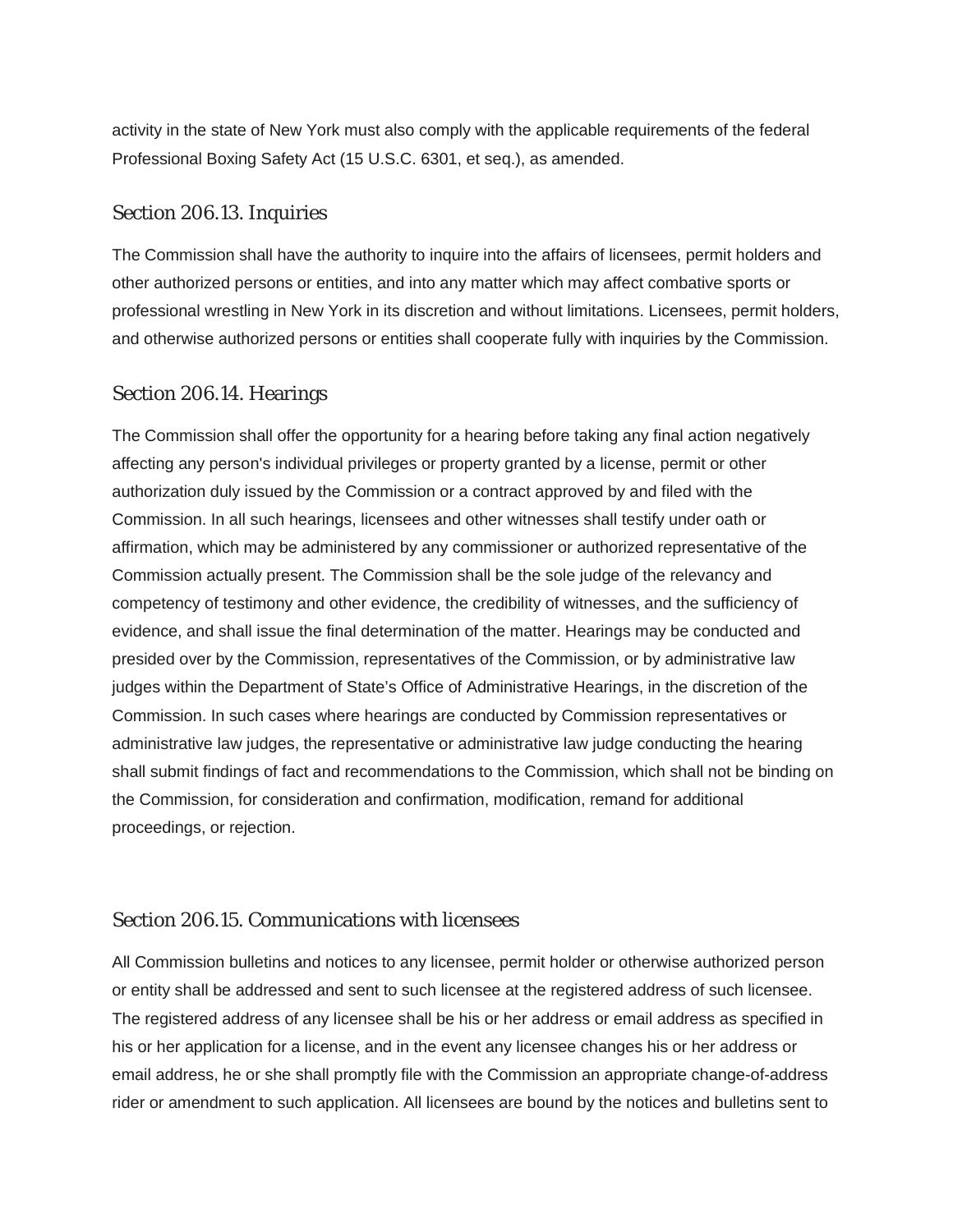their registered addresses, and the Commission need not entertain any plea or request based upon a contention that such notice or bulletin was not sent to any other address of the licensee. Licensees shall be deemed to have received proper notice of Commission bulletins and notices so distributed.

# Section 206.16. Personnel changes in business entity licensee

A business entity licensee shall notify the Commission immediately of any changes to the officers, responsible parties or directors listed in the entity's license application by filing an amendment thereto with the Commission.

# Section 206.17. Papers and disclosures filed with Commission

All applications, records or other papers and documents filed or submitted to the Commission or to the medical advisory board or at any hearing, become the property of the Commission, except that any such paper or document filed with or submitted to the Commission in its role as agent of the commissioner of taxation and finance shall be furnished to such commissioner. In addition, all disclosures made to the Commission shall be considered disclosures to the State of New York, but shall be confidential and shall not be subject to public disclosure.

#### Section 206.18. Records of licensee available for inspection by the Commission

All the books and records of any licensee of this Commission, which directly or indirectly concern combative sports or professional wrestling, shall, at all times, be subject to the inspection of the Commission at such times and under such circumstances as the Commission may direct. Licensees shall not destroy records relating to licensed activities conducted within the State of New York for the purpose of obstructing or interfering with a Commission inspection or inquiry.

# Section 206.19. Confidentiality of medical reports

All medical reports submitted to, and all medical records of, the medical advisory board or the Commission, relative to the physical examination or condition of combative sports participants and professional wrestlers, shall be confidential, and shall be open to examination only by the Commission or its authorized representatives, by the subject combatant or the subject wrestler or his or her authorized representative upon his or her written application therefor, or upon the order of a court of competent jurisdiction in an appropriate case.

#### Section 206.20. Severability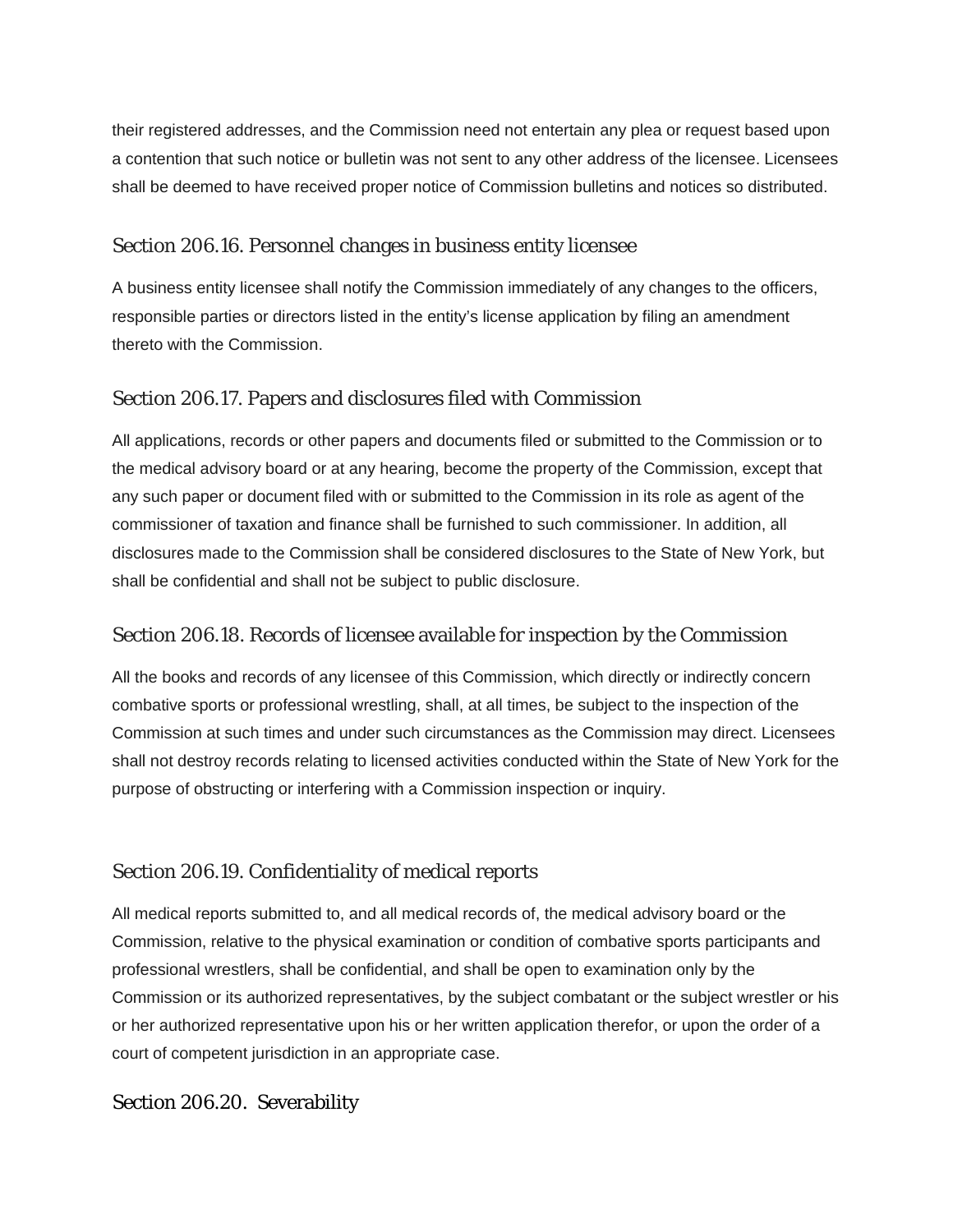Should any provision of these Commission regulations be declared by a Court to be unconstitutional, or unauthorized, or in conflict with any other superseding section or provision of law, such decision shall affect only that section or provision so declared to be unconstitutional or unauthorized and shall not affect any other section or provision of these regulations.

#### Section 206.21. Judicial Review

A decision by the Commission, to deny, suspend, or revoke an application, license or certificate issued or to otherwise discipline a licensee, permit holder, or other authorized person or entity pursuant to this Part shall be reviewable pursuant to Article 78 of the New York Civil Practice and Rules Law.

# PART 207 – Licenses and Event Approvals

#### Section 207.1. Licenses required

(a) No person or entity shall act as a participant, referee, judge, manager, trainer/second, promoter, matchmaker, or timekeeper in relation to professional boxing or professional mixed martial arts within the State of New York, unless he or she possesses a valid license therefor issued by the Commission.

(b) No person or entity shall act as a promoter of professional wrestling exhibitions within the State of New York unless he or she possesses a valid license therefor issued by the Commission. (c) No person or entity shall act as a third-party sanctioning entity overseeing and conducting combative sports matches and exhibitions consisting of amateur mixed martial arts, professional kickboxing, amateur kickboxing, professional single-discipline martial arts, amateur single-discipline martial arts, grappling or wrestling within the State of New York unless he or she possesses a valid license therefor issued by the Commission.

(d) No person or entity shall act as a gym or training facility providing contact sparring for licensed professional boxers or professional mixed martial artists unless the gym or training facility possesses a valid license therefor issued by the Commission.

(e) No one shall engage a person or entity who is not duly licensed by the Commission to act in any capacity for which a license is required pursuant to this Part, unless otherwise authorized by the Commission.

(f) No person may arrange, promote, organize, produce, or hold a professional boxing or professional mixed martial arts match or exhibition in this state unless all referees, judges,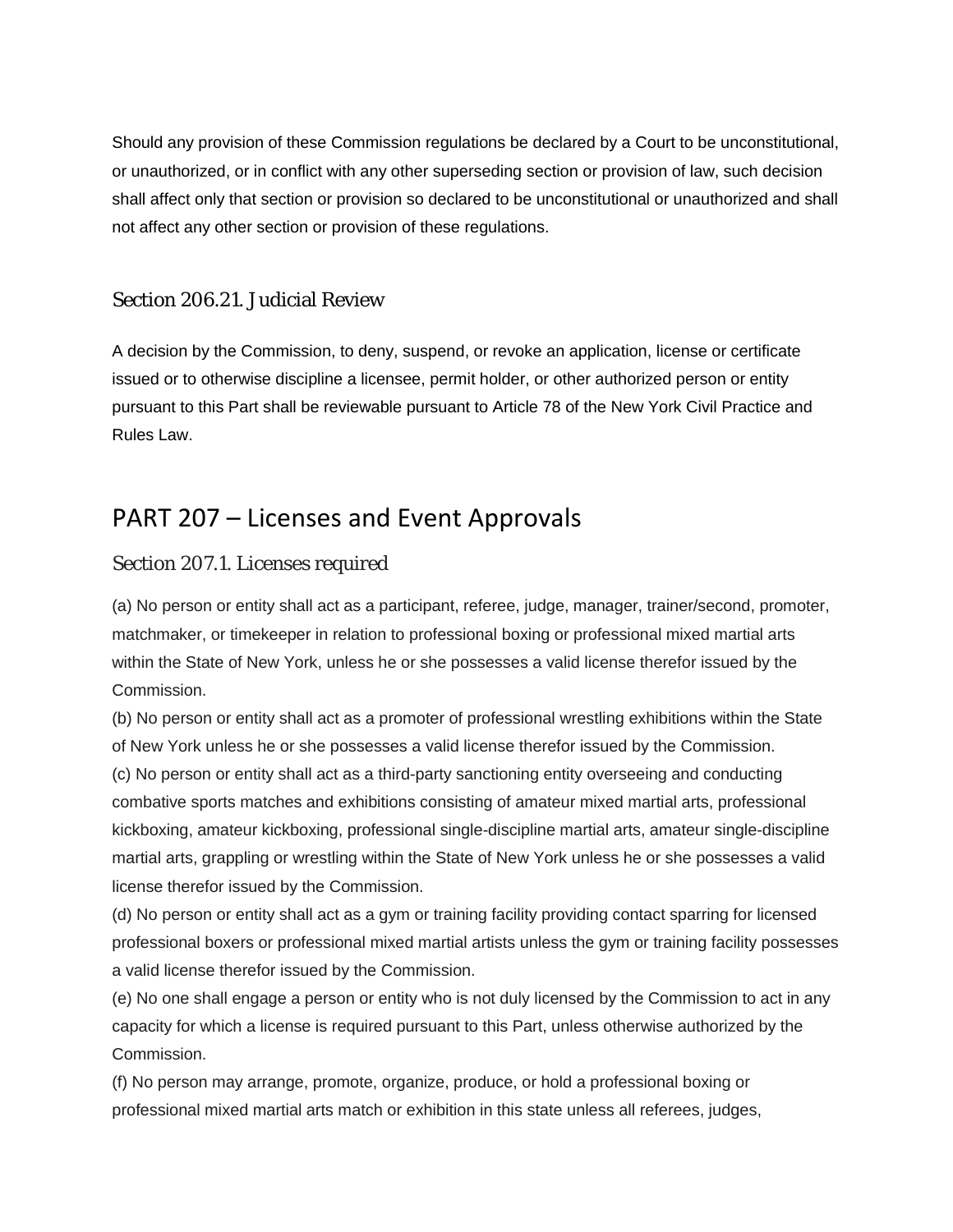timekeepers, combatants, seconds/trainers, and managers participating in the match or exhibition have been licensed by the Commission. No person may arrange, promote, organize, produce, or hold a professional boxing or professional mixed martial arts match or exhibition in this state unless the match or exhibition has been approved and is directly overseen by the Commission. (g) Licensure does not guarantee authorization or assignment to participate in or officiate at any specific professional boxing or professional mixed martial arts match or exhibition. (h) Any license issued by the Commission may be renewed within three years of its expiration by filing a renewal application in a form and manner as may be authorized and directed by the Commission.

# Section 207.2. Applications for licenses and permits

Every application for a license or a permit shall:

(a) be in writing on a form supplied or approved by the Commission;

(b) be verified by the applicant; and

(c) set forth such information and have attached thereto such exhibits as required by the Commission.

#### Section 207.3. Examinations

The Commission shall have the authority to require any applicant for any license or permit, and in the case of a business entity applicant any principal, officer, director, responsible employee or owner thereof, or any licensee, to appear before the Commission for oral and/or written examination or other demonstration as to his or her fitness and qualifications for the license or permit sought.

#### Section 207.4. Duration of licenses

(a) For licenses issued prior to September 1, 2018, each license related to professional boxing and professional wrestling issued by the Commission shall be annual and shall expire on the 30th day of September next following the date on which it was issued. Thereafter, any such license shall be annual and shall expire one year after issuance.

(b) Each license related to professional mixed martial arts and training facilities providing contact sparring for professional combative sports participants shall be annual and shall expire one year after issuance.

(c) Each license related to recognition and authorization of a third-party sanctioning entity shall be biennial and shall expire two years after issuance.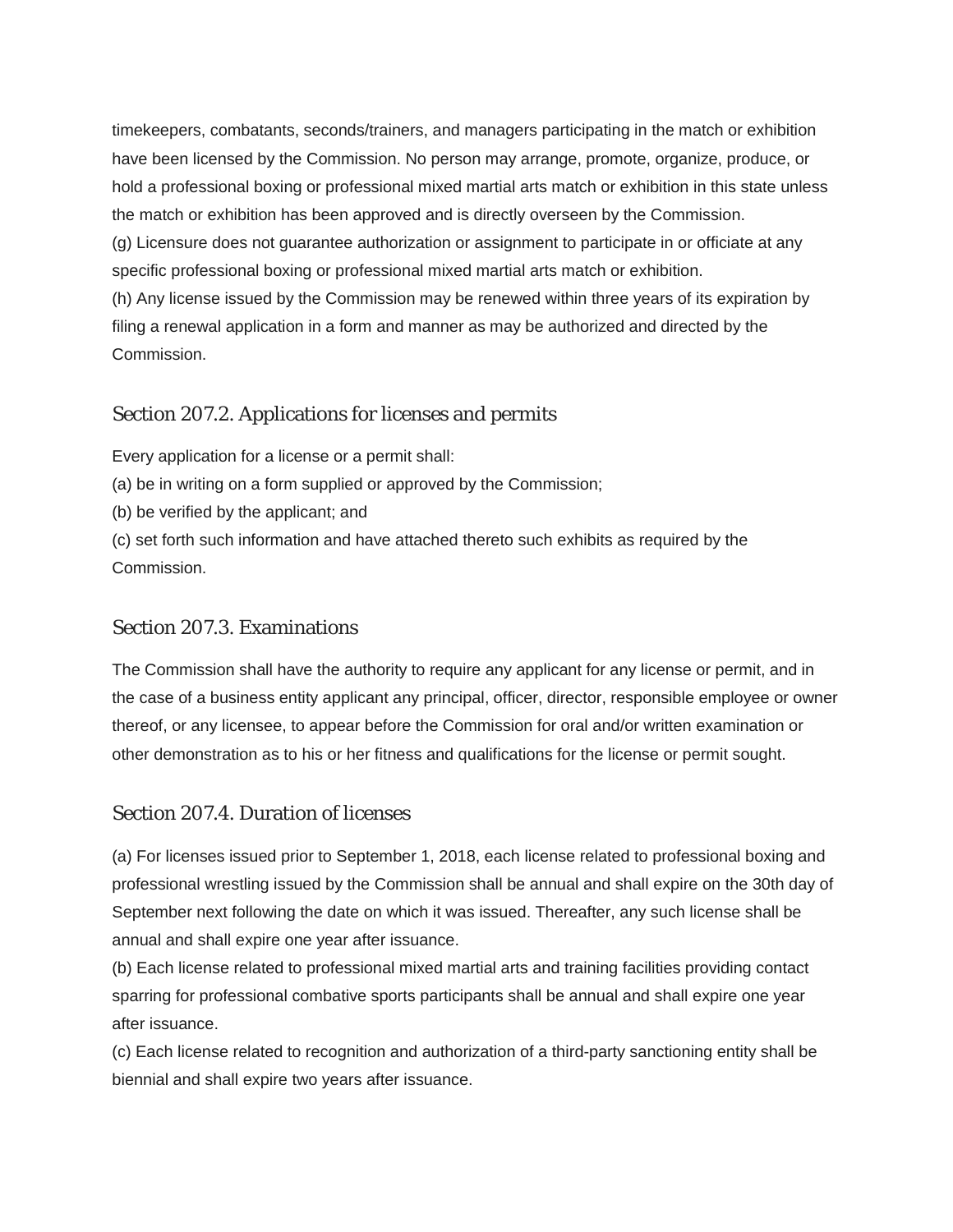# Section 207.5. Professional boxer and professional mixed martial artist licenses

(a) To obtain a license to act as a professional boxer or professional mixed martial artist, and before each match or exhibition in which he or she fights, such person shall present to the Commission the following information as required by the Commission:

(1) the professional combatant's name, photographic identification, social security number, date of birth, a boxer Federal ID number or mixed martial artist National ID number, as applicable, and other identifying information as may be required by the Commission; (2) the professional combatant's prior combative sports history including the date, location, name of opponent and decision of any such matches and exhibitions; and (3) the professional combatant's medical history relating to any physical condition, medical tests and procedures which relate to his ability to participate in professional combative sports, and a record of all medical suspensions.

(b) The applicant must also present the Commission with information relating to each and every license, "passbook," or other authorization to participate in combative sports issued to him or her by any state, country or amateur association.

(c) The applicant must also submit to and pass any and all medical examinations and laboratory tests as prescribed by the Commission.

#### Section 207.6. Use of alias

Professional combatants must be licensed by the Commission under their true and legal name. Licensees shall also list any aliases that they may use as a ring name during competition and any other assumed names. During competition, the licensee may be announced by his or her ring name or alias, provided the use of such assumed name is approved by the Commission and provided further that the combatant's true and legal name is disclosed to the Commission and entered on the license.

#### Section 207.7. Licensing and training standards for seconds

Prior to the issuance of a license of a professional boxing or mixed martial arts second, the Commission may require any applicant to demonstrate, to the satisfaction of the Commission, general fitness, trustworthiness, and knowledge of the Commission's rules and regulations, treatment of injuries, physical conditioning, health care, nutrition, training, first aid, effects of drugs and alcohol, and the wrapping/bandaging/gloving of a combatant's hand, to the satisfaction of the Commission in a manner approved by the Commission in its discretion. In addition, licensed seconds of professional boxing and professional mixed martial arts shall attend seminars about the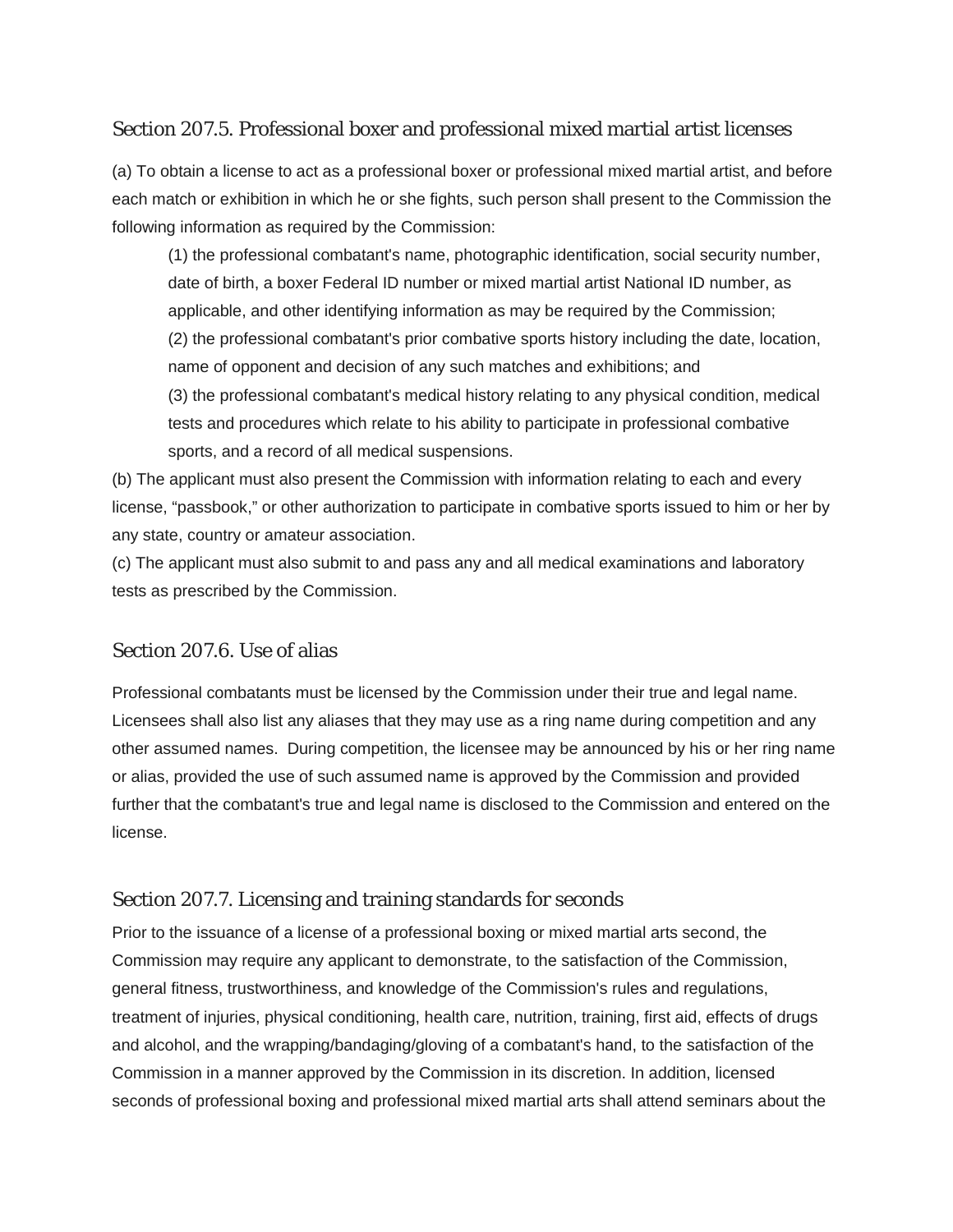rules and regulations of the Commission and skills as a second of professional boxers or professional mixed martial artists, as required by the Commission in its discretion.

# Section 207.8. Licensing and training standards for managers of professional boxer and professional mixed martial artists

Prior to the issuance of a manager's license, the Commission may require any applicant to demonstrate, to the satisfaction of the Commission, knowledge of the rules of the Commission and the generally accepted rules of professional boxing or professional mixed martial arts, as well as his or her skills as a manager of boxers or mixed martial artists and knowledge of the background, skills and experience of each boxer or mixed martial artist the manager seeks to place under contract. Managers shall periodically, as required by the Commission, attend seminars relating to rules of the Commission, health and safety of participants, and skills as a manager of boxers and/or mixed martial artists.

#### Section 207.9. Licensed Managers as seconds

A licensed manager of a professional boxer or professional mixed martial artist may act as second to such boxer or mixed martial artist in any bout under the jurisdiction of the Commission, but, unless he or she shall also be licensed by the Commission as a second of professional boxers or professional mixed martial artists, he or she shall not be permitted to act as second to any boxer or mixed martial artist with whom he shall have no contractual relationship as manager.

# Section 207.10. Licensing standards for promoters of professional boxing and mixed martial arts

Prior to the issuance of a promoter's license, the Commission may require any applicant to demonstrate to the satisfaction of the Commission a knowledge of the rules of the Commission, the generally accepted rules of professional boxing or professional mixed martial arts as may be applicable, financial fitness, trustworthiness, the applicant's ability to retain appropriate venues, space, personnel and equipment necessary to conduct a combative sports event, and any other qualification as may be required by the Commission, including submission of a financial questionnaire to be provided by the Commission. In addition, an applicant for a promoter license must provide the requisite bonds and, upon demand by the Commission, shall be required to present proof of any insurance policies and related premium payments required by the Commission.

# Section 207.11. Licensing standards for professional matchmakers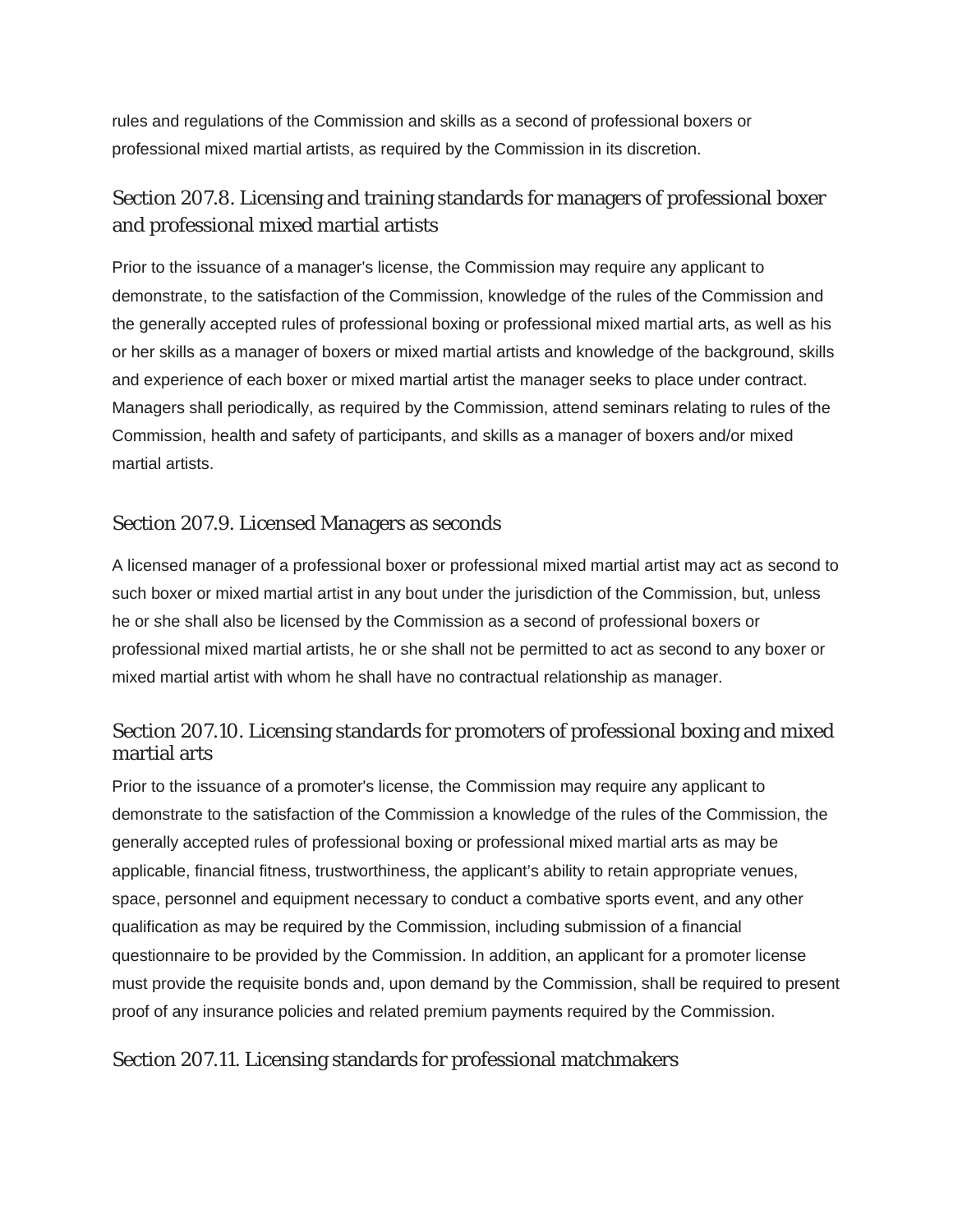Prior to the issuance of a matchmakers license for professional boxing or professional mixed martial arts, the Commission may require any applicant to demonstrate, to the satisfaction of the Commission, a knowledge of the rules of the Commission, the generally accepted rules of professional boxing or professional mixed martial arts as may be applicable, general fitness and trustworthiness, and any other qualification as may be required by the Commission.

### Section 207.12. Licensing and training standards for professional referees

(a) Prior to the issuance of a license as a professional referee for mixed martial arts or boxing within the State, an applicant therefor shall: (i) demonstrate general fitness, trustworthiness, satisfactory skill, and knowledge of the Commission's rules and regulations, to the satisfaction of the Commission, and pass an examination in a manner and form approved by the Commission; (ii) attend a neurological seminar conducted by a physician approved by the Commission or otherwise demonstrate his or her skills at recognizing detrimental neurological symptoms of combatants to the satisfaction of the Commission in a manner approved by the Commission in its discretion; (iii) satisfy the health and physical standards, including completion of an eye examination, as may be established from time to time by the Commission; (iv) submit and certify a financial questionnaire on a form to be provided by the Commission; and (v) have refereed a minimum of, for boxing, 400 rounds, or, for mixed martial arts, 200 rounds, of any combination of officially sanctioned amateur or professional rounds, demonstrating sufficient ring experience and skill to the satisfaction of the Commission.

(b) Upon licensure, referees with no prior professional experience in boxing or mixed martial arts, as applicable, may also be required to complete a practical training program to the satisfaction of the Commission before being granted any assignment to a professional match.

(c) Upon receiving a license as a professional boxing referee, each referee shall first be assigned a minimum of no fewer than four, four-round preliminary matches, followed by a minimum of no fewer than four, six-round preliminary matches, except as otherwise directed or authorized by the Commission. The professional boxing referee's conduct and performance may at any time be reviewed and evaluated by the Commission or a Commission representative. If it is found that said referee's conduct and performance is satisfactory, that referee may thereafter officiate matches of eight rounds or more.

(d) Licensed referees shall periodically, as required by the Commission in its discretion, attend seminars about the rules and regulations of the Commission and skills as a referee of professional boxing and mixed martial arts, as applicable.

(e) The performance of each professional referee may be reviewed and evaluated periodically by the Commission in its discretion.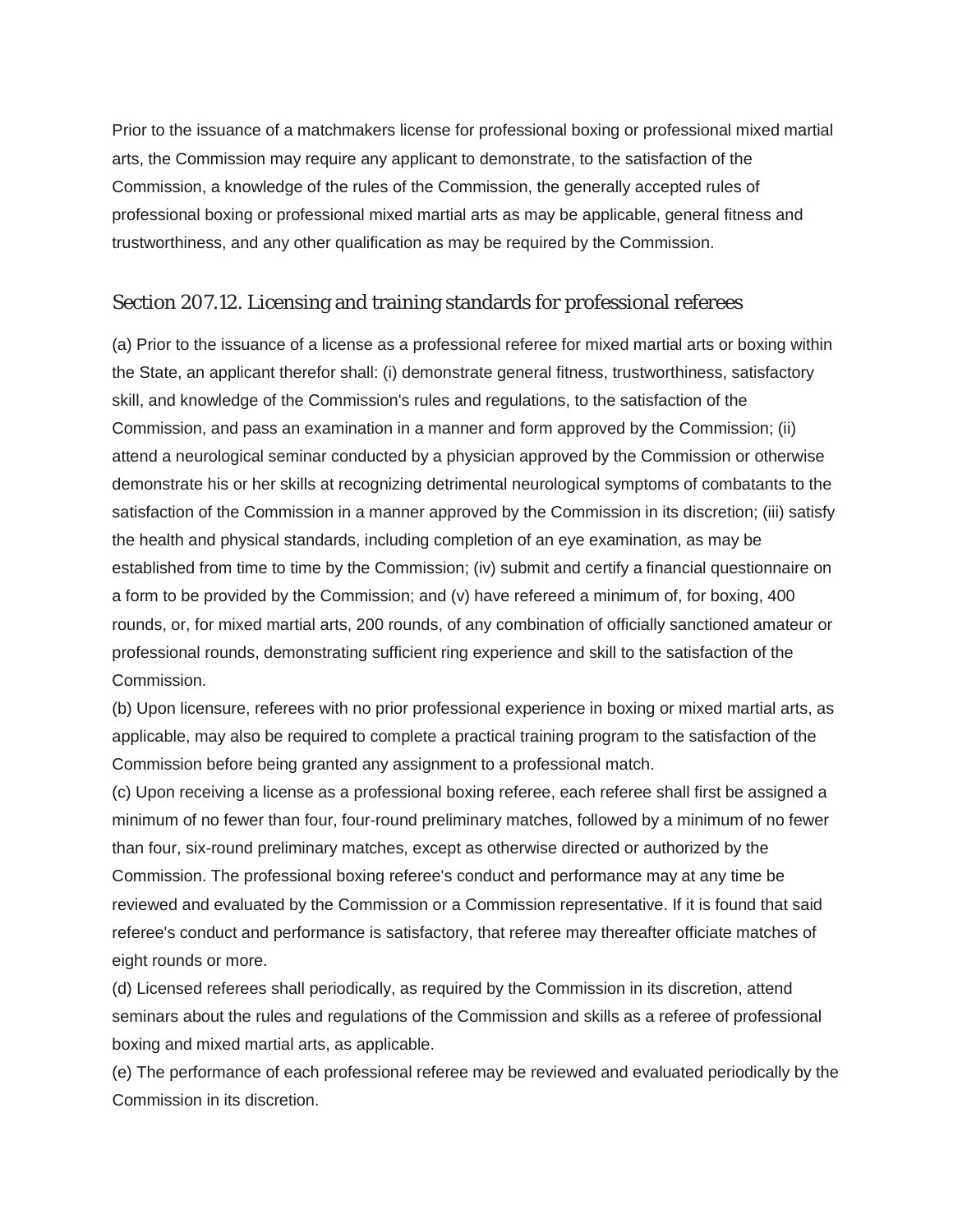#### Section 207.13. Licensing and training standards for professional judges

(a) Prior to the issuance of a license of a professional boxing or mixed martial arts judge, an applicant therefor shall demonstrate general fitness, trustworthiness, experience and sufficient skill in a manner and form satisfactory to the Commission, pass an examination in manner and form approved by the Commission, provide proof of satisfactory eye examination in form acceptable to the Commission, submit and certify a financial questionnaire to be promulgated by the Commission, and shall provide proof of having completed a training program approved by the Commission. (b) Judges shall periodically, as may be required by the Commission, attend continuing education programs and seminars intended to refresh and enhance the licensee's skills as a professional judge.

(c) The performance of each judge may be reviewed and evaluated periodically by the Commission, in its discretion.

(d) In addition, annual eye examinations shall be required of all licensed judges in a manner directed by the Commission physician.

#### Section 207.14. Promoter licenses

.

(a) Prior to the issuance of a license of a professional wrestling, professional boxing or professional mixed martial arts promoter, an applicant therefor shall demonstrate general fitness, trustworthiness and sufficient capacity to so act by filing a completed application in a manner and form satisfactory to the Commission.

(b) An applicant for a license to promote professional boxing or professional mixed martial arts shall execute and file with the secretary of state a bond in an amount of ten thousand dollars (\$10,000), to be approved as to form and sufficiency of sureties thereon by the secretary of state, conditioned for the faithful performance by said person or entity of the provisions of this Article 41 of the General Business Law and the rules and regulations of the Commission. In addition, such applicant shall execute and file with the secretary of state a bond in an amount of twenty thousand dollars (\$20,000) to be approved as to form and sufficiency of sureties thereon by the secretary of state, conditioned for and guaranteeing the payment of professionals' purses, salaries of club employees licensed by the Commission, and the legitimate expenses of printing tickets and all advertising material. All such bonds must be in effect on the date of licensure. Any lapse or expiration in either bond during the license period shall be cause for immediate license suspension until such bond is renewed or a new bond is filed, approved, and in effect.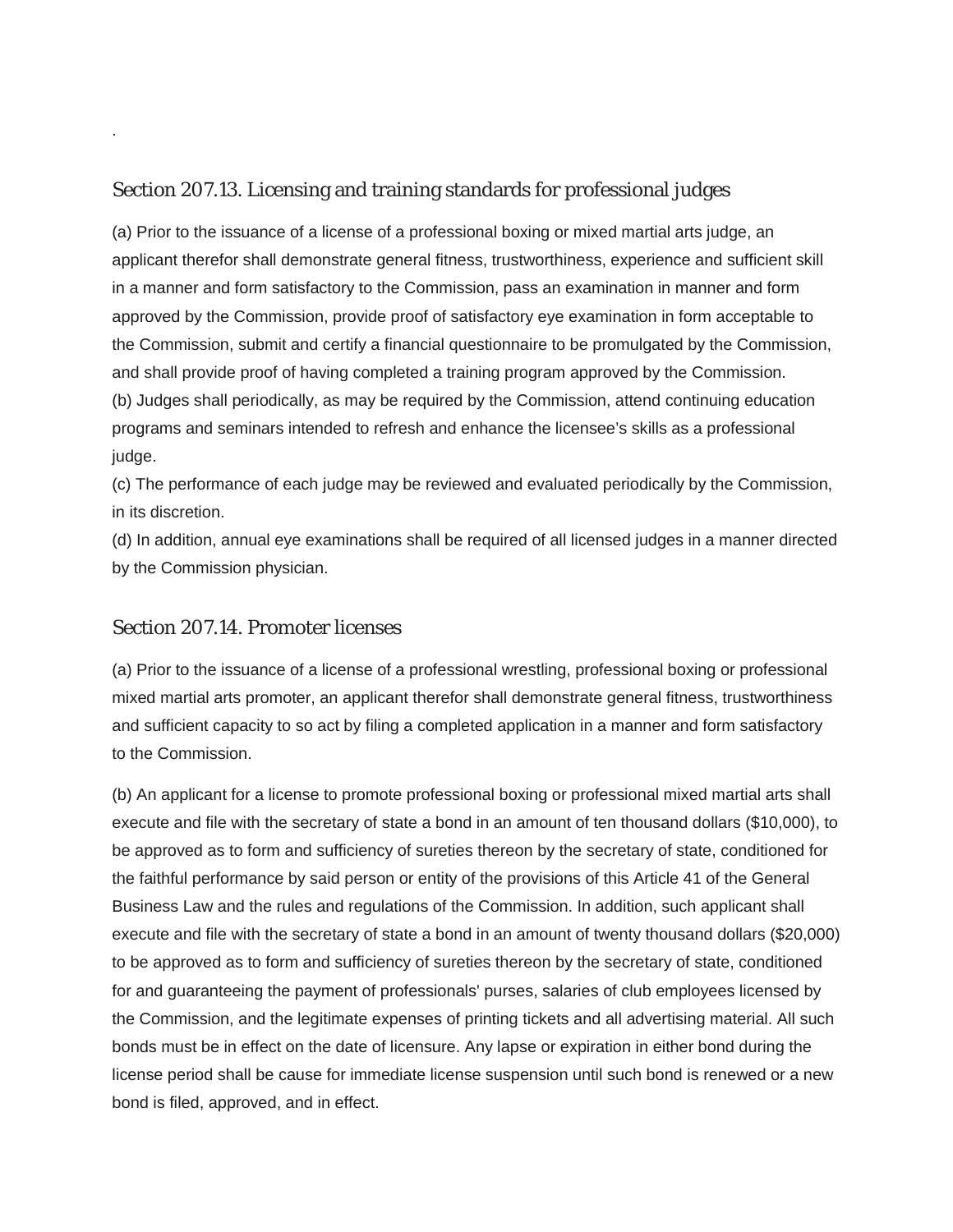(c) An applicant for a license to promote professional wrestling exhibitions shall execute and file with the comptroller a bond in an amount not less than twenty thousand dollars (\$20,000) to be approved as to form and sufficiency of sureties thereon by the comptroller, conditioned for and guaranteeing the payment of professional wrestler's purses, salaries of club employees licensed by the Commission, the legitimate expenses of printing tickets and all advertising material, payments to sponsoring organizations, and the applicable state and local sales and compensating use tax. Any lapse or expiration in the bond during the license period shall be cause for immediate license suspension until such bond is renewed or a new bond is filed, approved, and in effect.

#### Section 207.15. Event and date specific licenses/approvals for licensed promoters

(a) A licensed promoter shall make application to the Commission for approval of the date on which a professional boxing or professional mixed martial arts event is scheduled or contemplated to be scheduled at least 60 days prior thereto, unless otherwise authorized by the Commission upon good cause shown. Such application shall be made on a form provided by the Commission and shall include:

(1) the authorized combative sport to be featured;

(2) the location of the event, including the name, address and seating capacity of the facility; (3) an assurance of appropriate financial, medical, organizational and operational capacity

and controls for the contemplated bouts, contests, matches or exhibitions; and

(4) an assurance of timely completion and submission of all required applications, contracts and other documents or materials required by the Commission.

(b) A licensed promoter granted approval for an event date must submit timely and complete applications for match approvals and event information forms in the form and manner directed by the Commission.

(c) The Commission reserves the right, in its discretion, to limit the number of professional boxing and professional mixed martial arts events per month, the number of match proposed for any specific event, to deny requests that would result in multiple events on the same date, and to deny any request as deemed necessary to ensure the proper regulation and administration of each event.

#### Section 207.16. Card approvals

All matches or exhibitions proposed for a card must be submitted by the licensed professional boxing or professional mixed martial arts promoter in a form and manner as directed by the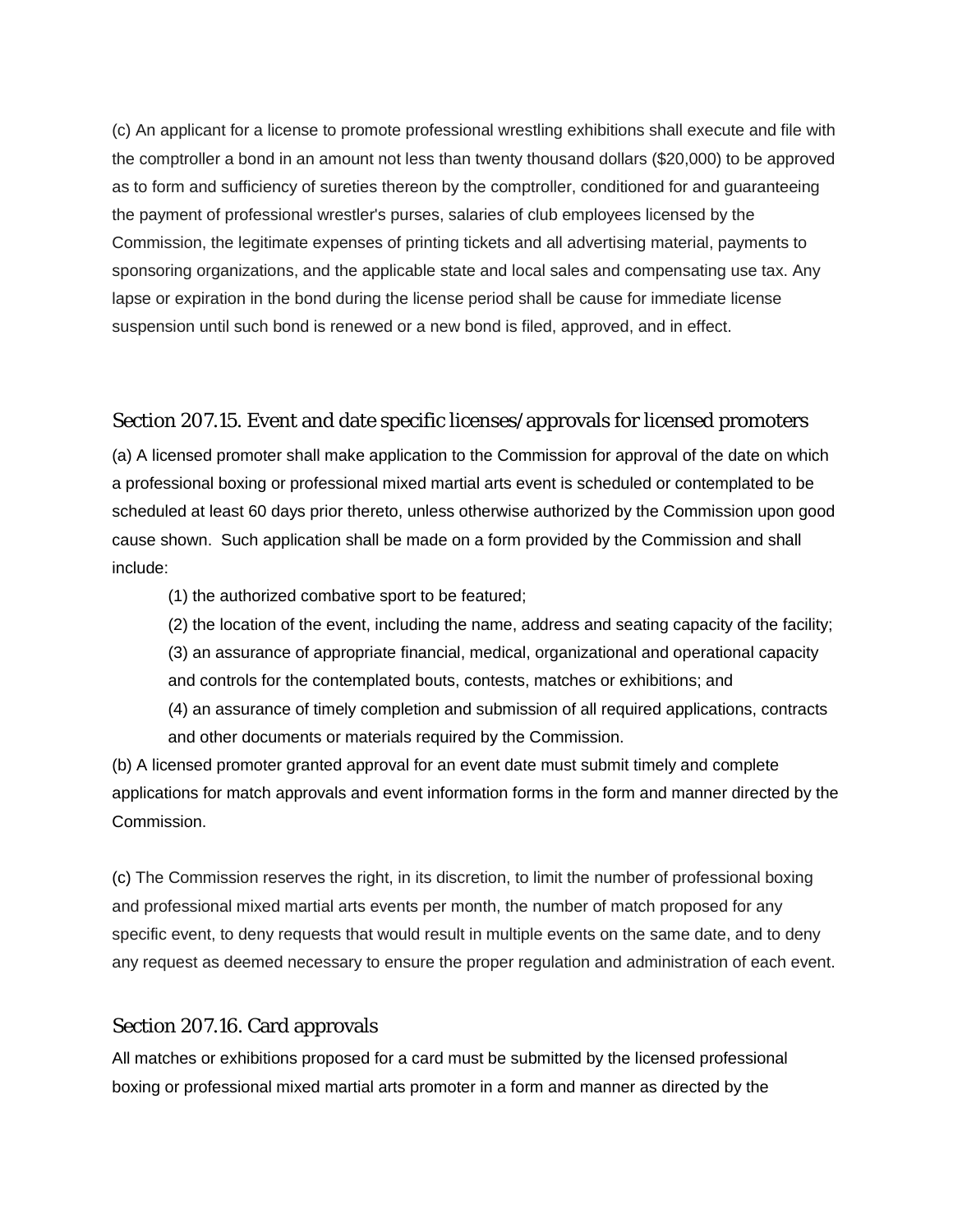Commission. No professional boxing or professional martial arts match or exhibition shall be authorized to take place until approved by the Commission.

# Section 207.17. When match or exhibition may be publicly announced

No licensed promoter may publicly announce or advertise that any specific professional boxing or professional mixed martial arts match or exhibition will take place within the State of New York on a date certain unless such specific match or exhibition has been approved by the Commission or the Commission has provided written authorization to the promoter to make such an announcement. Promoters shall notify the Commission of any proposed match or exhibition, and submit same to the Commission for approval, including in such notice the full details of such contest or exhibition, at least 10 business days before the scheduled date of such contest or exhibition, unless otherwise authorized by the Commission for good cause shown.

# PART 208 – Special Rules for Health, Safety and Integrity in Combative Sports

# Section 208.1. Medical fitness required

(a) No one shall participate in a professional boxing or professional mixed martial arts match or exhibition, or engage in sparring unless medically fit to the satisfaction of the Commission. The Commission shall have the authority to examine licensees or require them to be examined for this purpose from time to time in its discretion. Licensees shall submit to any such examinations. (b) No person who is subject to a medical suspension issued by the Commission or any other member of the Association of Boxing Commissions (ABC) in relation to any combative sport shall be authorized to participate as a combatant in any amateur or professional combative sports match or exhibition or as a wrestler in any professional wrestling exhibition in this State, except as otherwise authorized by federal law.

# Section 208.2. Medical examination required for license

(a) To obtain a license or the renewal of a license as a professional boxer or professional mixed martial artist, all such persons shall submit to a thorough medical examination by a physician approved by the Commission, in such form as approved by the Commission, and shall submit to such other medical tests and examinations as may be required by such physician and/or the Commission.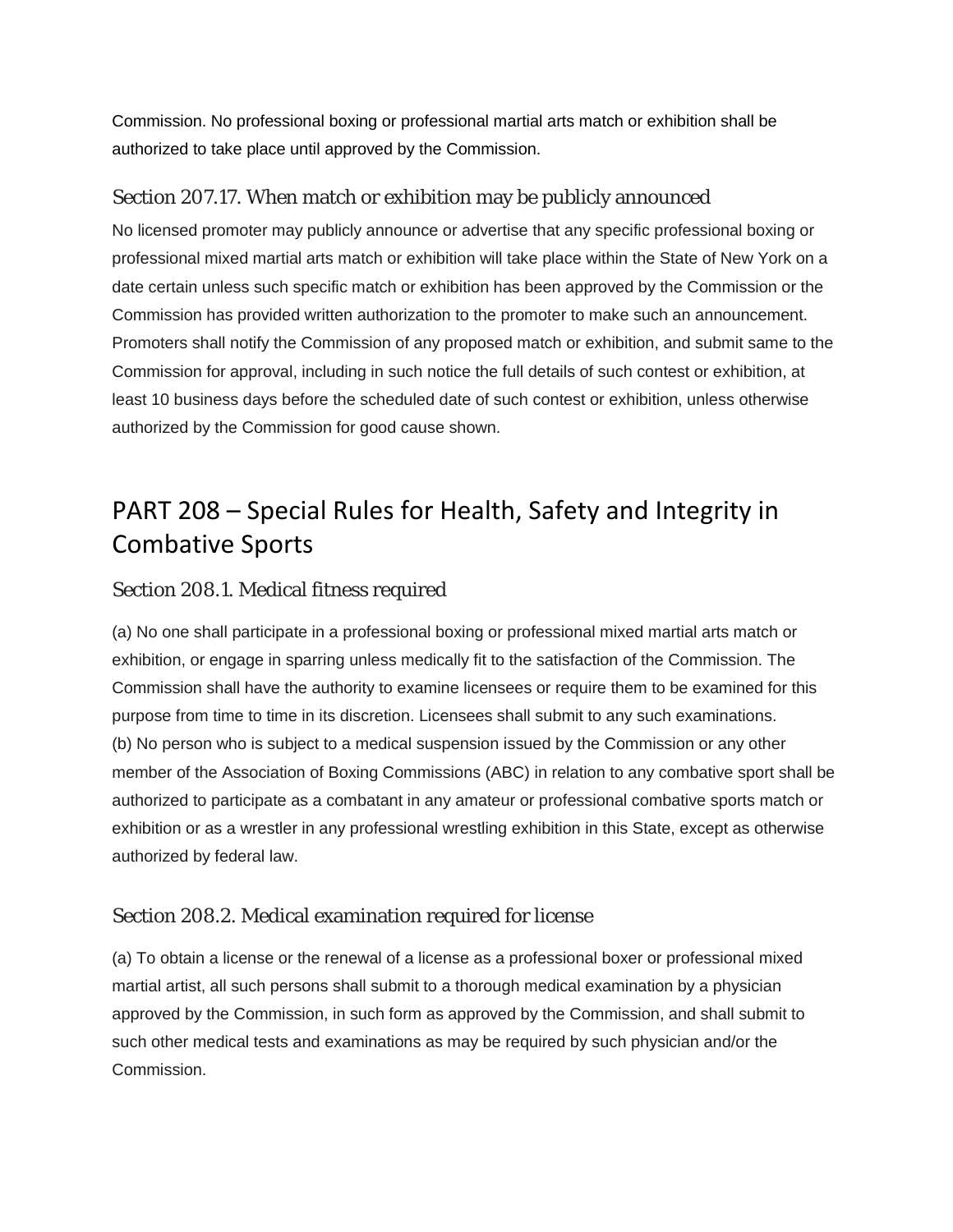(b) All boxers and mixed martial artists applying for a license must complete and submit a physical examination in a form as required by the Commission, and submit a completed electrocardiographic examination, MRI, dilated eye examination by a licensed ophthalmologist and laboratory and other tests and examinations as may be required by the reviewing Commission physician and/or the Commission.

# Section 208.3. Medical examination before contests and exhibitions

Before participating in contests or exhibitions, all boxers and mixed martial artists shall submit to medical examinations performed by a physician designated by the Commission within 36 hours before the contest or exhibition and also within three hours before the contest or exhibition, unless such times are modified by the Commission. Such examinations may include any such testing the examining physician finds necessary.

# Section 208.4. Reporting of injury or illness

Any injury or illness to a professional boxing or professional mixed martial arts participant before a contest or exhibition scheduled to be held in the State of New York, or while in training for any such contest or exhibition, shall be fully reported in writing to the Commission within 24 hours of its onset by the participant or the participant's manager.

# Section 208.5. Ringside physicians

The number of Commission-designated ringside physicians required to be in attendance at each professional boxing and professional mixed martial arts contest or exhibition, and the type and quantity of medical and emergency equipment and instruments which shall be available at ringside or elsewhere on the premises, shall be as the Commission may prescribe. Ringside physicians designated by the Commission to work at authorized professional boxing and professional mixed martial arts events within the State shall be employed by the Commission and shall be physicians licensed in New York State pursuant to Article 131 of the Education Law. Ringside physicians in attendance at all other authorized combative sports events and professional wrestling exhibitions within the State shall be physicians licensed in New York State pursuant to Article 131 of the Education Law, shall be provided by the event promoter, and shall not be considered employees or agents of the Commission while on duty at such events.

#### Section 208.6. Duties of ringside physician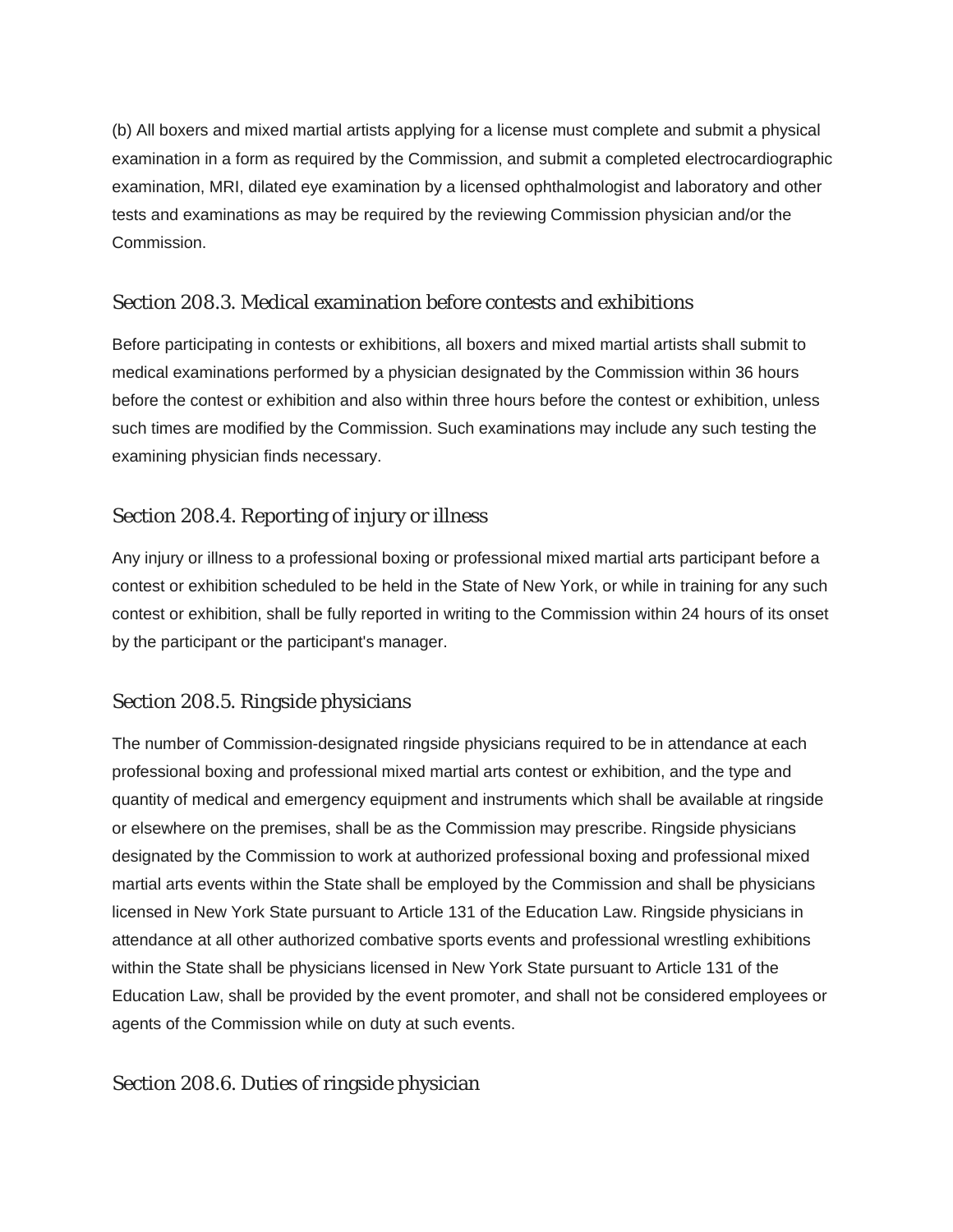(a) The ringside physician shall perform pre-bout and post-bout medical evaluations of each professional combative sport participant in such manner and form as may be required by the Commission, the licensed authorized sanctioning entity, and as the physician deems necessary and appropriate in his or her professional medical judgment. Professional participants shall fully cooperate with the physician during such examinations and evaluations, shall truthfully respond to all questions posed by such physician, and shall act in good faith.

(b) The ringside physician may terminate any professional combative sport contest or exhibition at any time if, in the opinion of such physician, the health or well-being of any participant would be significantly jeopardized by continuation of the contest or exhibition.

(c) As determined in the professional medical opinion of the ringside physician, such physician shall immediately render any emergency treatment deemed necessary in his or her professional medical opinion to an injured participant, and shall recommend further treatment or hospitalization as deemed necessary in his or her professional medical opinion, and shall fully report the entire matter to the Commission, in such manner and form as may be required by the Commission. Such physician may also require that the injured participant and his or her manager remain in the ring or on the premises or report to a hospital after the contest for such period of time as such physician deems advisable.

(d) Prior to the commencement of any professional boxing or professional mixed martial arts card, the Commission shall designate a lead physician or physician coordinator and a treating hospital for that card. Prior to the commencement of the first match on the card, the lead physician or physician coordinator shall contact the designated treating hospital, review the location of the designated Commission area(s) at the venue, review and walk the evacuation route for transportation of an injured combatant from the ring to the onsite ambulance. The lead physician or physician coordinator shall provide a briefing on the foregoing to all ringside physicians present and designated to work on the card, prior to commencement of the first match.

#### Section 208.7. When ringside physician may enter ring

Any contrary provisions of these rules notwithstanding, the ringside physician may enter the ring during the progress of a match or exhibition at any time to fulfill his or her official duties. A ringside physician desiring to enter the ring for this purpose shall first signal the referee of his or her intention, upon which the referee shall stop the progress of the bout by signaling the timekeeper. At any time during the progress of a bout, the referee may stop the bout by signaling the timekeeper, and require the ringside physician to enter the ring to examine a participant. Nothing herein shall be deemed to prohibit the ringside physician from entering the ring to examine any contestant during rest periods,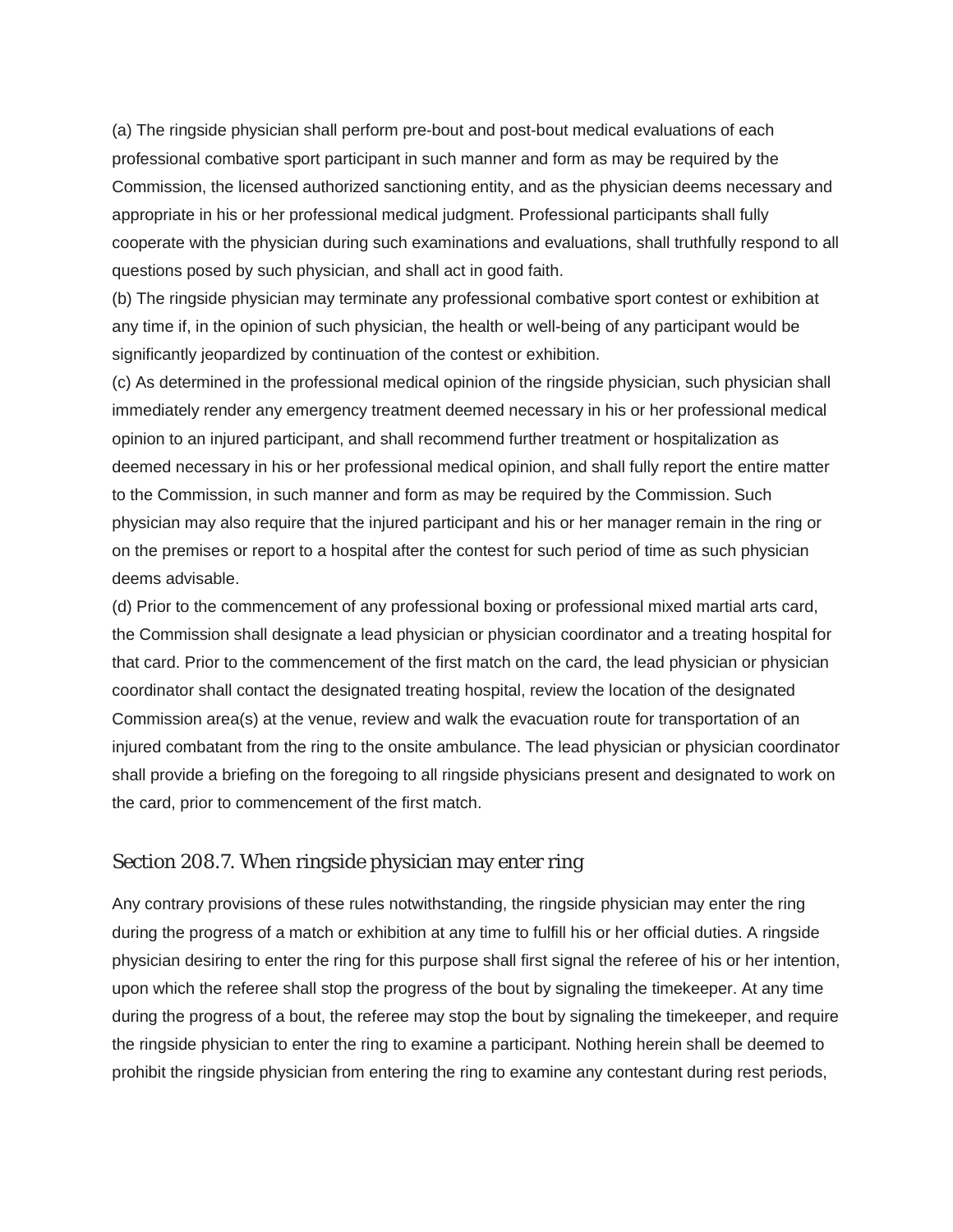with or without invitation from the referee, nor shall anything herein be deemed to restrict the ringside physician's authority pursuant to any other section of this Part.

#### Section 208.8. Examination of combatant after injury

All professional boxers and professional mixed martial artists shall receive a post-bout medical evaluation conducted by a physician designated by the Commission immediately following their participation in any match or exhibition. Any professional boxer or mixed martial artist who has sustained any injury or actual knockout in a match or exhibition, shall receive appropriate medical examination and, where deemed necessary in the opinion of the physician, emergency treatment from the evaluating physician. Such physician may direct the professional boxer or mixed martial artist to a hospital or to another treating physician for additional medical treatment, as deemed appropriate in the professional medical opinion of the evaluating physician. Such examination and treatment may include, but shall not be limited to, any or all of the procedures as provided in section 208.2 of this Part or as is directed by the medical advisory board, the Commission physician, the ringside physician and/or the Commission. The Commission may suspend such boxer or mixed martial artist until he or she is fully recovered and, similarly, may extend any such suspension already imposed.

#### Section 208.9. Reporting of combatant's injury

In the event that a professional boxer or mixed martial artist who has suffered a knockout or any severe injury has on such account been treated by his or her personal physician or has been hospitalized, or in the event a boxer or mixed martial artist sustains any knockout, injury, accident or illness which may affect the boxer's health and/or safety whether or not such knockout, injury or accident occurs in a gymnasium, said boxer or his or her manager shall promptly submit to the Commission a full report regarding same including but not limited to any report from such a physician or hospital.

#### Section 208.10. Examination required due to consecutive losses

Any professional boxing or professional mixed martial arts participant who has lost three consecutive contests by knockout or technical knockout, or who has lost six consecutive contests in any manner, may, upon recommendation of the Commission physician, be automatically suspended and may be reinstated in the discretion of the Commission only after submitting to a medical examination of the type prescribed by the Commission. A suspension under this rule shall not be considered a suspension for any other purpose.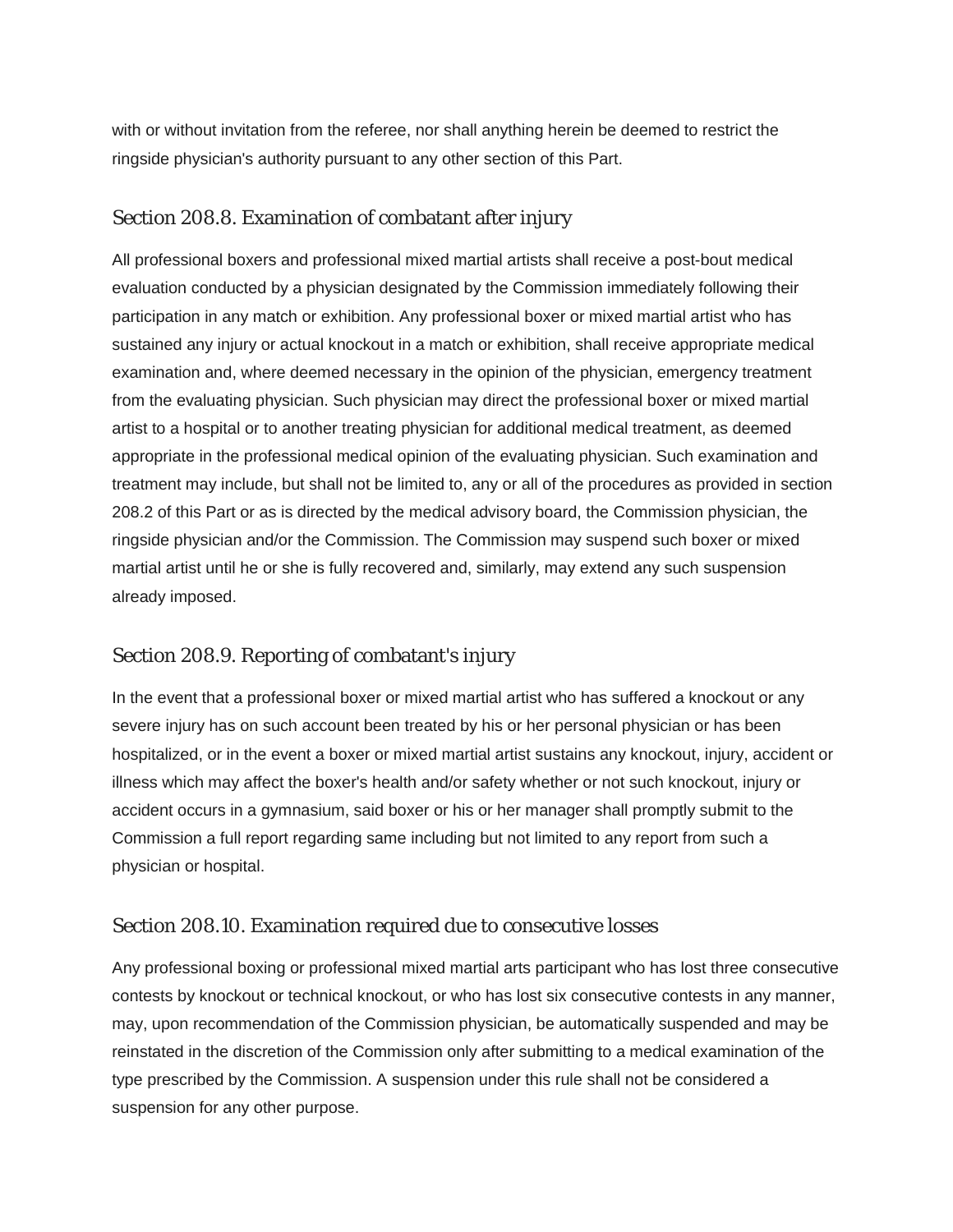# Section 208.11. Medical suspensions in case of knockouts, submissions and technical knockouts

(a) If a licensed combatant is rendered unconscious during a contest or exhibition, his or her seconds shall not minister to such participant until the ringside physician shall have examined such participant and given instructions for his or her care.

(b) Any licensed combatant who suffered a knockout, submission or technical knockout, or who endured significant punishment or physical trauma in a combative sport may, based upon the professional medical opinion and recommendation of the attending or reviewing Commission physician, be suspended for a fixed period of time or until proof of medical fitness is provided to the Commission and shall forfeit his or her license to the Commission during such period. Such license shall not be returned to the licensee until he or she has met all requirements, medical and otherwise, for reinstatement of such license. All such suspensions shall be recorded by a Commission official. (c) A licensed combatant losing by way of a technical knockout where there is evidence of head trauma, upon recommendation of the Commission physician, shall receive a medical suspension and shall not participate in any combative sports contact sparring, contests or exhibitions for a minimum period of thirty (30) days and until proof of neurological clearance by a physician is provided to and approved by the Commission. A licensed combatant losing by way of a knockout where there is evidence of head trauma shall, upon recommendation of the Commission physician, receive a medical suspension and shall not participate in any combative sports contact sparring, contests or exhibitions for a minimum period of thirty (30) days and until proof of neurological clearance by a physician is provided to and approved by the Commission. At the discretion of the Commission physician, longer suspension periods may be issued.

(d) This section shall in no manner restrict the authority of a Commission physician to issue a medical suspension any time he or she believes it necessary, in his or her professional medical opinion, in the interest of the health and safety of the licensed combatant.

(e) A licensed combatant suspended pursuant to this section may petition the Commission in writing for the reduction or removal of any such suspension by furnishing proof satisfactory to the Commission physician demonstrating a sufficiently improved medical or physical condition and overall fitness to engage in professional combative sports activity. Upon the furnishing of such proof by the suspended combatant, the Commission may reduce or remove any such suspension in accordance with the professional medical opinion of the Commission physician.

#### Section 208.12. Mandatory resting period for combatants between matches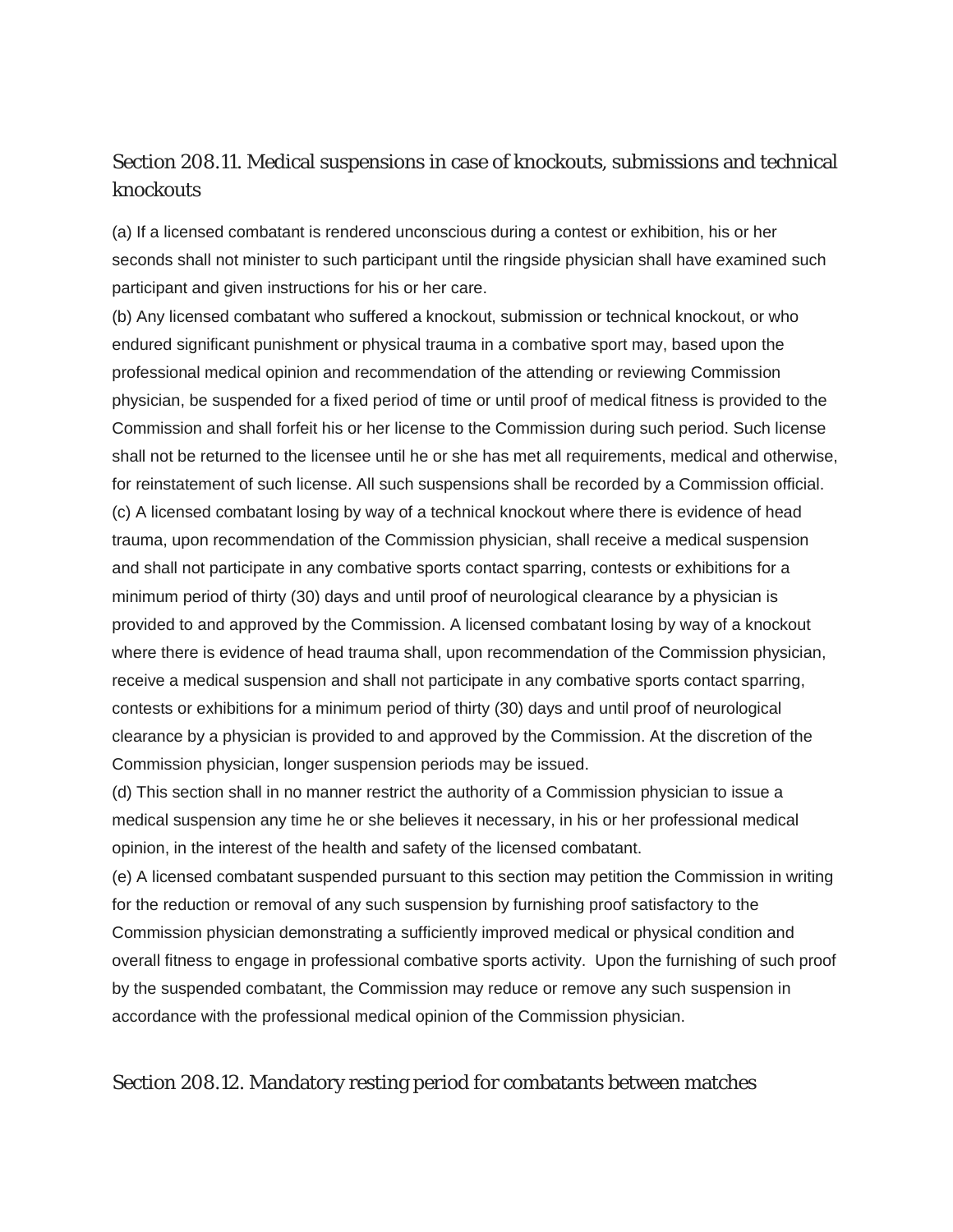No licensed professional combative sports participant shall be allowed to participate in any combative sport match or exhibition in this State until at least seven days have elapsed since his or her last match or exhibition, and no licensed combative sports participant shall compete in any combative sport match or exhibition within seven days of competing in such a match or exhibition in this State.

# Section 208.13. Required seminars

All commission-designated ringside physicians and licensed referees of professional boxing and professional mixed martial arts matches and exhibitions shall attend such neurological training seminars as specified and approved by the Commission after consultation with the medical advisory board.

# Section 208.14. Weight loss

No professional boxer or professional mixed martial artist shall participate in any contest or exhibition following weight loss of one percent or more of body weight within 24 hours prior to such contest or exhibition, unless otherwise authorized by the Commission. A combatant may be disapproved for participation in a match or exhibition if, in the professional medical opinion of the reviewing physician, it would be unsafe for the combatant to compete in the match or exhibition due to a finding of dehydration or extreme weight loss.

# Section 208.15. Insurance to be provided by licensed promoters.

(a) All licensed promoters of authorized combative sports and professional wrestling shall continuously provide accident insurance or such other form of financial guarantee deemed acceptable by the Commission, for the protection of licensed professionals and wrestlers appearing in authorized professional combative sports matches or professional wrestling exhibitions.

(b) Pursuant to subdivision a of this section, the following accident insurance coverage must be provided by a licensed promoter of authorized combative sports to all licensed professionals participating in any match, exhibition, or bout in this state promoted by or held under the control of such promoter:

(1) coverage for medical, surgical and hospital care, with a minimum limit of fifty thousand dollars (\$50,000) for injuries sustained while participating in any program operated under the promotion or control of such licensed promoter;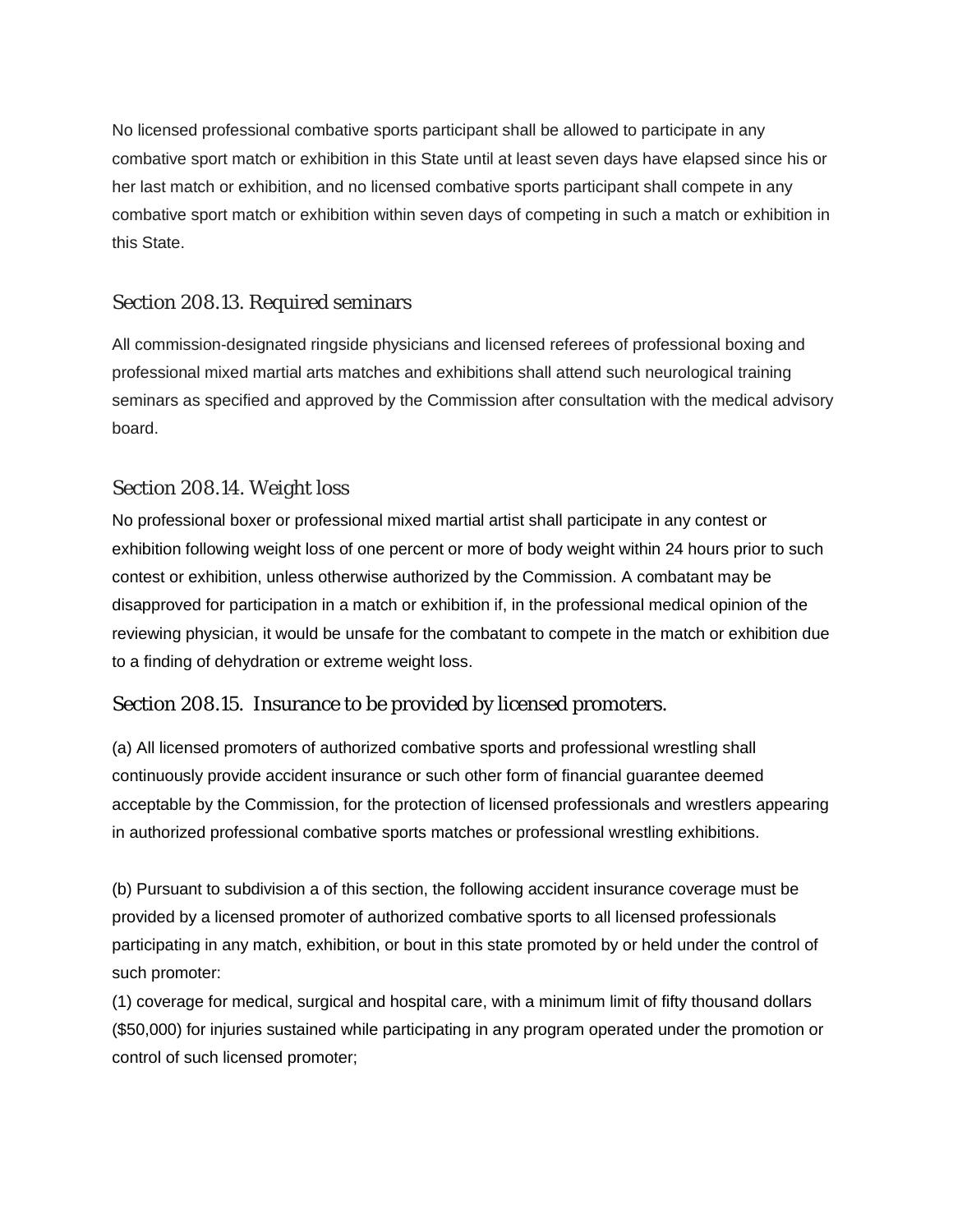(2) coverage for payment of a death benefit of fifty thousand dollars (\$50,000) payable to the estate of the licensed professional for death occasioned by injuries received during the course of a program in this state in which such licensed professional participated under the promotion or control of the licensed promoter; and

(3) coverage for medical, surgical and hospital care with a minimum limit of one million dollars (\$1,000,000) for the treatment of any life-threatening brain injury sustained in a program operated under the control of such licensed promoter, where an identifiable, causal link exists between the professional licensee's participation in such program and the life-threatening brain injury.

(c) Pursuant to subdivision a of this section, a licensed promoter of professional wrestling shall provide the following accident insurance coverage to all wrestlers participating in any professional wrestling exhibition in this state promoted by or held under the control of such promoter: (1) coverage for medical, surgical and hospital care, with a minimum limit of ten thousand dollars (\$10,000) for injuries sustained by the wrestler while participating in a professional wrestling program operated under the promotion or control of such licensed promoter; and (2) coverage for payment of a death benefit of fifty thousand dollars (\$50,000) payable to the estate of the wrestler for death occasioned by injuries received during the course of a professional wrestling program in this state in which such wrestler participated under the promotion or control of the licensed promoter.

(d) All such accident insurance as required in subdivisions a, b and c of this section shall, up to the maximum limits of the policy: (1) provide coverage for all medically necessary care and treatment for covered injuries; and (2) provide benefits on an expense incurred basis. Such coverage may be primary or secondary to any other applicable insurance coverage held by the licensed professional or wrestler participant.

(e) Pursuant to subdivision a of this section, in the event a licensed promoter provides the Commission with proof that a professional licensee has health insurance coverage that meets or exceeds the terms of the applicable minimum coverage required by paragraph 3 of subdivision b of this section, proof of such insurance may be accepted by the Commission in advance of an authorized covered combative sport event as constituting an acceptable alternative in lieu of the accident insurance otherwise required by paragraph 3 of subdivision b of this section.

(f) For purposes of this section, the following definitions apply: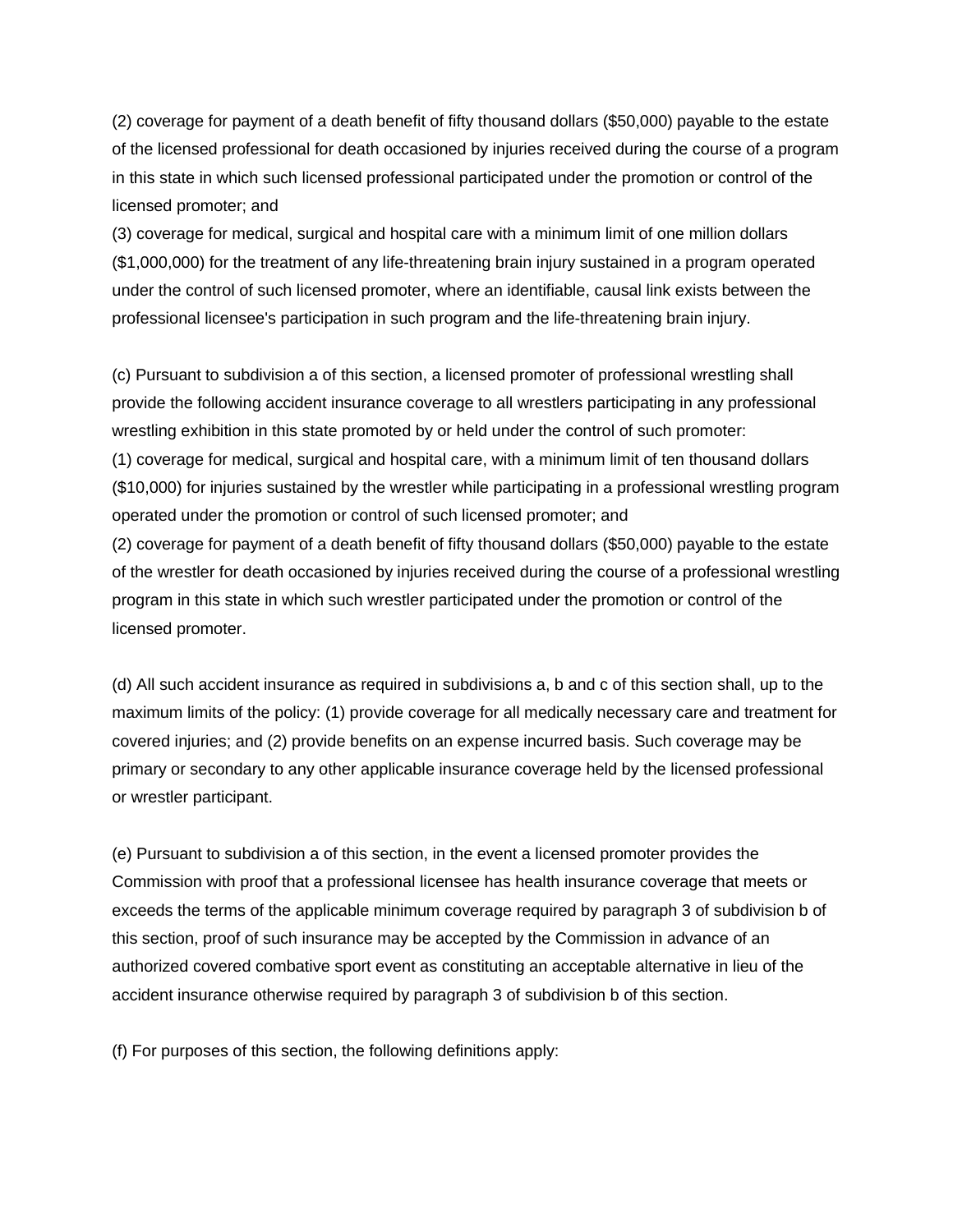(1) "continuously" shall mean at all times during a licensed professional's or wrestler's participation in an authorized covered combative sports or professional wrestling match or exhibition held in this state under the promotion or control of the licensed promoter;

(2) "identifiable, causal link" shall mean that the injuries sustained by the licensed professional during his or her participation in the authorized covered combative sports program were the direct and proximate cause of the life-threatening brain injury;

(3) "life-threatening brain injury" shall mean an acute brain injury that, in the opinion of the professional licensee's treating physician, would result in the death of the professional licensee if left untreated;

(4) "physician" shall mean a practitioner of medicine licensed to practice medicine under the laws of the state, country or territory where his or her medical services are performed and who is acting within the scope of such medical license at the time and place medical services are rendered. In the event medical services are performed in New York State, "physician" shall mean a practitioner of medicine licensed to practice medicine pursuant to article one hundred thirty-one of the Education Law;

(5) "program" shall mean any authorized covered professional combative sports or professional wrestling match or exhibition; and

(6) "sustained in a program operated under the control of such licensed promoter" shall mean that the symptoms of the life-threatening brain injury must first manifest themselves during, or within twenty-four hours after the end of, the licensed professional's participation in the covered program, and the injury must be diagnosed by a physician during, or within forty-eight hours after the end of, the licensed professional's participation in the covered program.

# Section 208.16. Minimum safety standards for all combative sports matches and exhibitions held within the state

No person may arrange, promote, organize, produce, or hold a combative sports match or exhibition within the state of New York without meeting each of the following minimum requirements for the health and safety of participants:

(a) prior to any match or exhibition, each combatant must have and submit an annual physical examination performed by a physician, including laboratory bloodwork demonstrating negative test results for Human Immunodeficiency Virus (HIV), Hepatitis B (HBsAg) and Hepatitis C. In addition, a pre-match physical examination of each combatant must be conducted prior to the start of each match and within 36 hours of each match by a physician, and the physician must certify upon the conclusion of the examination that it is the professional medical opinion of the examining physician that the combatant is medically fit to safely compete in the combative sport match or exhibition;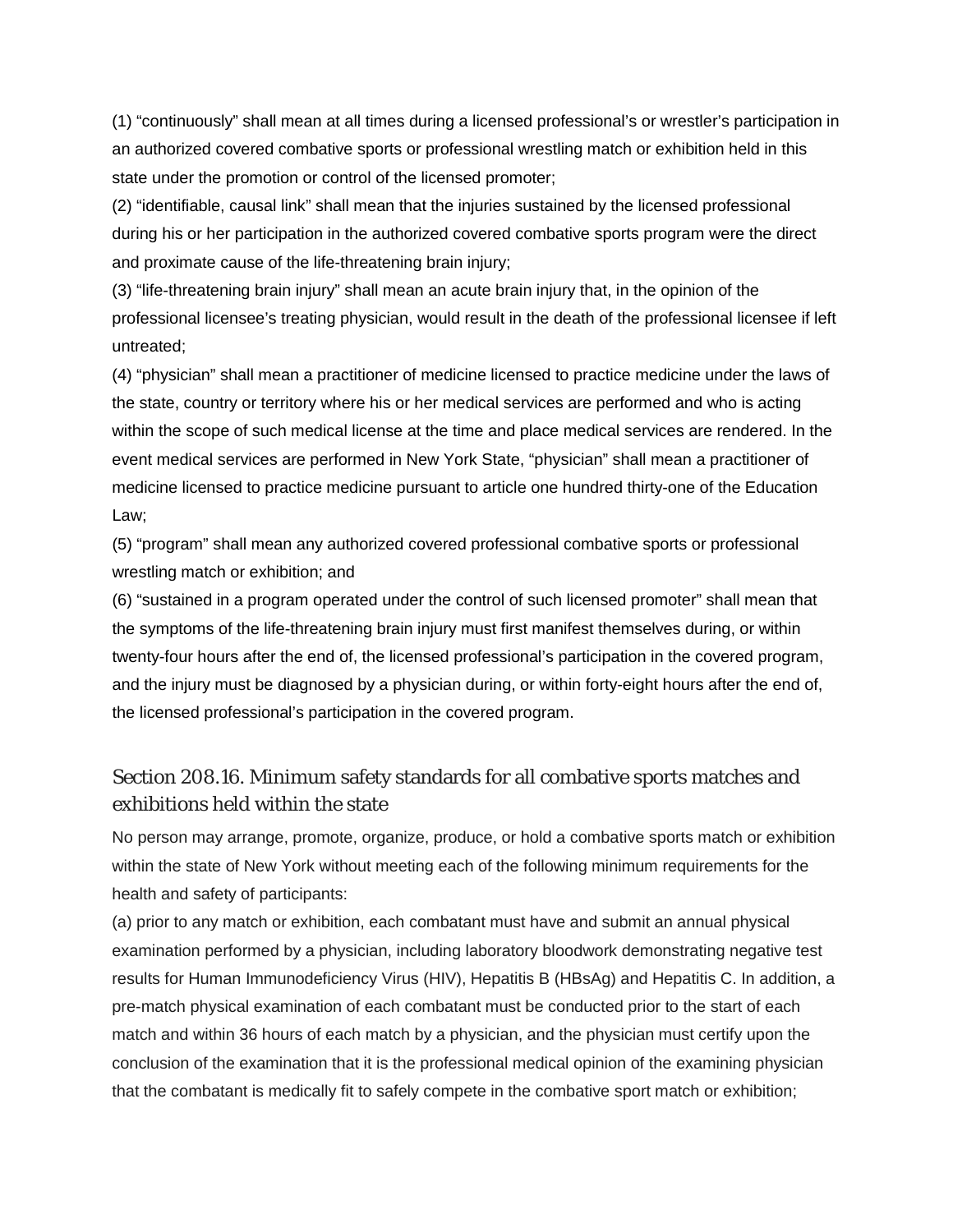(b) at least one ambulance with medical personnel consisting of at least one paramedic with appropriate resuscitation equipment must be continuously present, and no match or exhibition may proceed unless such ambulance and paramedic are available and on site;

(c) at least one physician must be continuously present at ringside during any match or exhibition, and a post-match medical evaluation of each combatant shall be conducted by an on-site physician immediately following the match; and

(d) (1) for authorized amateur combative sports matches and exhibitions, the promoter must provide accident insurance coverage for each amateur combatant covering medical, surgical and hospital care, with a minimum limit of ten thousand dollars for injuries sustained in the match or exhibition, and coverage for payment of a death benefit of ten thousand dollars payable to the estate of the amateur combatant for death occasioned by injuries sustained in the match or exhibition; (2) for authorized professional combative sports matches and exhibitions, except as otherwise provided in section 208.15 above, the promoter or organizer of an authorized professional combative sports match or exhibition conducted under the oversight of an authorized sanctioning entity provided for pursuant to Part 214 of these rules must provide the following accident insurance coverage to all professional combatants participating in any match, exhibition, or bout in this state promoted by or held under the control of such promoter or organizer: (i) coverage for medical, surgical and hospital care, with a minimum limit of fifty thousand dollars for injuries sustained while participating in any program operated under the promotion or control of such promoter or organizer; and (ii) coverage for payment of a death benefit of fifty thousand dollars payable to the estate of the professional combatant for death occasioned by injuries received during the course of a program in this state in which such professional participated under the promotion or control of the promoter or organizer; (3) All such accident insurance as required herein shall, up to the maximum limits of the policy: (i) provide coverage for all medically necessary care and treatment for covered injuries; and (ii) provide benefits on an expense incurred basis. Such coverage may be primary or secondary to any other applicable insurance coverage held by the covered professional.

(e) As used in this section, "physician" shall mean shall mean a practitioner of medicine licensed in New York State to practice medicine pursuant to Article 131 of the Education Law.

#### Section 208.17. Honest competition

Licensees and permit holders shall perform to the best of their abilities and in good faith in all contests or exhibitions in which they participate.

#### Section 208.18. Managers' records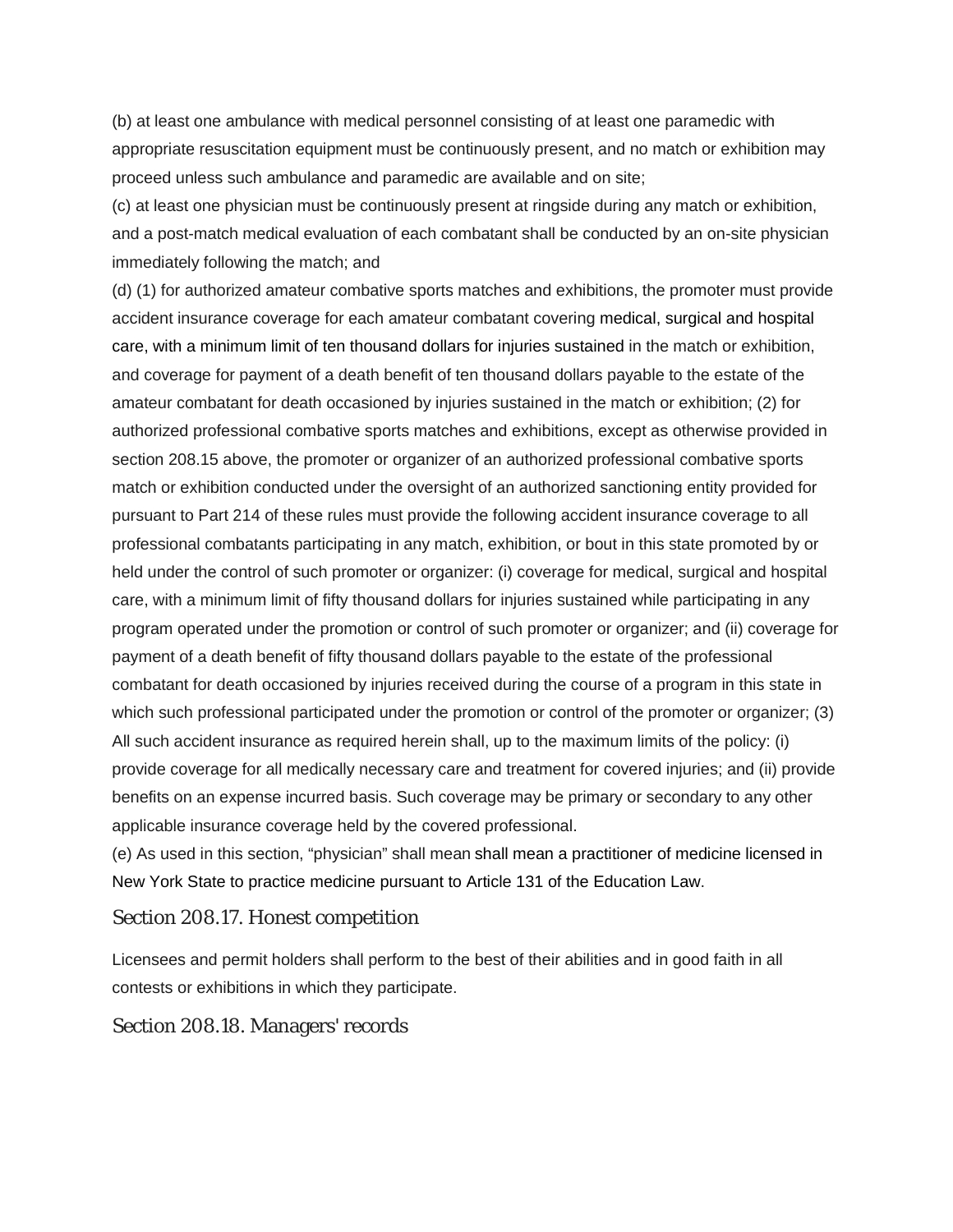Licensed managers shall keep accurate records of the receipts and expenses of the professional boxer or professional mixed martial artist under their management and control. Such records shall be available to such professional combatants and the Commission, upon request.

#### Section 208.19. Manager forbidden to act as matchmaker

Licensed managers and assignees are prohibited from acting in any direct or indirect way as a matchmaker of professional boxing or professional mixed martial arts bouts, except as otherwise directed or authorized by the Commission.

# Section 208.20. Manager's interest in combatants

No licensed manager of a professional boxer or professional mixed martial artist shall sell, assign, transfer, or in any way encumber or attempt to sell, assign, transfer, or in any way encumber any interest, in whole or in part, which he shall hold in any contract for the services of such boxer or mixed martial artist without notice to and written consent of such boxer or mixed martial artist and approval by the Commission.

#### Section 208.21. Promoter not to act as manager

No principal, director, officer, agent or owner of a licensed promoter shall, directly or indirectly, serve or act as the manager, assignee or second of any boxer or mixed martial artist, or be employed by or be in any way commercially connected with the manager, assignee or second of any boxer or mixed martial artist, unless otherwise directed or authorized by the Commission.

#### Section 208.22. Matchmakers not to employ boxers

No licensed matchmaker shall employ or be in any way commercially connected with any boxer, mixed martial artist, manager or second except as otherwise directed or authorized by the Commission.

#### Section 208.23. Matchmaker not to act as manager

No principal, director, officer, agent or owner of a licensed matchmaker shall, directly or indirectly, serve as or act as the manager, assignee or second of any boxer or mixed martial artist, or be employed by or be in any way connected with the manager, assignee or second of any boxer or mixed martial artist unless otherwise directed or authorized by the Commission.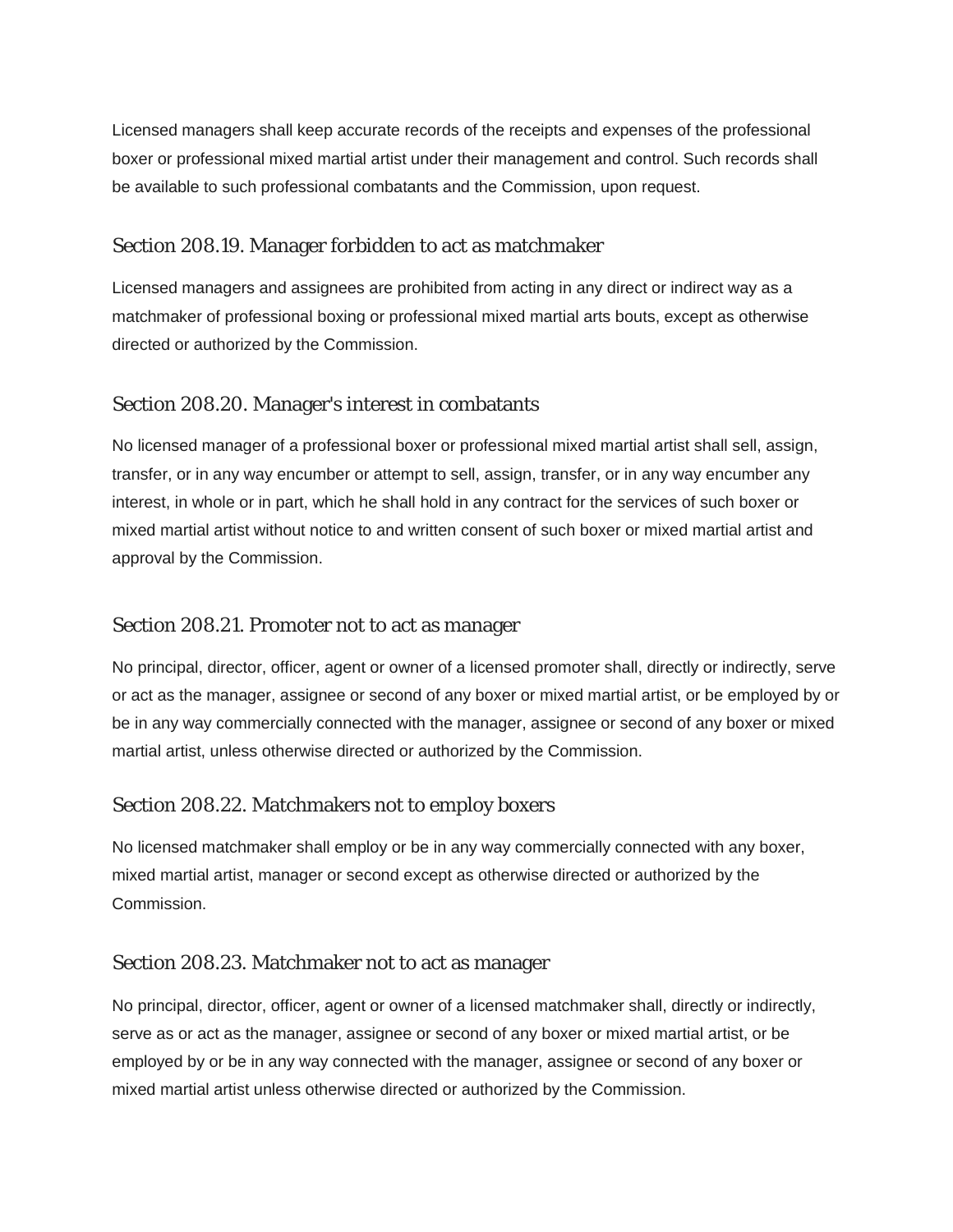#### Section 208.24. Restrictions on officials

(a) No licensed referee, judge or timekeeper shall officiate at any combative sports program within the State of New York, which is not conducted under the authority or supervision of the Commission or a licensed sanctioning entity, unless otherwise directed or authorized by the Commission. (b) A judge or referee shall not be entitled to receive any compensation, directly or indirectly, in connection with a professional boxing or professional mixed martial arts match until he or she provides the Commission with a statement of all consideration, including reimbursement for expenses, which he or she will receive from any sources for participation in the match.

#### Section 208.25. Duty of licensee to report offer to conduct sham or collusive contest

Whenever any licensee is approached with a request or a suggestion that any person participate in, contribute to, aid or abet a sham or collusive contest or a contest that is not to be conducted honestly and fairly, such licensee shall immediately report the entire matter and full circumstances to the Commission. Any licensee who learns of any such attempt to effect a sham or collusive contest shall immediately report the entire matter and full circumstances to the Commission.

#### Section 208.26. Required disclosures for boxing promoters

(a) A licensed boxing promoter shall not be entitled to receive any compensation directly or indirectly in connection with a boxing match held in this state until it provides to the Commission:

(1) a copy of any agreement in writing to which the promoter is a party with any boxer participating in the match;

(2) a statement made under penalty of perjury setting forth: (i) that there are no other agreements, written or oral, between the promoter and the boxer with respect to that match; (ii) all fees, charges, and expenses that will be assessed by or through the promoter on the boxer pertaining to the event, including any portion of the boxer's purse that the promoter will receive, and training expenses; (iii) all payments, gifts, or benefits the promoter is providing to any sanctioning organization affiliated with the event; and (iv) any reduction in a boxer's purse contrary to a previous agreement between the promoter and the boxer or a purse bid held for the event.

(b) A licensed boxing promoter shall not be entitled to receive any compensation directly or indirectly in connection with a boxing match, until it provides to the boxer it promotes: (1) the amounts of any compensation or consideration that a promoter has contracted to receive from such match; (2) all fees, charges, and expenses that will be assessed by or through the promoter on the boxer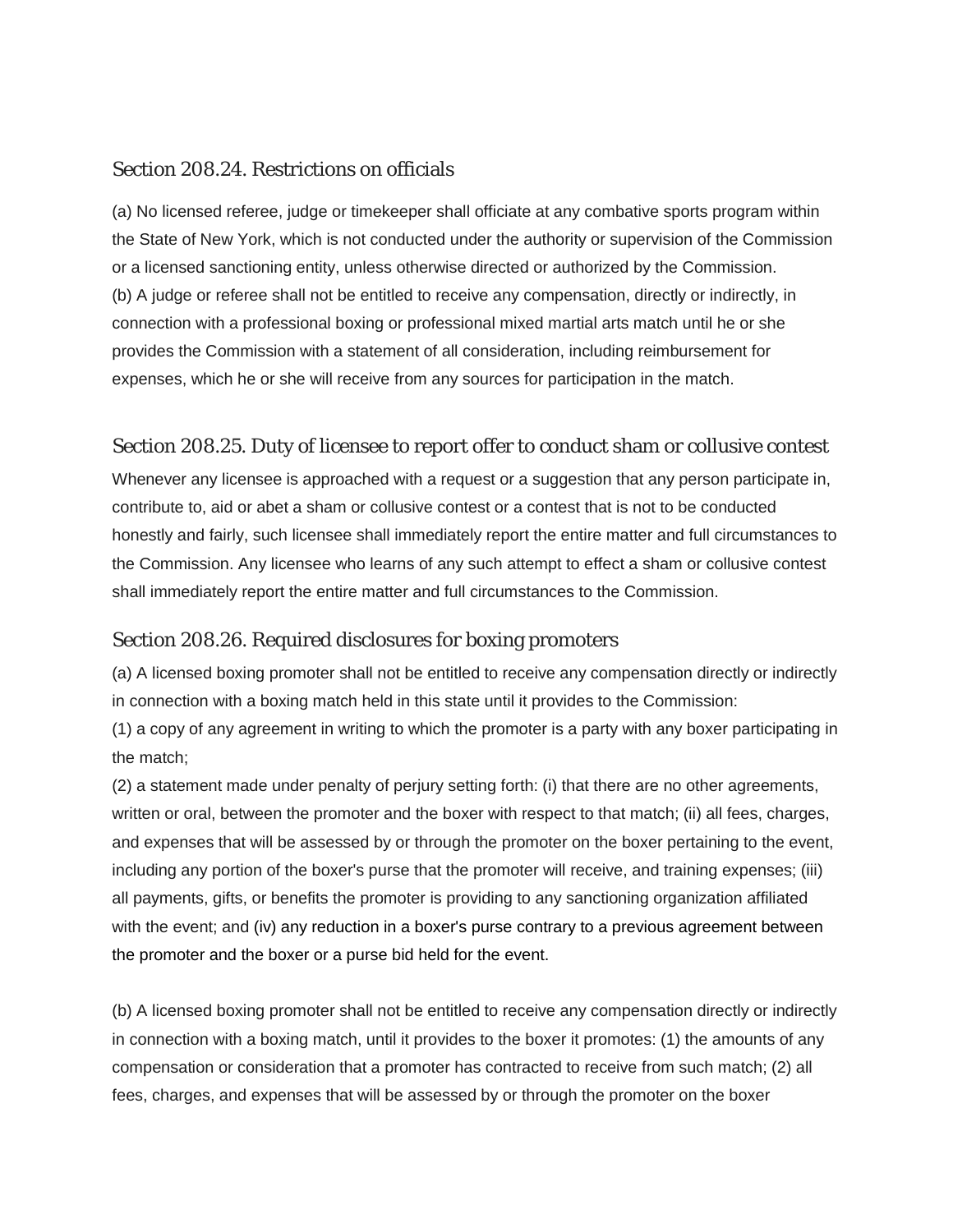pertaining to the event, including any portion of the boxer's purse that the promoter will receive, and training expenses; and (3) any reduction in a boxer's purse contrary to a previous agreement between the promoter and the boxer or a purse bid held for the event.

(c) A licensed boxing promoter shall make information required to be disclosed under paragraph (b) of this section available to the Commission upon request.

# Section 208.27. Required disclosures for boxing sanctioning organizations

A professional boxing sanctioning organization shall not be entitled to receive any compensation directly or indirectly in connection with a boxing match held in the state until it provides to the Commission a statement of: (a) all charges, fees, and costs the organization will assess any boxer participating in that match; (b) all payments, benefits, complimentary benefits, and fees the organization will receive for its affiliation with the event, from the promoter, host of the event, and all other sources; and (c) such additional information as the Commission may require.

# Section 208.28. Authority of Commission to inspect before entry into dressing rooms

Representatives of the Commission may inspect any persons, parcels, bags or items prior to entry into a licensed combatant's dressing room or once inside a licensed combatant's dressing room. Any prohibited substances or items found may subject the licensed combatant to disqualification or other disciplinary action, and may result in the possessor of the prohibited item or substance being immediately removed from the venue and, if licensed, disciplined in accordance with the rules of the Commission.

# Section 208.29. Prohibited substances and the authority of Commission to require drug testing of licensed athletes

The Commission may, in its discretion, at any time require a licensed professional boxer or licensed professional mixed martial artist to submit to drug and/or prohibited substance testing at a date and time and in such manner as directed by the Commission. Any finding of prohibited substances, masking methods, or drugs may subject the combatant to disqualification or other disciplinary action. A schedule of prohibited substances and/or impermissible drugs shall be posted and maintained by the Commission on its official website. The use of any prohibited performance enhancing drug (PED) during training or competition shall be considered unsportsmanlike conduct, a failure to engage in good faith in honest competition and an act detrimental to the interests of combative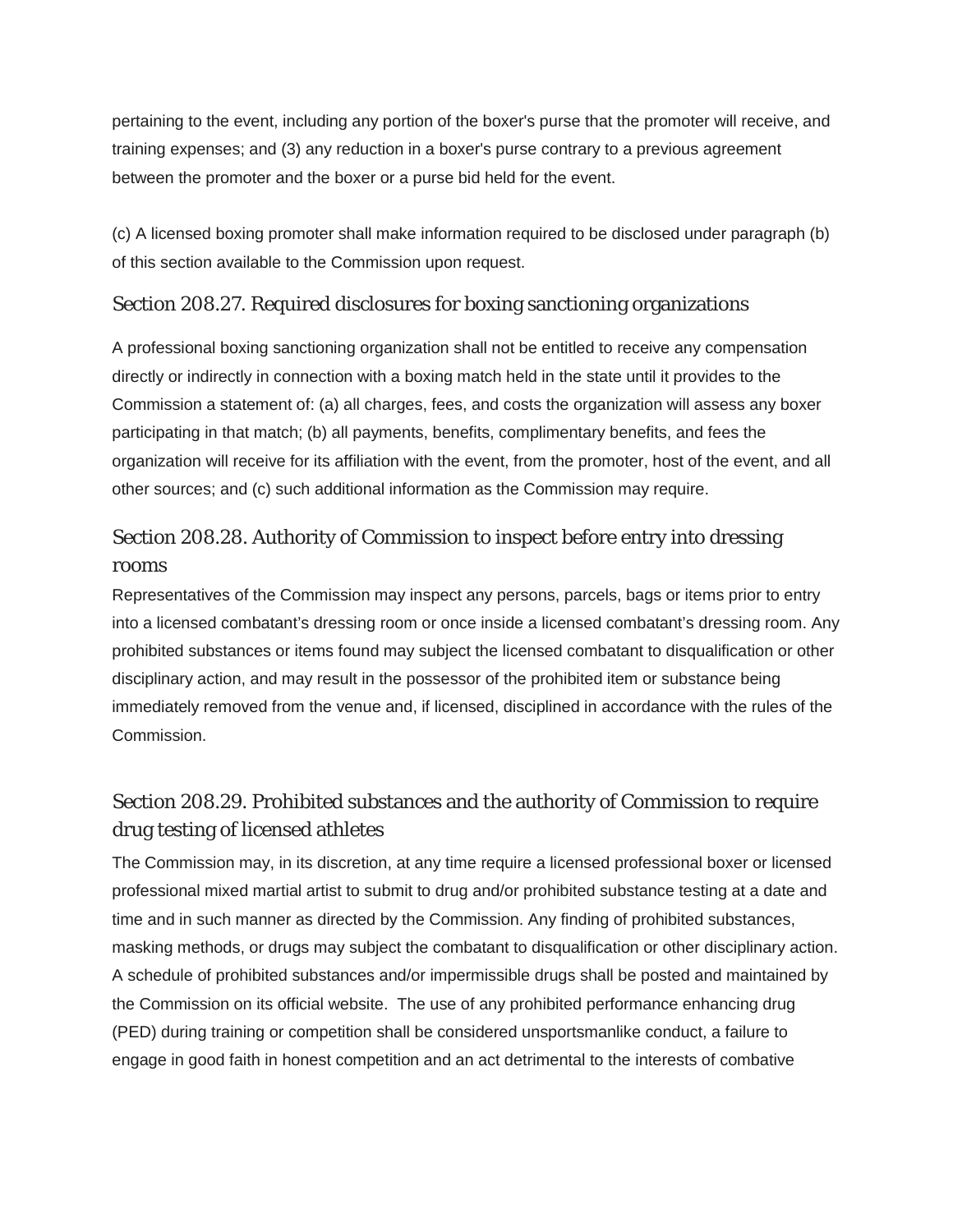sports, and shall subject any licensee found to be in violation of this prohibition to potential purse forfeiture, fine, change of bout result and license revocation.

# PART 209 – Contract Oversight

# Section 209.1. Approval and filing

All contracts calling for the services of a professional in an authorized professional boxing or professional mixed martial arts match or exhibition to be held in the State of New York and entered into by licensed promoters, professionals or managers as one or more of the parties in such contracts, including those contracts which relate to the rights to distribute, televise, broadcast or otherwise transmit any such authorized professional combative sport match or exhibition over the airwaves or by cable shall be subject to the approval of the Commission. Copies of all such contracts shall be filed with the Commission by such licensed promoter, professional or manager within fortyeight hours after the execution thereof and at least ten business days prior to any matches, or the first of any series of matches, to which they relate. The Commission may waive such filing deadline for good cause shown.

# Section 209.2. Form of certain contracts

(a) Bout contracts between professional boxers, professional mixed martial artists or their managers and promoters for matches or exhibitions to be held within the State of New York shall be executed on forms approved by the Commission, and approved forms for such contracts shall be provided by the Commission upon request to boxers, managers and promoters. All such contracts shall be filed with the Commission by such promoter within 48 hours after execution of such contract, and at least 10 business days prior to the contest or exhibition to which they rely, unless otherwise directed or authorized by the Commission for good cause shown. All such contracts must be filed with and approved by the Commission to be valid. Such contracts will not be approved by the Commission unless both boxers or both mixed martial artists, as applicable, have signed contracts for the contest or exhibition with the same promoter. All such bout contracts must include, but shall not be limited to, the following information: the date, time and location of the event; the date of the weigh-in; the combatant's contracted weight; the amount of purse; any/all fees that will be deducted; and the number of rounds in the bout.

(b) (1) Management contracts between professional boxers or professional mixed martial artists and their managers shall be executed in person before the Commission on forms approved by the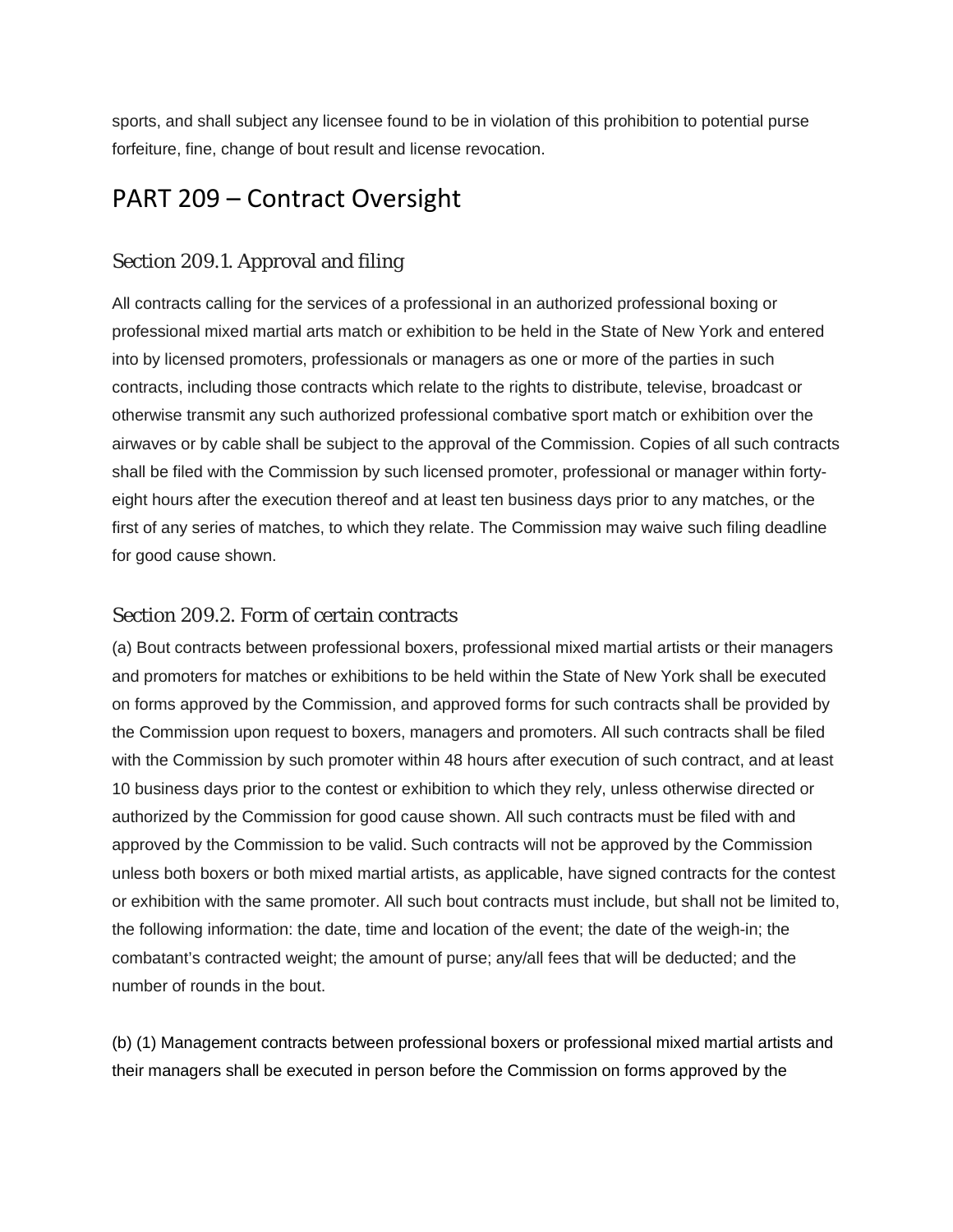Commission, unless otherwise authorized by the Commission, and all such contracts must be approved by and filed with the Commission.

(2) The Commission may approve a management contract entered into in another jurisdiction if it is demonstrated that the contract is valid, on file with and approved by a state Commission that is a member of the Association of Boxing Commissions. Any such contract, if approved by the Commission shall be given effect with regard to activities in the State to the extent that the terms of the contract do not conflict with the requirements of applicable federal law, New York State law, and the rules and policies of the Commission. If the terms of the contract fail to comply with these limitations, the Commission may honor the contract to the extent it complies with applicable law and rules.

(3) A copy of all such management contracts must be filed with and approved by the Commission.

(c) All contracts for activities within the jurisdiction of the Commission must conform to the requirements of federal and New York State law, including, as applicable, the provisions of the federal Professional Boxing Safety Act and Muhammad Ali Boxing Reform Act, as amended (15 USC § 6301, et seq.).

#### Section 209.3. Compliance with contracts

All licensees shall carry out the terms and conditions of contracts to which they are parties. Licensees failing to faithfully perform and discharge their respective contractual obligations shall be subject to disciplinary action by the Commission, in the discretion of the Commission, including fine, license suspension, or license revocation. Licensed managers may be disciplined by the Commission for failure of their principals to carry out the terms and conditions of contracts to which they are parties.

#### Section 209.4. Duration of management contracts

Contracts between licensed professional boxers or licensed professional mixed martial artists and their managers shall not exceed three years, unless otherwise authorized by the Commission. Management contracts between such professional combatants and managers so contracting together for the first time may in the discretion of the Commission allow either party to cancel said contract without penalty by written notice to the other party and the Commission before the expiration of the 11th month of said contract. Contractual commitments scheduled after a management contract is canceled in this manner, but within the original maximum duration of said contract, shall be honored by the parties. A manager may not contract to receive the services of a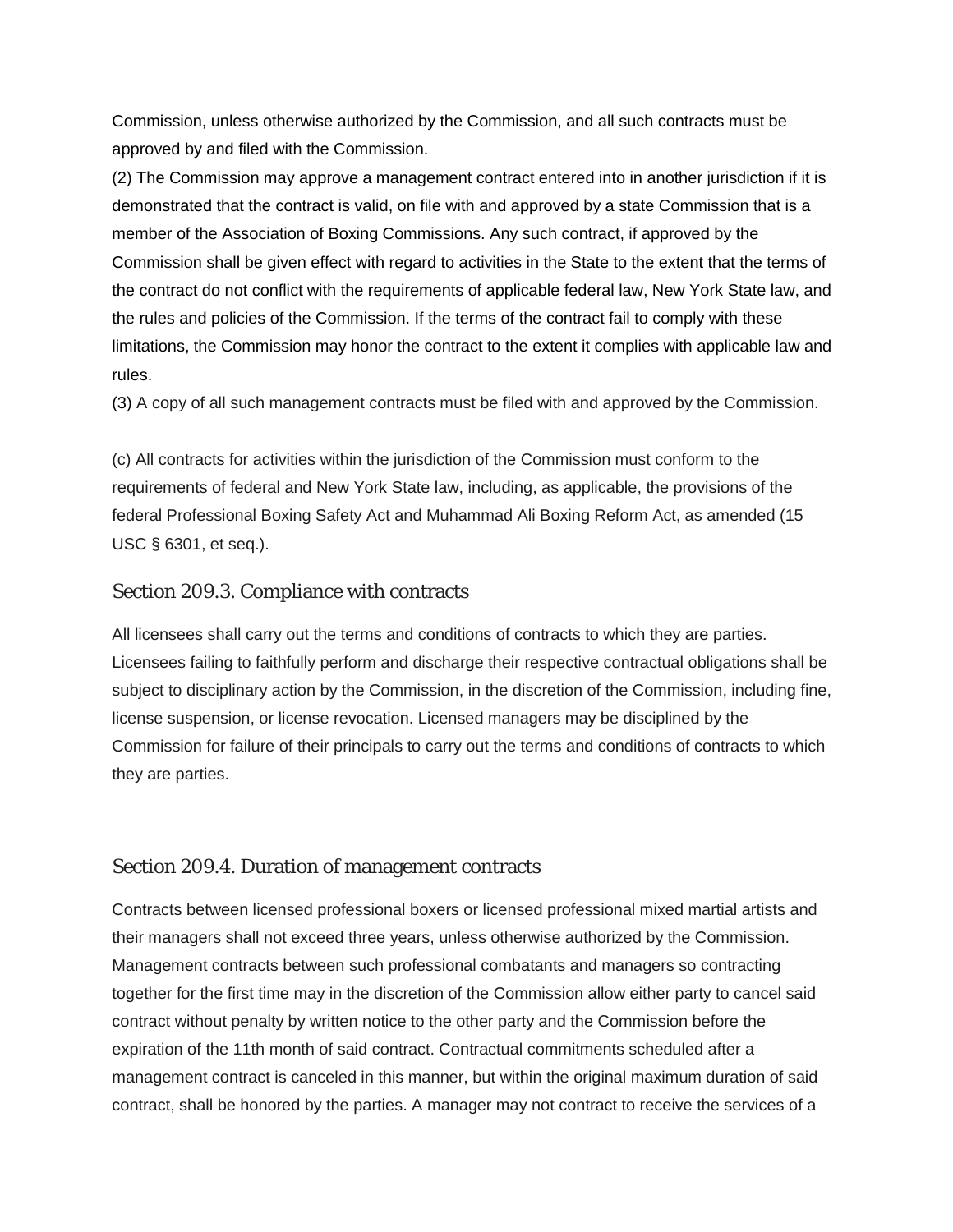licensed professional combatant under their management for a match or exhibition that is scheduled to take place after the expiration of the contract.

#### Section 209.5. Voiding management contracts

A professional boxing or professional mixed martial arts management contract that has been filed with and approved by the Commission may be voided, in whole or in part, in the discretion of the Commission, if either party ceases to possess a valid license issued by the Commission, or upon an adjudication by the Commission that either party has substantially breached the terms thereof or as a result of a determination by the Commission that a party has violated the law or rules of the Commission.

#### Section 209.6. Assignments of management contracts

No assignment of any part or parts of the combatant's or manager's interest in a professional boxing or professional mixed martial arts management contract filed with the Commission will be permitted without the approval of the Commission, and the consent to assign will not be granted unless a copy of the proposed assignment is submitted to the Commission for its approval.

#### Section 209.7. Services after contract term

No manager shall enter into any contract purporting to bind a professional boxer or professional mixed martial artist under his or her management to perform services after the termination of the management relationship between them, nor shall any such boxer or mixed martial artist, while under contract to a manager, enter into a commitment, written or oral, to perform such services, without Commission approval.

#### Section 209.8. Provisions in management contracts

Every contract between a manager and a professional boxer or professional mixed martial artist shall contain provisions governing its duration and the division of the combatant's purses. Each such contract shall further provide that the contract shall be automatically terminated if the license of either party is revoked by the Commission or if the manager fails to renew his or her license within 30 days after the expiration thereof. If the license of either party is suspended, the contract shall not be binding upon the other party during the period of such suspension.

#### Section 209.9. Manager to be combatant's exclusive representative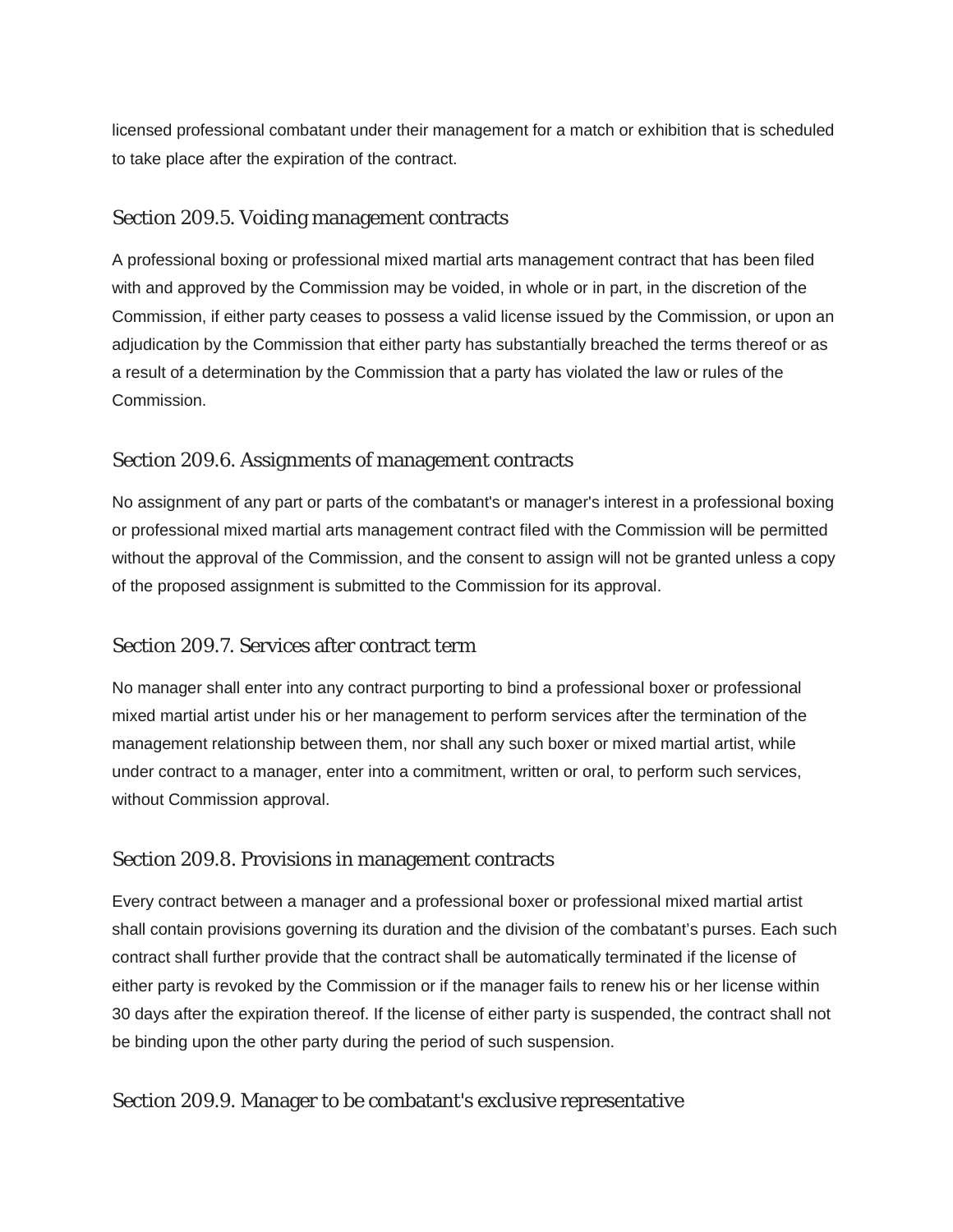All professional contact with a boxer or mixed martial artist who is represented by a manager shall be through the manager of record, and no one is permitted to negotiate or work to broker future matches or exhibitions with a boxer or mixed martial artist who is represented by a manager without the written consent of the manager of record, which shall be filed with the Commission within three business days of its execution and the approval of the Commission, except as otherwise directed or authorized by the Commission.

#### Section 209.10. Boxer-promoter contracts--mandatory provisions

(a) No contract between a promoter and a boxer entered into on or after the effective date of this regulation shall be for a fixed term of more than three years, excluding any time that a boxer is unable to compete due to injury or other cause.

(b) No contract between a promoter and a boxer shall contain a provision permitting the contract to be automatically renewed or extended. Notwithstanding the foregoing, such contracts may contain a provision granting the promoter an option to renew for a period not to exceed one year, excluding any time that a boxer is unable to compete due to injury or other cause. Such contracts may not contain more than two such options.

(c) In the event that a boxer's execution of an agreement with a specific promoter is a condition of the boxer being allowed to participate in a specific bout, the term of the contract shall be limited to one year, and shall not contain an option to renew.

#### Section 209.11. Compensation of professional boxers and mixed martial artists

The minimum compensation to any licensed professional boxer or mixed martial artist who competes in a match shall be no less than \$150 after all approved purse deductions, unless otherwise directed or authorized by the Commission. Licensed professional boxers and mixed martial artists who are under contract and ready, willing and able to participate in a scheduled match or exhibition on the date of the official weigh-in or match and who suffer cancellation of such match at that time due to no fault of their own, as determined by the Commission, shall be paid no less than 50 percent of the agreed upon guaranteed compensation that they would have been entitled to receive for participation in the match or exhibition, unless otherwise directed or authorized by the Commission. All payments of any nature to be paid each boxer or mixed martial artist shall be specified in all relevant contracts.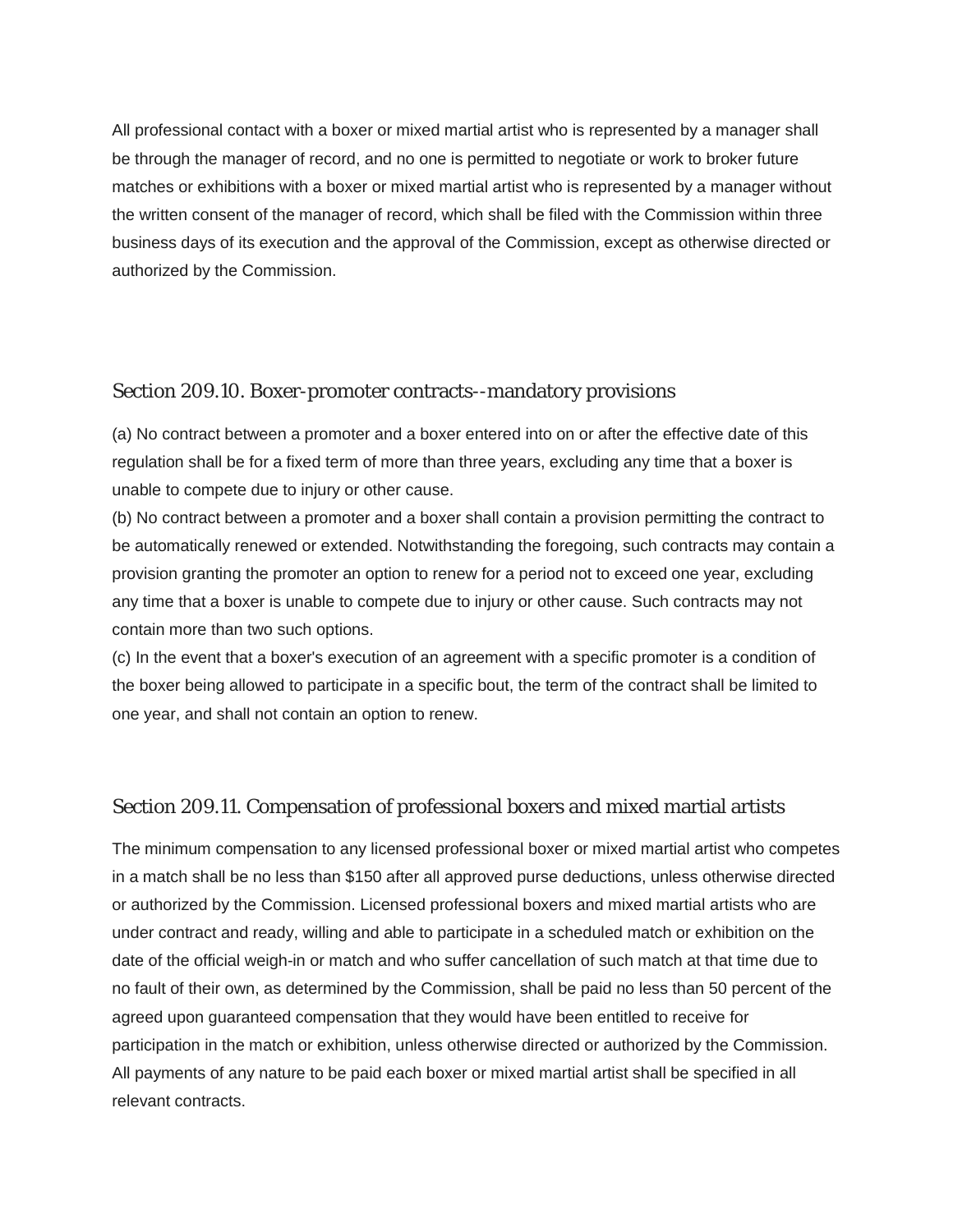# Section 209.12. Ring earnings of combatants

No licensed professional boxer or mixed martial artist shall actually receive less than fifty percent (50%) of his or her ring earnings after all authorized purse deductions, unless otherwise directed or authorized by the Commission.

# Section 209.13. How payment for services must be made

All compensation to licensed professional boxers or mixed martial artists shall be paid by the promoter by check payable to the participating combatant, who shall sign receipts for such payment, unless otherwise directed or authorized by the Commission. No boxer or mixed martial artist shall be paid or receive any portion of his or her purse, except for training expenses, prior to the conclusion of the contest or exhibition, except as otherwise directed or authorized by the Commission. No boxer or mixed martial artist shall be paid or receive compensation in the form of an irrevocable letter of credit or other such form of payment which might preclude the Commission from withholding that combatant's purse should it determine that he or she gave or participated in a sham or collusive boxing, mixed martial arts or sparring contest or exhibition or for other valid reason. No payment shall be made to any person or party other than as set forth herein unless the Commission has approved the transaction.

# Section 209.14. "Low-blow" clause mandatory in professional boxing

All contracts between a professional boxer and a licensed promoting corporation for the services of a male boxer in a boxing contest or exhibition, shall contain the following paragraph: "The boxer agrees to equip himself with a foul-proof guard of his own selection, type to be approved

by the Commission, which will obviate the necessity of any claim being made for a low blow during the contest. It is expressly understood that this contest or exhibition is not to be terminated by a low blow, as the protector selected by the boxers, is, in his opinion, sufficient protection to withstand any so-called low-blow which might incapacitate the said boxer."

# Section 209.15. Broadcast or telecast of bout

All contracts entered into by any licensee or any and all amendments, changes or modifications calling for or referring to any motion picture, telecast, streaming, or radio broadcast of any professional boxing or professional mixed martial arts match or exhibition must be promptly filed with the Commission. No one may conduct any such broadcast, streaming, or telecast of any match or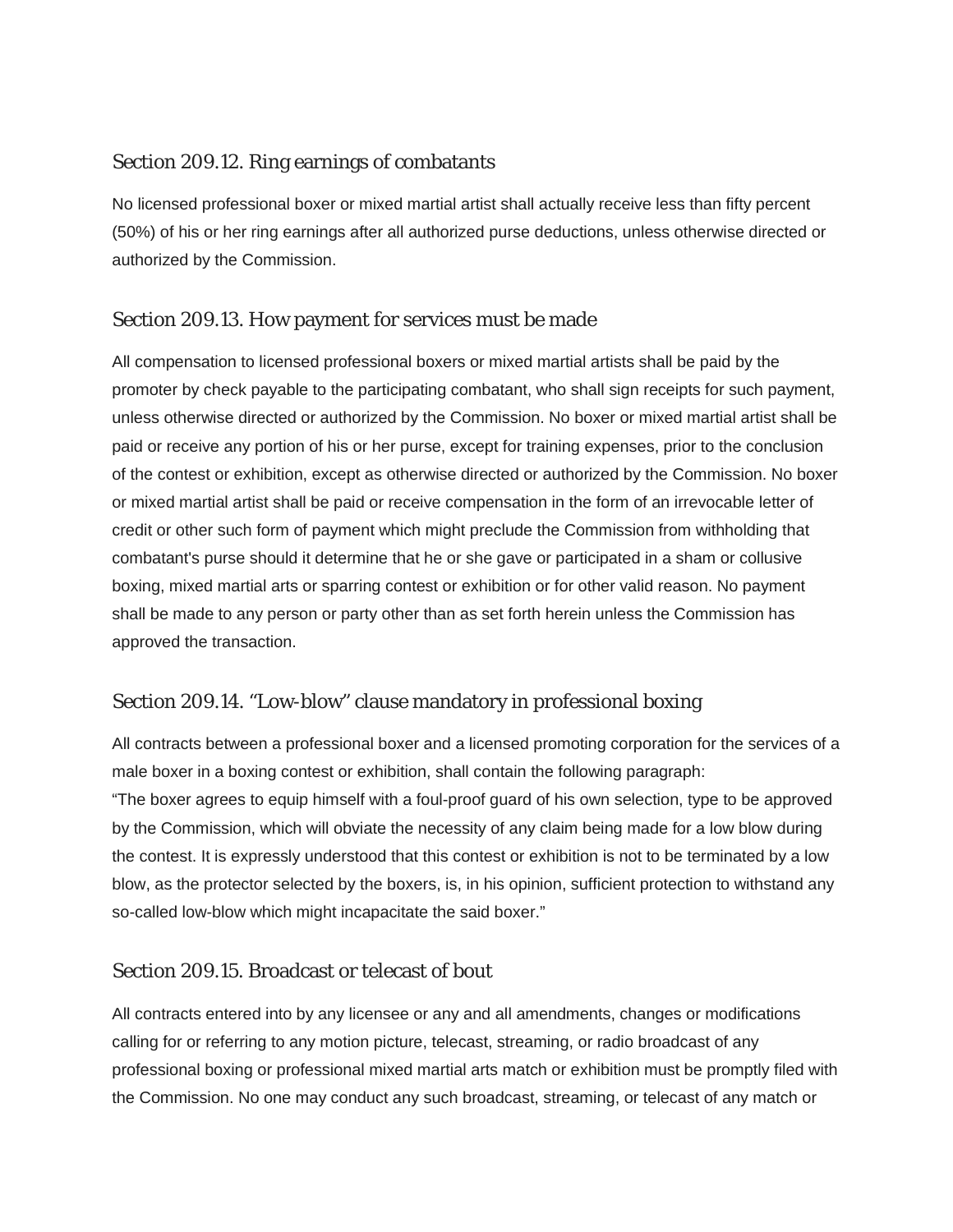exhibition held in the State of New York without first obtaining Commission's approval of the subject match or exhibition.

# Section 209.16. Promotional contracts

No licensed promoter shall have the right to assign any contract with a licensed professional boxer or licensed mixed martial artist for activities to take place within the State of New York without first obtaining the boxer's or mixed martial artist's written consent. Such consent shall not be required if the promoter assigns less than all the rights under any such contract with respect to a particular bout.

# PART 210 – Staging of Professional Boxing and Mixed Martial Arts Events

# Section 210.1. Approval by the Commission

All contests and exhibitions shall be approved in advance by the Commission. Before approving any contest or exhibition, the Commission may inquire into the relative merits of the combatants, their past records, and whether or not they are suitable opponents, and the Commission may disapprove any contest or exhibition which is not in the best interest of boxing or mixed martial arts or of the health of any of the participants.

# Section 210.2. Cancellation of programs

No boxing or mixed martial arts program for which a license has been issued shall be canceled or postponed without the consent of the Commission.

# Section 210.3. Duty to safeguard premises

All promoters shall safeguard the premises where weigh-ins, contests or exhibitions are conducted to insure to the Commission's satisfaction that adequate protection against disorderly conduct has been provided. Any disorderly act, assault or breach of decorum on the part of any licensee at such premises is prohibited.

# Section 210.4. Private room for use of judges, referees, timekeepers and Commission staff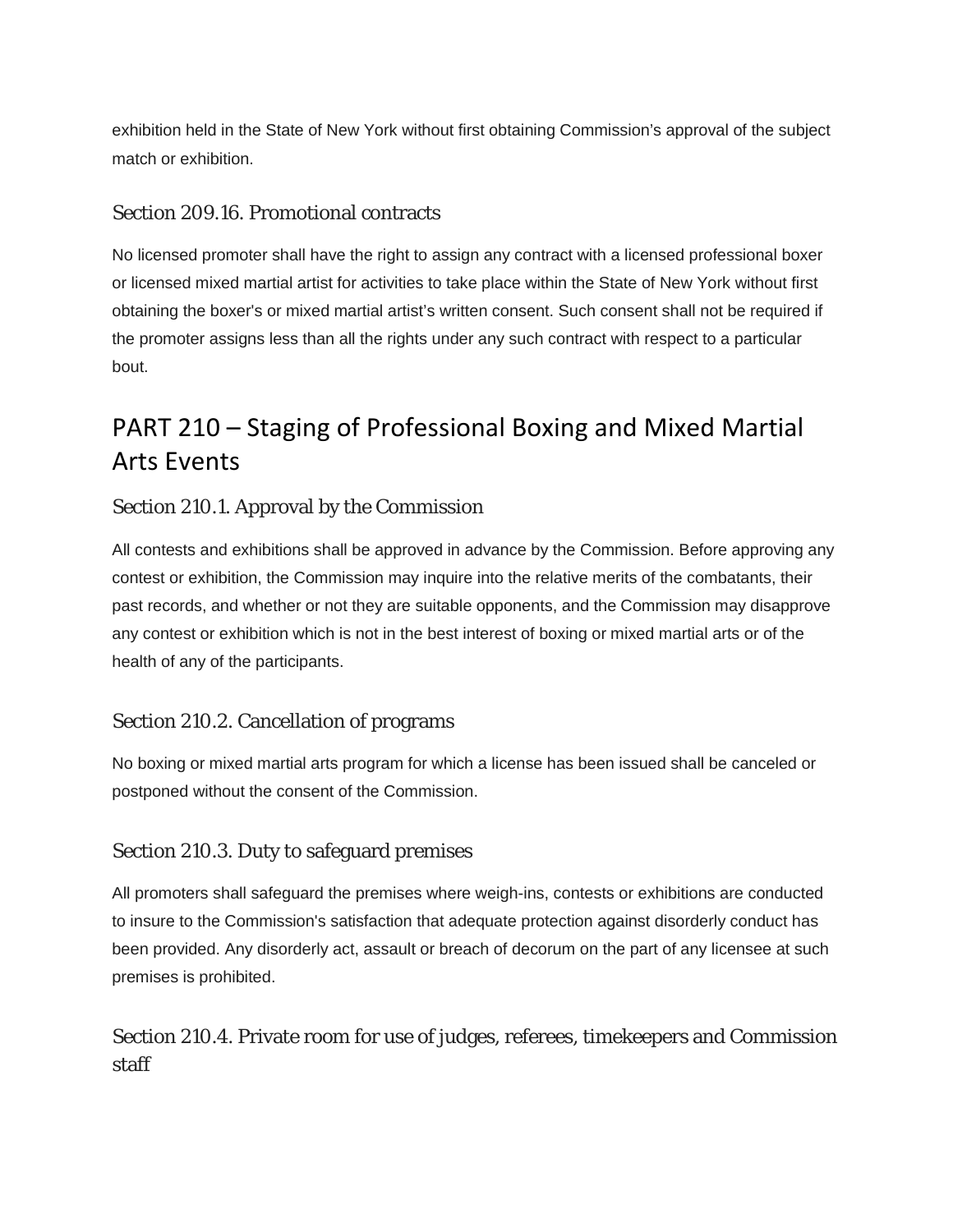Licensed promoters shall provide, at each of the premises where matches or exhibitions are conducted, a special private room for the exclusive use of the judges, referees, timekeepers and Commission representatives. No other persons shall be allowed to enter such rooms, unless otherwise directed or authorized in writing by the Commission.

#### Section 210.5. Admission to events

No person shall be admitted to any contest or exhibition unless he or she holds a ticket of admission, with the exception of:

(a) members of the Commission;

(b) people designated by the Commission for official duty;

(c) officials required to attend under provisions of State laws or the Commission's rules;

(d) promoters, combatants, managers and seconds who are involved in the contests or exhibitions; and

(e) police officers, firefighters, medical personnel, public officials, credentialed press, broadcast teams, and venue staff actually on duty.

#### Section 210.6. Standing room or roll tickets

No standing room, seating or roll tickets shall be sold for any contest or exhibition in an amount resulting in attendance exceeding the authorized capacity of the venue in which the match or exhibition takes place.

#### Section 210.7. Reserved seating chart

Promoters shall have available in the main box office a chart which plainly indicates the location of all reserved seats.

# Section 210.8. Press tickets or credentials

All tickets or credentials issued to the working press shall be appropriately marked. The rows of working press seats shall be consecutively lettered and each seat numbered. There must be adequate aisle space between the end of the working press section and the beginning of the ringside section. Distribution of working press tickets and credentials shall be limited in accordance with the actual number of seats provided at ringside for the accommodation of actively engaged representatives of news media. Such seats shall be occupied only by persons thus actively engaged.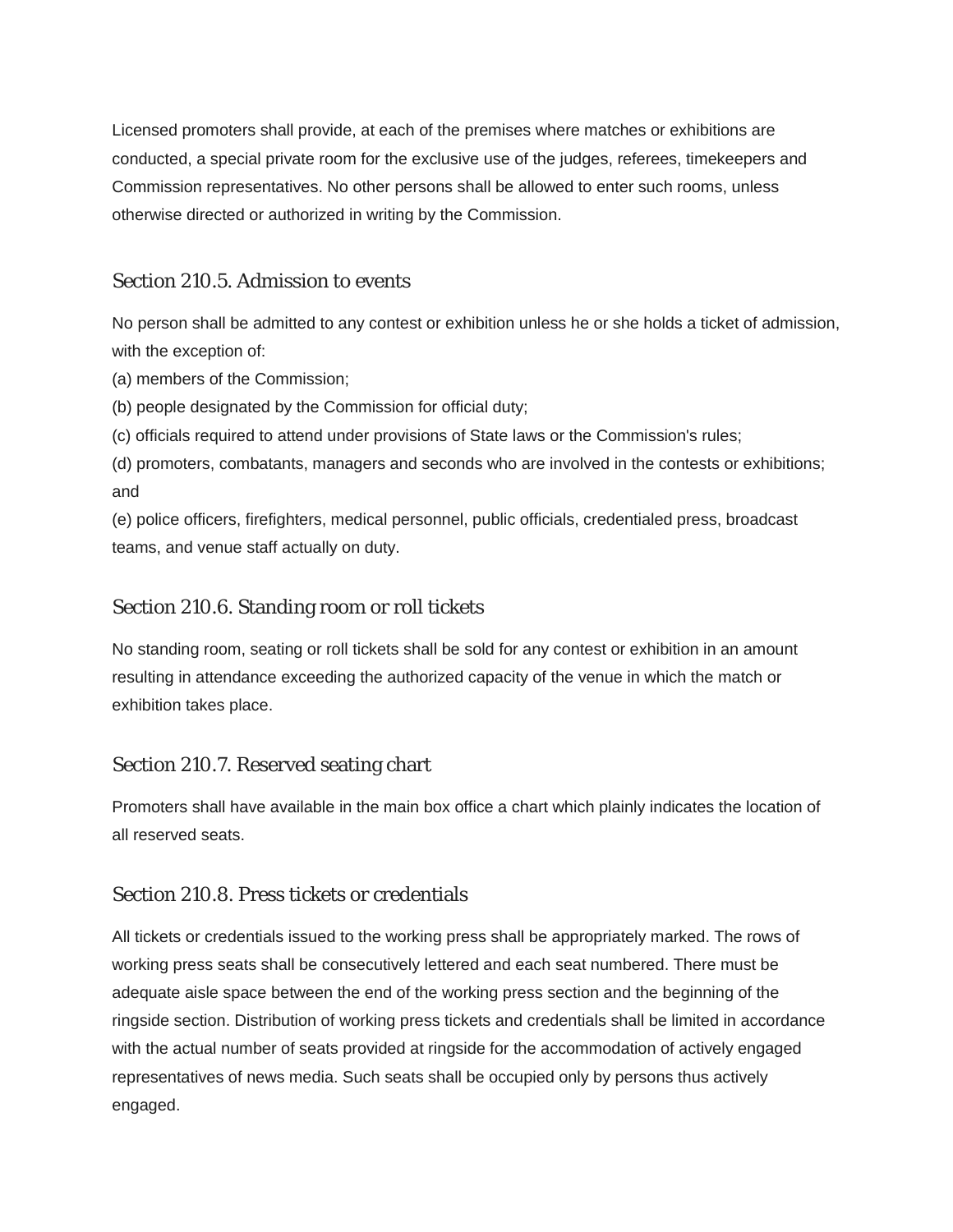## Section 210.9. Complimentary tickets

All complimentary tickets shall be clearly so designated.

# Section 210.10. Tickets for employees and participants

Distribution of employees' and participants' tickets shall be limited strictly to persons in these classifications, and such tickets shall not be transferable.

# Section 210.11. Persons to whom tickets may not be issued and entry shall be denied

The Commission may direct that any person whose license has been revoked or suspended by the Commission for conduct detrimental to the best interests of boxing or mixed martial arts shall not be issued a ticket for, or be admitted to or remain at, any professional boxing or professional mixed martial arts contest or exhibition within the State of New York. Any such person found in attendance at any boxing or mixed martial arts contest or exhibition may be removed therefrom.

#### Section 210.12. Reports

The authorized representative of any promoter holding a contest or exhibition shall submit in writing to the New York State Department of Taxation and Finance within ten days after the close of the contest or exhibition, an "Athletic Tax Report" or other applicable tax form showing the number of each class of tickets sold, unsold or unused, and permit the Commission or the New York State Department of Taxation and Finance to examine all sold, unsold or unused tickets, stub coupons, the financial records of the event, and cooperate with and assist the Commission or the New York State Department of Taxation and Finance to investigate any other matters relating to the receipts and conduct of the box office and ticket takers. The ticket tally must conform to the manifest issued by the ticket printer and shall be signed by the authorized representative of the promoter. Each promoter shall prepare the necessary and proper tax returns as are required by law. Promoters shall comply with the various requirements imposed under article 19 of the Tax Law, such as paying tax, filing returns and keeping records.

# Section 210.13. Distribution of receipts of contest or exhibition

All promoters, in distributing the receipts of any contest or exhibition where a licensed participant is to be compensated based on a percentage of the gate, shall first deduct all sums due for Federal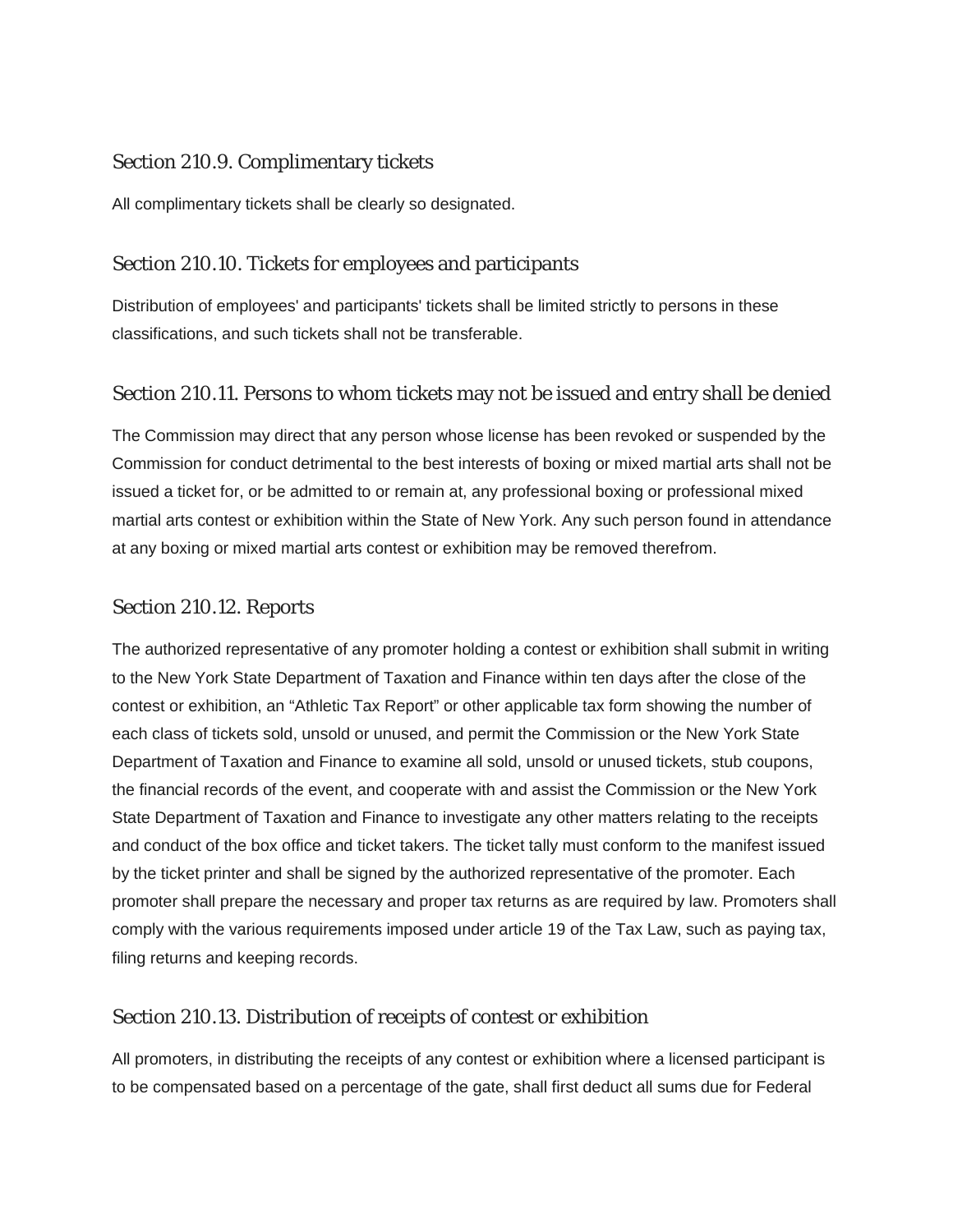and State taxes and then deduct all sums due for payments to the referee, judges, physicians and other assigned officials, and for insurance premiums. Thereafter, the balance may be distributed in accordance with the amounts or percentages agreed upon and approved for the compensation of the participants.

## Section 210.14. Changes in announced or advertised cards

Changes in the announced or advertised programs for any main bout contest shall be filed with and approved by the Commission at least 48 hours before the weighing-in time of the contest, unless otherwise directed or authorized by the Commission. Notices of such change or substitution shall also be included in any public announcement or advertisement relating to the card, and shall be conspicuously posted at all box offices on the premises and announced from the ring before the opening bout. If any of the patrons apply for refunds on tickets already purchased, the promoters shall make such refunds upon demand, provided such tickets are presented at the box office on the date of the program and before the commencement of the second bout or the main bout, whichever comes first.

# Section 210.15. Postponements for inclement weather

In the event of rain or other inclement weather occurring immediately before or during the course of any outdoor contest or exhibition, except during the course of the main event or a co-main event, the promoter may postpone the card with the approval of the Commission to such time and at such place as is approved by the Commission. An announcement giving the full details of the postponement shall forthwith be made by the promoter, and any patron desiring a refund of the purchase price of his or her ticket may apply for and shall receive the same at the box office of the promoter on the premises, except when the main bout or co-main bout is held on a rain-out date indicated on the ticket. All contestants who have fulfilled their contracts before the advent of the inclement weather shall be paid in full, and on the postponed date, substitute bouts in such number and of such duration as are approved by the Commission shall be provided by the promoter.

#### Section 210.16. Rearrangement or shortening of program

In the event of threatening weather or rain, an outdoor contest or exhibition may be rearranged or shortened by the promoter with the approval of the Commission.

#### Section 210.17. Stopping main event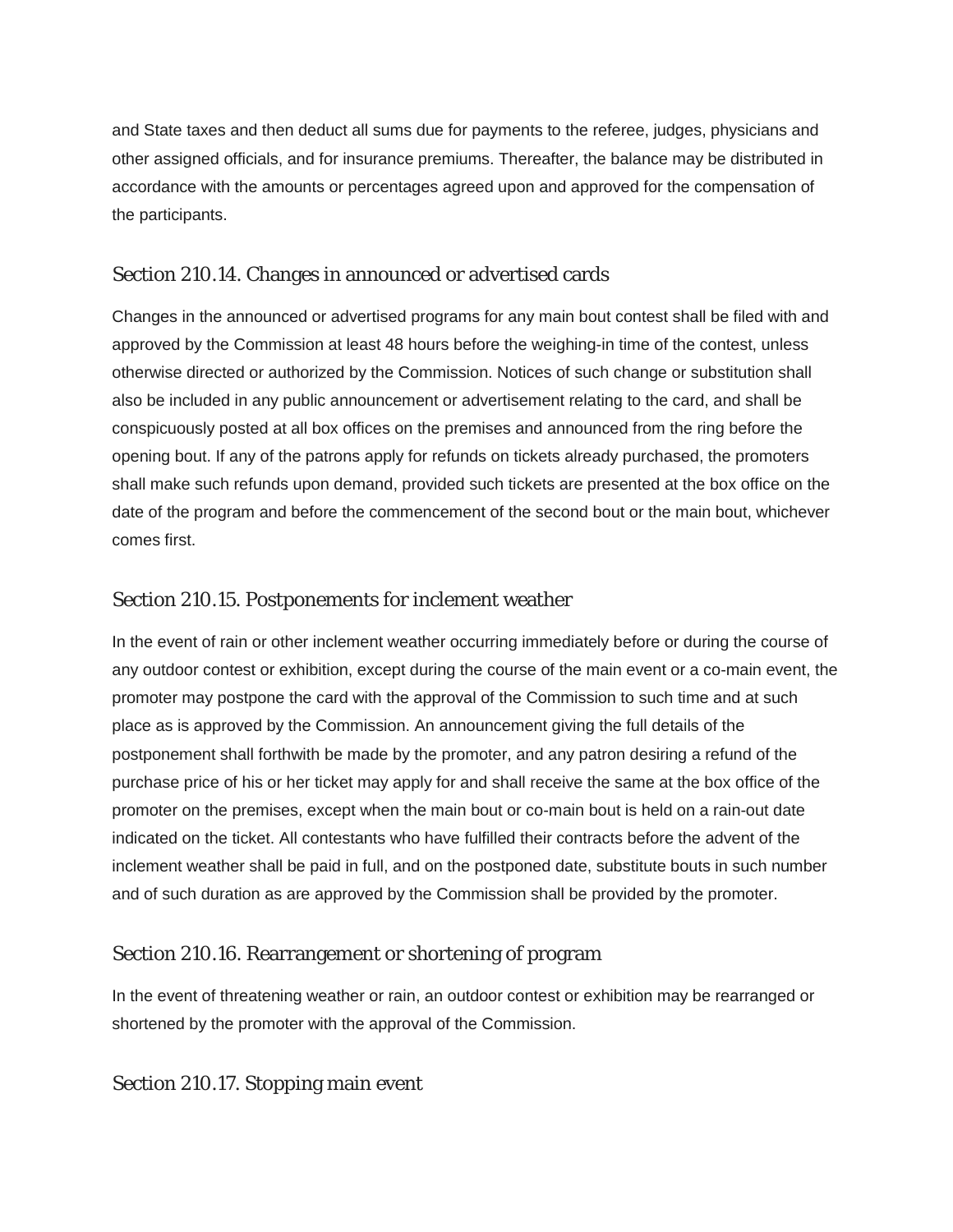In the event that inclement weather occurs during the progress of the main event at an outdoor card, such card shall be continued, postponed or stopped in the discretion of the Commission. If a card is stopped before the main event has concluded, the provisions of this Part shall apply as to postponements and refunds.

#### Section 210.18. Reimbursements of expenses to participants

All participants and officials in contests or exhibitions other than a main event or co-main event who were unable to perform because of weather conditions, a rearrangement, cancellation or shortening of a contest or exhibition, shall have such of their expenses and other fees paid by the promoter as the Commission may direct.

#### Section 210.19. Approval of premises

Weigh-ins, contests and exhibitions shall be held only at premises approved by the Commission.

#### Section 210.20. Seating for ring officials and Commission representatives

The promoter shall provide suitable separate ringside seats for the judges, timekeepers, physicians, Commission representatives, and any other person designated by the Commission which shall be approved by the Commission before the commencement of any card. The promoter shall also provide seats in each combatant's corner for the occupancy of the inspectors and deputy commissioners on duty at the program, which shall be approved by the Commission before the commencement of any card.

#### Section 210.21. Emergency medical facilities and equipment

All professional boxing and professional mixed martial arts promoters shall provide medical information, facilities and equipment, including but not limited to a stretcher and emergency oxygen, adequate for emergency occasions, and all such medical facilities and equipment shall be approved in advance by the Commission. Specifications of the Commission for such medical information and equipment, and for the platform, padding and the covering may be prescribed by the Commission from time to time and forwarded by the Commission to each promoter. The promoters at all professional boxing and professional mixed martial arts contests or exhibitions shall have attending physicians at ringside, in such number as required by the Commission in its discretion, and at least one ambulance with medical attendants consisting of at least one paramedic available at the site of the event at all times during competition and until such time as the attending physicians' completion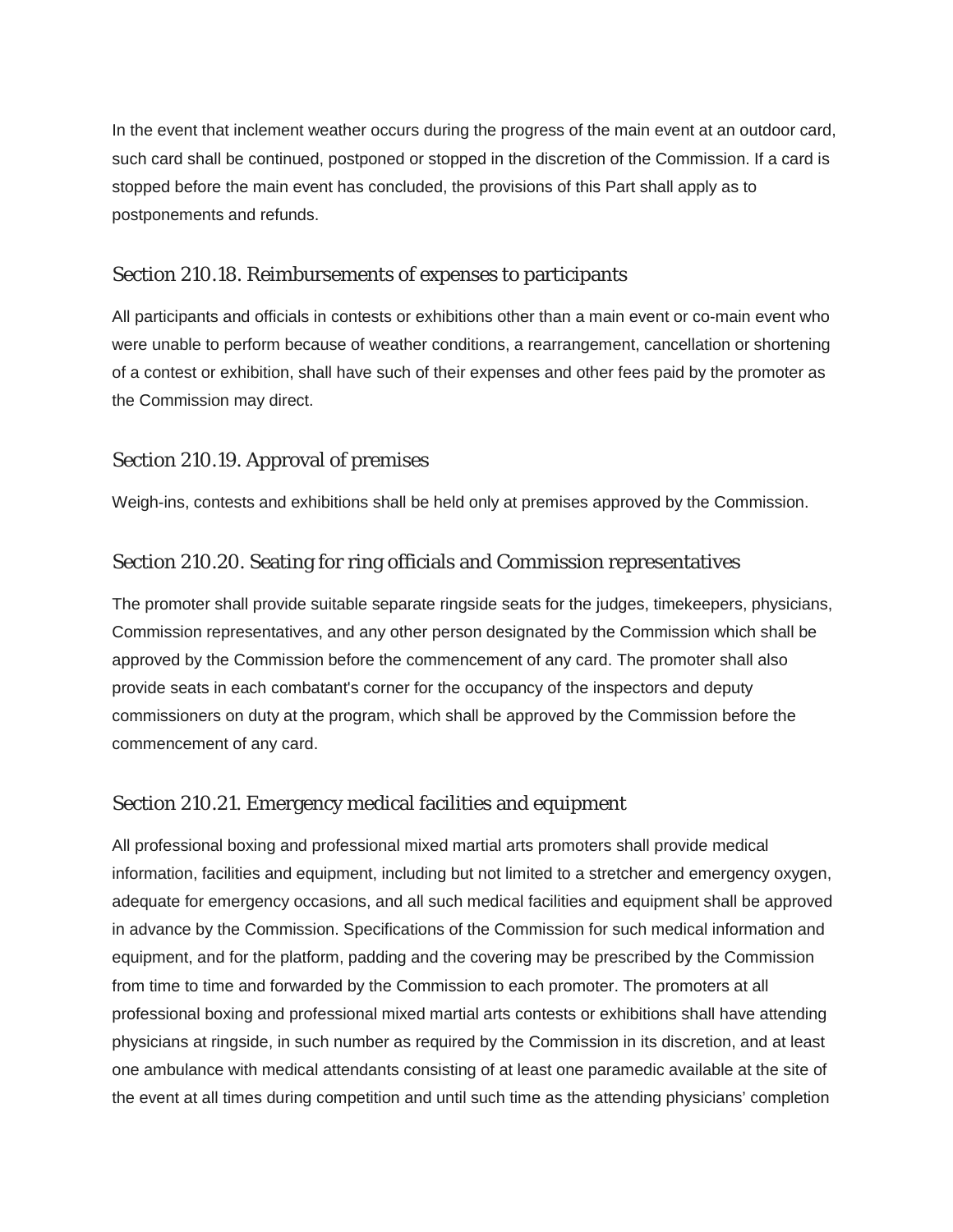of all post-bout medical evaluations and all combatants in the program have exited the venue, unless otherwise directed or authorized by the Commission.

# Section 210.22. Combatant's dressing room

No one shall be allowed in a combatant's dressing room except his or her manager, seconds, Commission representatives, and such other persons specifically authorized by the Commission in accordance with Commission policy. The promoter shall post a sign to this effect conspicuously at the entrance to all dressing rooms.

# Section 210.23. The professional boxing ring

(a) No professional boxing contest or exhibition shall be permitted in any ring unless it has been inspected and approved by the Commission. No ring shall be less than 18 feet square nor more than 22 feet square, nor have an apron of less than two feet, unless otherwise directed or authorized by the Commission. The ring platform shall be elevated no more than four feet and shall have a smooth, firm surface covered with clean canvas, duck or other resilient material stretched taut and laced tightly to the ring platform, and shall be completely padded both inside and outside the ropes to a thickness of at least one inch or as the Commission may authorize or direct, with ensolite or a similar material approved by the Commission.

(b) The ring posts shall be four in number, shall extend above the ring platform no more than five feet, and shall be at least 18 inches distant from the ring ropes, which shall be attached to the ring posts by adjustable turnbuckles. All ring posts, post tops and turnbuckles shall be suitably padded. Corners shall have protective padding extending from the top to the bottom rope.

(c) Steps shall lead to the ring platform at least two diagonally opposite corners of the ring platform. (d) The ring ropes shall be four in number and shall be not less than one inch in diameter. Ring ropes shall be suitably covered with soft material and shall be securely fastened to the ring posts. The lowest rope shall be 13 inches from the floor of the ring, the second rope shall be 26 inches from the ring floor, the third rope shall be 39 inches from the floor, and the fourth rope shall be 52 inches from the floor of the ring. The ropes shall be readily adjustable and shall be kept a proper and safe degree of tautness.

(e) The ring shall be amply illuminated by overhead lights, which shall be so arranged that shadow shall be eliminated and discomfort from heat and glare minimized for persons in and near the ring.

# Section 210.24. The professional mixed martial arts ring or fenced area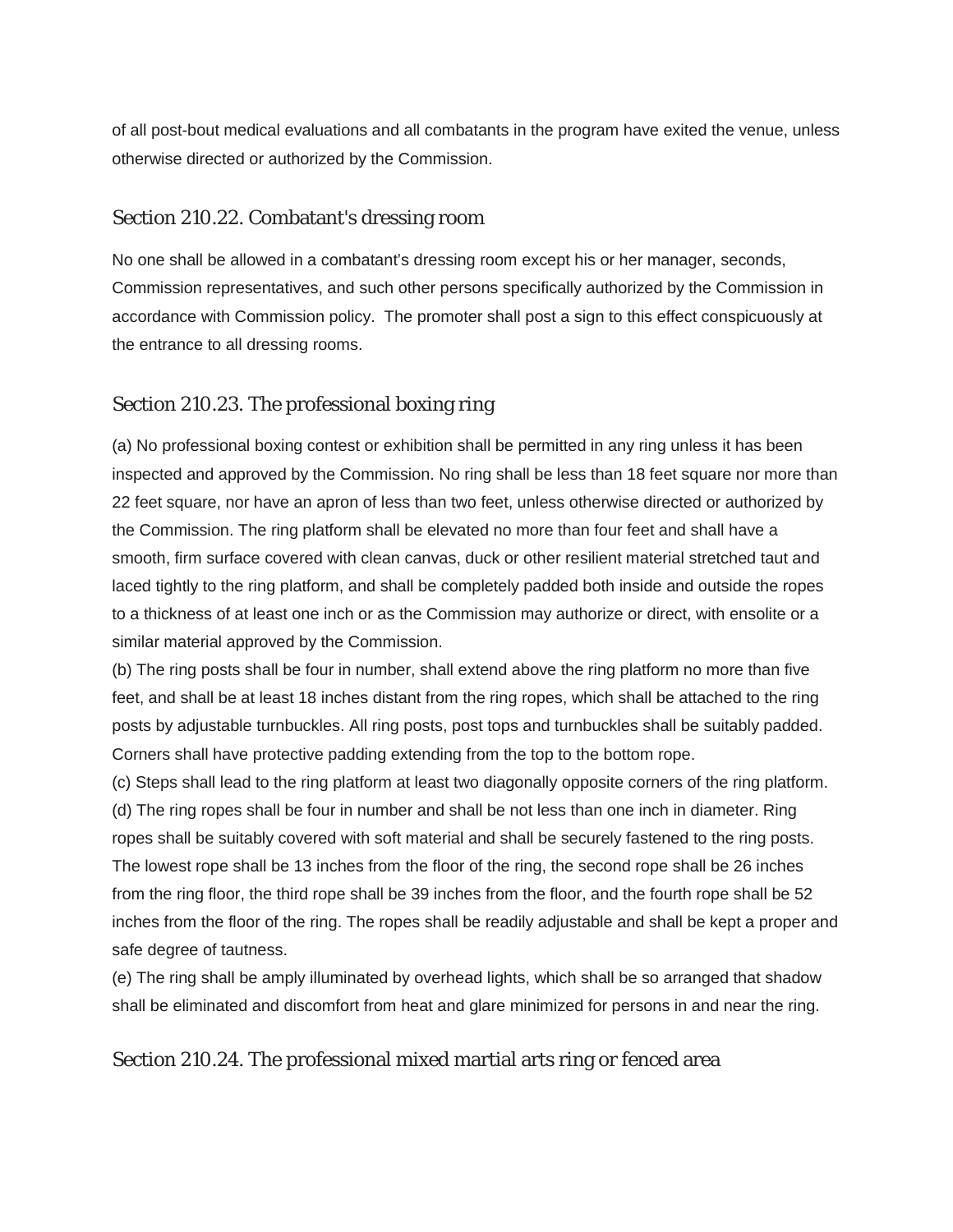(a) Professional mixed martial arts contests and exhibitions must be held in a ring or in a fenced area inspected and approved by the Commission.

(b) A ring used in a contest or exhibition of mixed martial arts must meet the following requirements:

(1) The ring must be at least 20 feet square and no larger than 32 feet square within the ropes. One corner shall have a blue designation and the corner directly opposite must have a red designation.

(2) The ring floor must extend at least 24 inches beyond the ropes and must be padded with ensolite, vinyl or similar closed-cell foam, with at least a 1-inch layer of foam padding. Padding must extend beyond the ring ropes and over the edge of the platform, with a top covering of canvas, duck or similar material tightly stretched and laced to the ring platform. Material that gathers in lumps or ridges may not be used. There shall not be any obstruction or object on any part of the ring floor.

(3) The ring platform must not be more than 4 feet above the floor of the building and must have suitable steps for the use of the contestants.

(4) Ring posts must be four in number and made of metal, not more than 3 inches in diameter, extending from the floor of the building to a minimum height of 58 inches above the ring floor, and must be properly padded in a manner approved by the Commission. Ring posts must be at least 18 inches away from the ring ropes.

(5) There must be five ring ropes, at least 1 inch in diameter and wrapped in soft material.

The lowest ring rope must be 12 inches above the ring floor.

(c) A fenced area used in a contest or exhibition of mixed martial arts must meet the following requirements:

(1) The fenced area must be circular or have at least six equal sides and must be at least 20 feet wide and no larger than 32 feet wide.

(2) The floor of the fenced area must be padded with ensolite or another similar closed-cell foam, with at least a 1-inch layer of foam padding, with a top covering of canvas, duck or similar material tightly stretched and laced to the platform of the fenced area. Material that gathers in lumps or ridges may not be used. There shall not be any obstruction or object on any part of the ring floor.

(3) The platform of the fenced area must not be more than 4 feet above the floor of the building and must have suitable steps for the use of the contestants.

(4) Fence posts must be at least six in number and made of metal, extending from the floor of the building to between 6 and 8 feet above the floor of the fenced area, and must be properly padded in a manner approved by the Commission.

(5) The fencing used to enclose the fenced area must be made of a material that will not allow a contestant to fall out of the fenced area or break through the fenced area onto the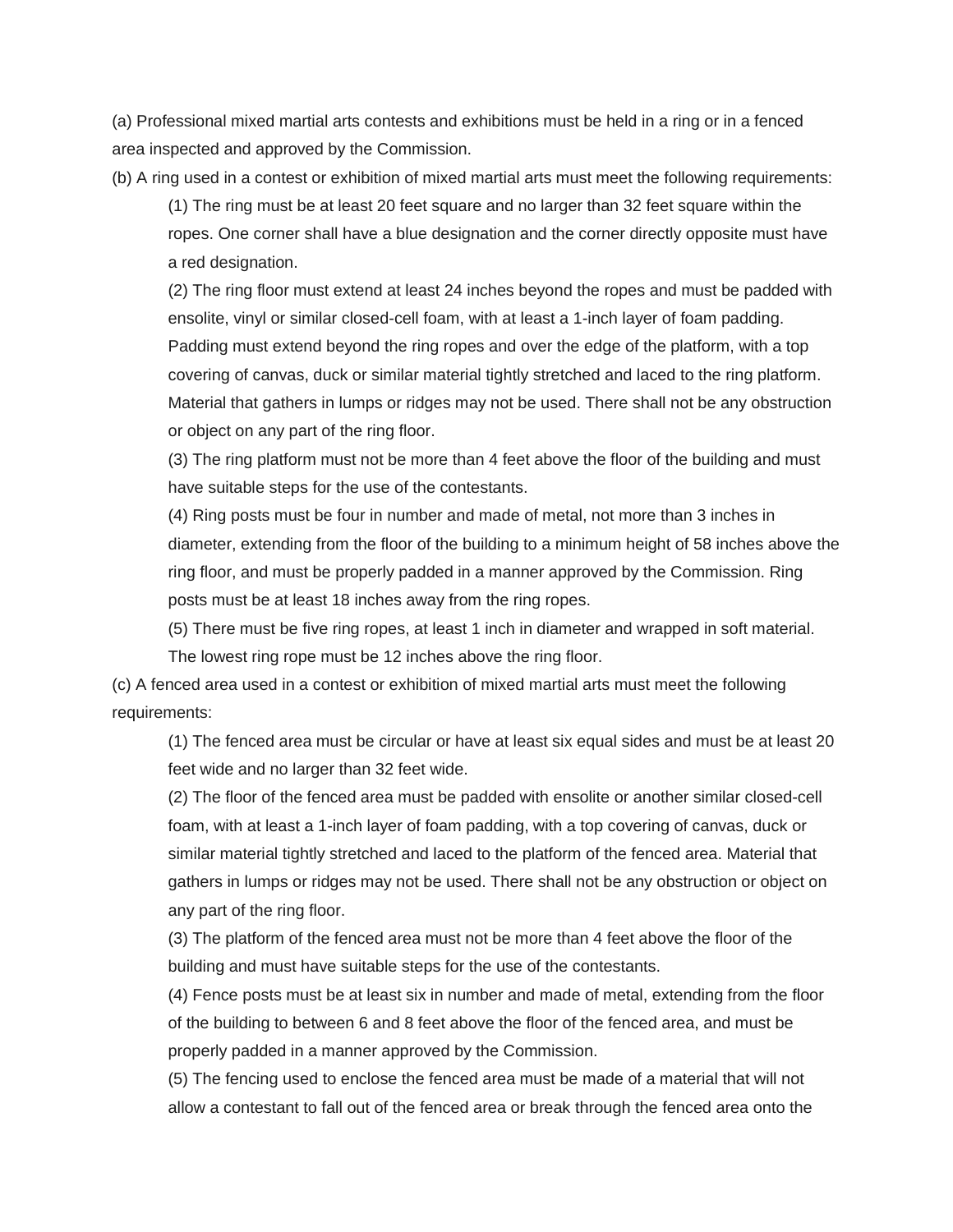floor of the building or onto the spectators; including, but not limited to, chain link fence coated with vinyl.

(6) Any metal portion of the fenced area must be covered and padded in a manner approved by the Commission and shall not be abrasive to the contestants.

(7) The fenced area must have at least two entrances and egresses.

(8) No obstruction may be placed on a part of the fence which surrounds the area where contestants compete.

(d) The promoter of the event shall be responsible to thoroughly clean the ring or fenced area after each match.

(e) The ring or fenced area shall be amply illuminated by overhead lights, which shall be arranged so as to eliminate shadow and minimize discomfort from heat and glare for persons in and near the ring or fenced area.

# Section 210.25. Repairs

The promoter shall have an attendant capable of making emergency repairs, corrections and adjustments to the ring, cage or fighting area, the lights and other necessary fixtures available at all times during a contest or exhibition.

# Section 210.26. Equipment supplied by promoter

In addition to the ring and ring equipment, the promoter shall supply the following items, which shall be available for use as needed:

(a) a public address system in good working order;

(b) judges, timekeepers and ringside physicians chairs elevated sufficiently to assure unobstructed view of the ring and the ring floor;

(c) a stool or chair, a clean bucket, clean towels, an adequate supply of sealed clear water bottles, and an adequate supply of water and fresh ice for each combatant's corner;

(d) a complete set of numbered round-cards, clearly legible from all parts of the arena;

(e) a clean stretcher and a clean blanket, placed in a location approved by the Commission throughout each program;

(f) first aid oxygen apparatus or equipment;

(g) Commission-approved gloves and back-up gloves for each combatant in each contest or exhibition.

(h) other articles as may be required by the Commission.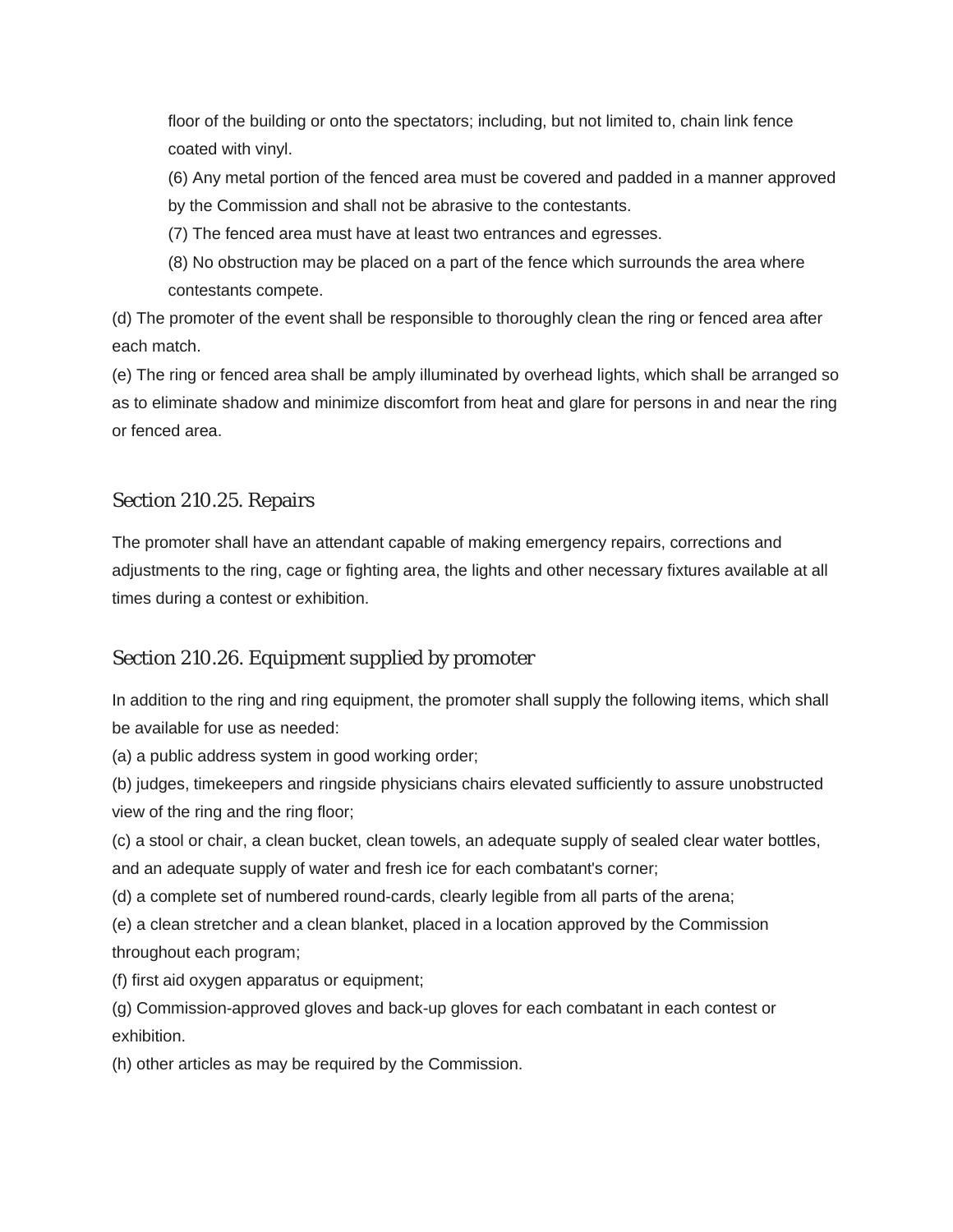# Section 210.27. Scales

Scales used for any official Commission weigh-in shall be provided by or approved in advance by the Commission.

# Part 211 – Special Rules for Professional Boxing

# Section 211.1. Compliance with federal boxing laws

(a) Boxers must be at least eighteen (18) years of age and possess a current Federal ID Card in order to compete in a professional boxing match or exhibition.

(b) There shall be full compliance with the Professional Boxing Safety Act of 1996 and the Muhammad Ali Boxing Reform Act (15 USC § 6301, et seq.) and any amendments made thereto.

# Section 211.2. Number of boxing contests or exhibitions

There shall be no fewer than 30 rounds of contested boxing on any one program, unless otherwise directed or authorized by the Commission.

# Section 211.3. Time of main event

All main event contests or exhibitions shall start no later than 10:00 p.m., unless otherwise directed or authorized by the Commission.

# Section 211.4. Duration of contests

Boxers shall compete for no more than 12 rounds in any contest or exhibition.

# Section 211.5. Age of boxers

Unless special permission otherwise is granted by the Commission, boxers under 19 years of age are permitted to box no more than six rounds; boxers 19 years of age, eight rounds; boxers 20 years of age 10 rounds; and for all bouts over 10 rounds, each boxer in such bout shall be at least 21 years of age.

# Section 211.6. Weighing in

(a) The times and places of all weighing in ceremonies shall be as determined by the Commission and all participants shall be weighed in on scales approved by the Commission and in the presence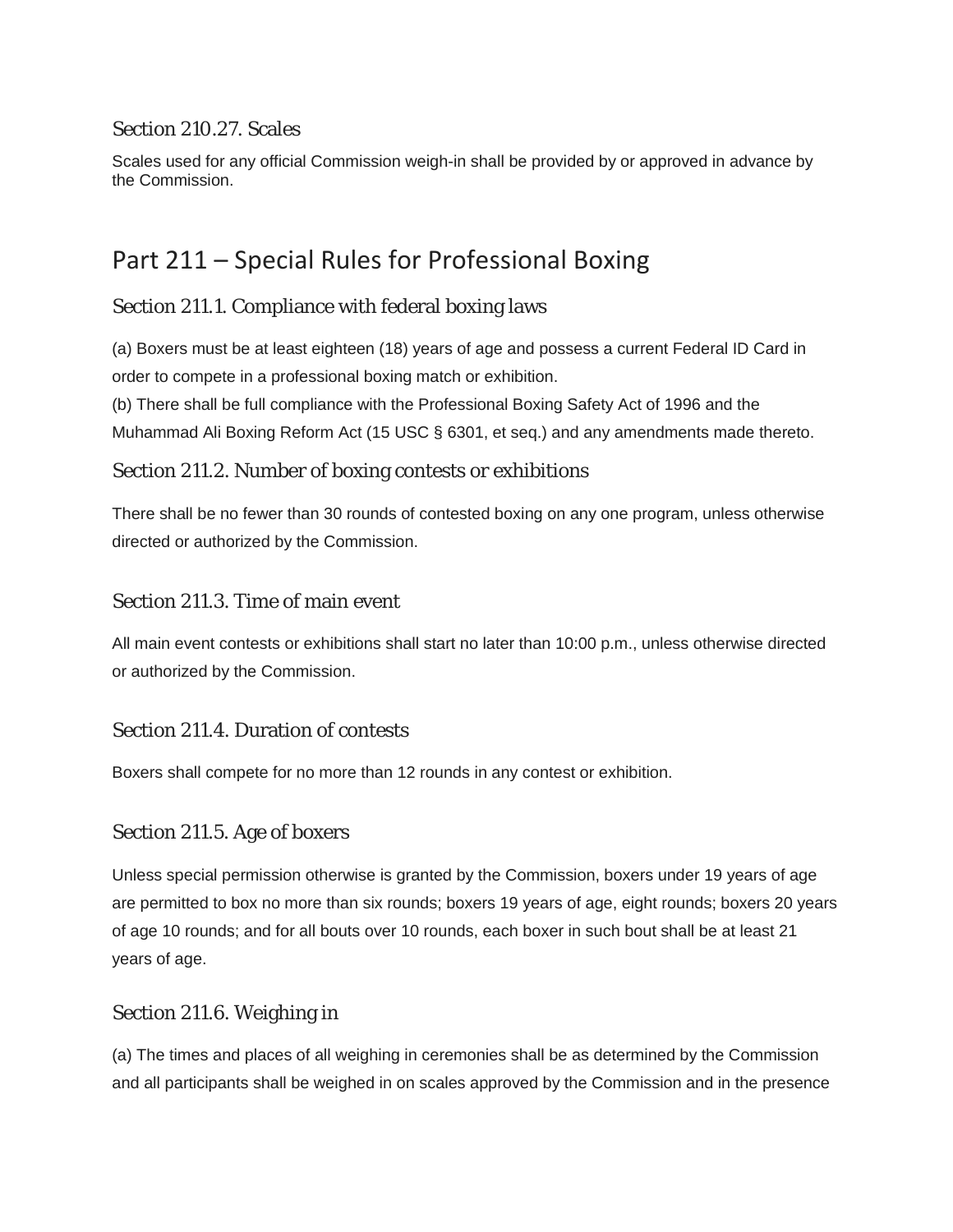of their opponent and representatives of the Commission, unless otherwise directed or authorized by the Commission. In the event of a postponement of a contest or exhibition for more than 24 hours for any reason, a second weigh-in and additional physical examination may be required by the Commission on the day of or day prior to the date to which the contest or exhibition has been adjourned.

(b) The following Weight Classes, Weight Differences and Glove Weight guidelines shall be used for all professional boxing contests unless otherwise directed or authorized by the Commission prior to commencement of the official weigh-in:

| <b>Weight Class</b>  |                                 | <b>Weight Difference Allowance</b> | <b>Glove Weight</b> |
|----------------------|---------------------------------|------------------------------------|---------------------|
| Junior Flyweight     | Up to and including 108 pounds. | Not more than 3 pounds.            | 8 oz.               |
| Flyweight            | Over 108 to 112 pounds.         | Not more than 3 pounds.            | 8 oz.               |
| Junior Bantamweight  | Over 112 to 115 pounds.         | Not more than 3 pounds.            | 8 oz.               |
| Bantamweight         | Over 115 to 118 pounds.         | Not more than 3 pounds.            | 8 oz.               |
| Junior Featherweight | Over 118 to 122 pounds.         | Not more than 4 pounds.            | 8 oz.               |
| Featherweight        | Over 122 to 126 pounds.         | Not more than 4 pounds.            | 8 oz.               |
| Junior Lightweight   | Over 126 to 130 pounds.         | Not more than 4 pounds.            | 8 oz.               |
| Lightweight          | Over 130 to 135 pounds.         | Not more than 5 pounds.            | 8 oz.               |
| Junior Welterweight  | Over 135 to 140 pounds.         | Not more than 5 pounds.            | 8 oz.               |
| Welterweight         | Over 140 to 147 pounds.         | Not more than 7 pounds.            | 8 oz.               |
| Junior Middleweight  | Over 147 to 154 pounds.         | Not more than 7 pounds.            | 10 oz.              |
| Middleweight         | Over 154 to 160 pounds.         | Not more than 7 pounds.            | 10 oz.              |
| Super Middleweight   | Over 160 to 168 pounds.         | Not more than 7 pounds.            | 10 oz.              |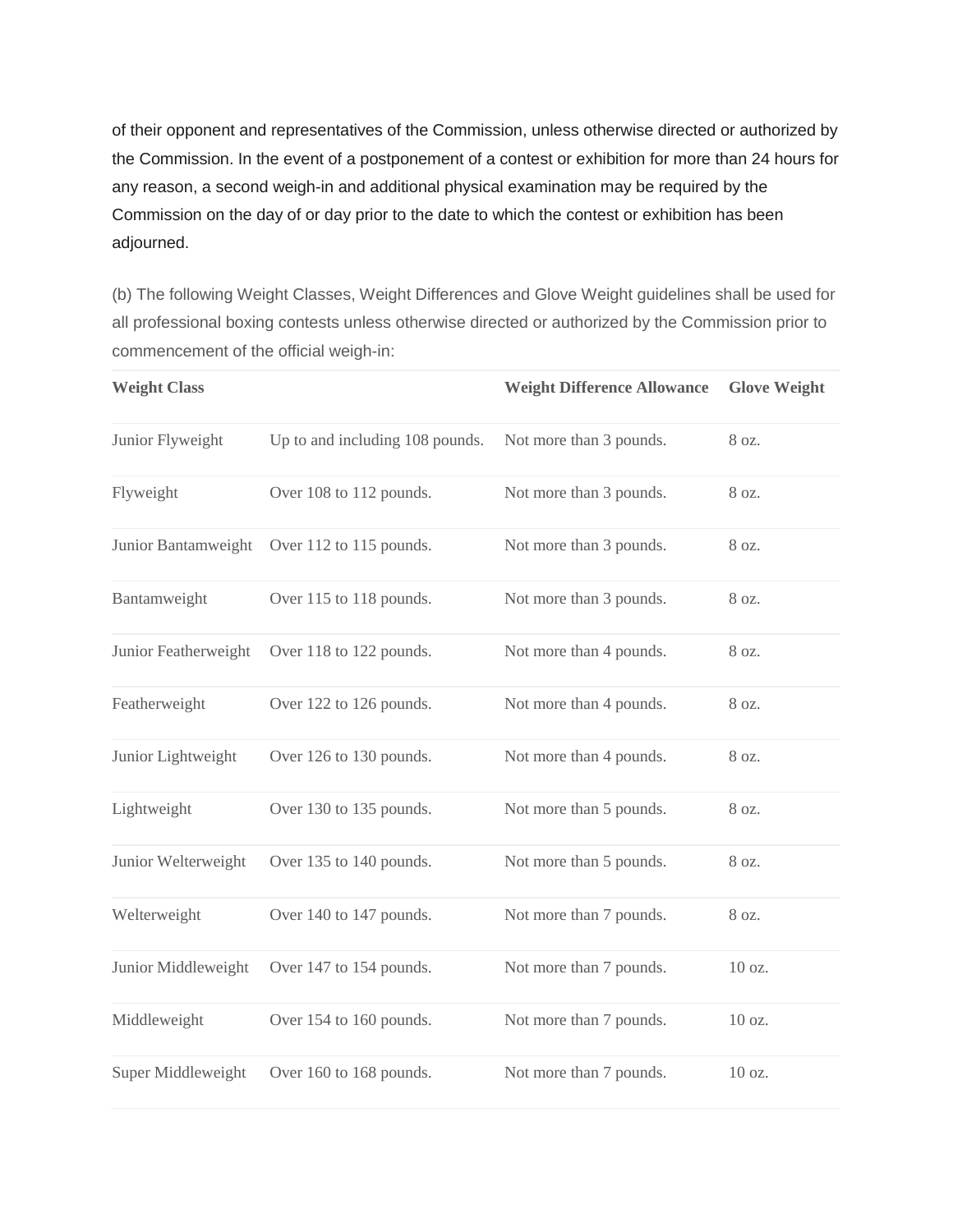| Light Heavyweight | Over 168 to 175 pounds. | Not more than 7 pounds.  | $10 \text{ oz.}$ |
|-------------------|-------------------------|--------------------------|------------------|
| Cruiserweight     | Over 175 to 200 pounds. | Not more than 12 pounds. | $10 \text{ oz.}$ |
| Heavyweight       | Over 200 pounds.        | No limit.                | $10 \text{ oz.}$ |

(c) The Commission may, in its discretion, waive the weight difference allowance for a bout as provided in paragraph b above, so long as the official weight of both competitors is within the range allowed for the same weight class and both competitors consent to the waiver in writing.

(d) In nontitle bouts, boxers overweight under the terms of the contract may be suspended after the match for such period as the Commission may decide.

(e) Whenever a recognized holder of a championship engages in a championship contest in this State, he must be at the weight required by the class for which he holds the championship except when a champion of one class competes as a contender for the championship in another class.

# Section 211.7. Reporting to dressing rooms

All boxers participating at a boxing program shall report to the designated dressing room of the premises no later than one and one half hours before the scheduled commencement of the first bout, except the contestants in the main bout, who may report at or before one hour before the scheduled commencement of the first bout. All boxers shall remain in their dressing rooms until directed to the ring by the Commission representative in charge.

# Section 211.8. Bandages

All boxers shall wear bandages on their hands during all contests and exhibitions, in accordance with the following:

(a) Bandages on the hand of a boxer may not exceed one winding of surgeon's adhesive tape, not over 2 inches wide, placed directly on the hand to protect the part of the hand near the wrist. The tape may cross the back of the hand twice, but may not extend within three-fourths of an inch of the knuckles when the hand is clenched to make a fist.

(b) Each boxer shall use soft surgical bandage not over 2 inches wide, held in place by not more than 10 feet of surgeon's adhesive tape for each hand. Up to one 20-yard roll of bandage may be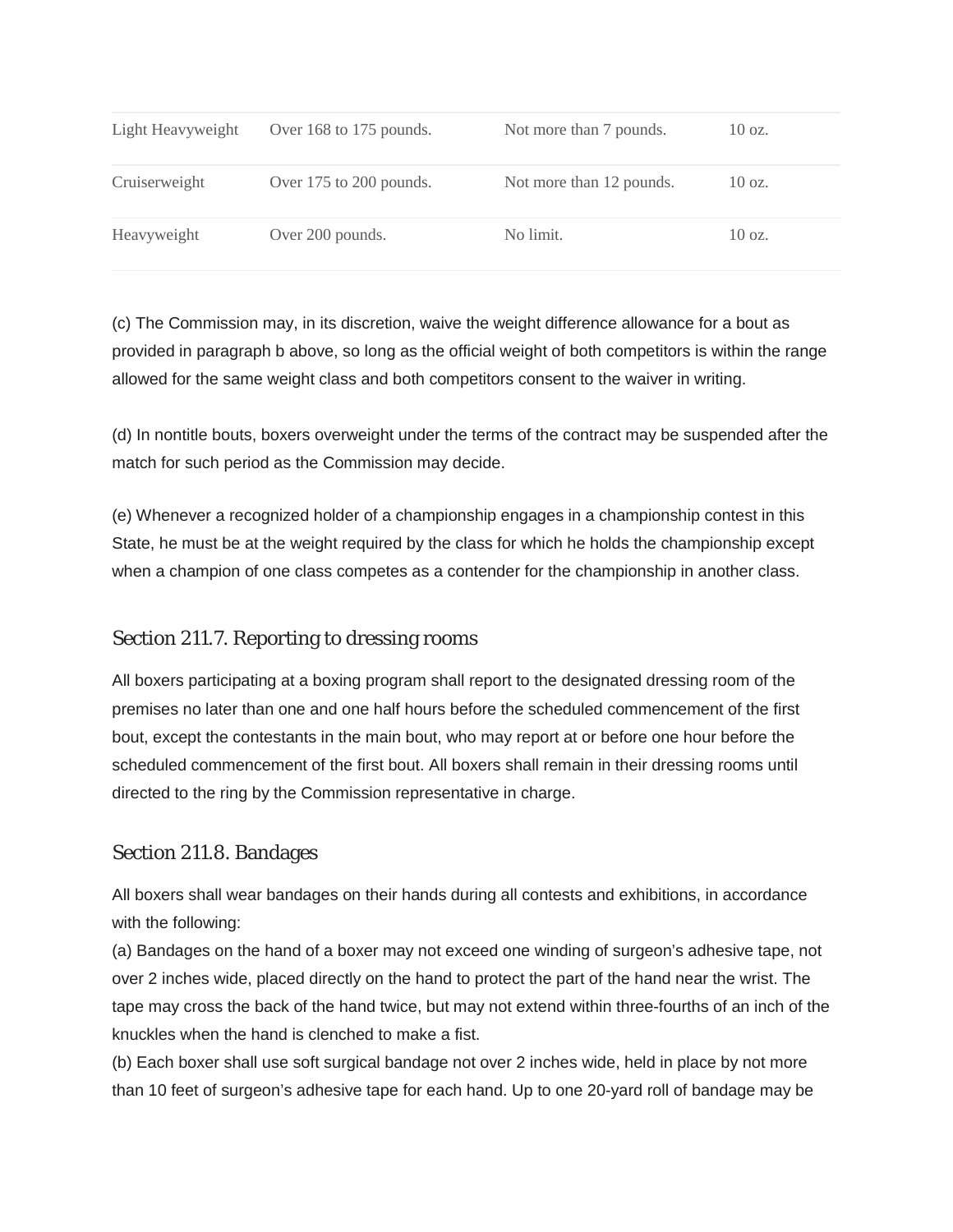used to complete the wrappings for each hand. Strips of tape may be used between the fingers to hold down the bandages.

(c) All bandages must be applied in the dressing room before any contest or exhibition in which the boxers participate in the presence of a representative of the Commission and, upon request, an authorized representative of the boxer's opponent. Either boxer may waive his or her privilege of witnessing the bandaging of his or her opponent's hands by failing to timely request such privilege or by failing to attend at the time of bandaging. A Commission representative shall sign the bandages to indicate approval. Gloves shall not be placed on the hands of a participant until approval of the bandages by the Commission.

# Section 211.9. Gloving

Boxing gloves for professionals shall weigh not less than eight ounces and not more than ten ounces, shall be professional grade with thumb attached, and must be approved by the Commission prior to use in any contest or exhibition. Gloves shall be promoter-supplied and new, unless otherwise directed or authorized by the Commission.

In all boxing contests and exhibitions, the gloves of each boxer shall be put on in the dressing room under the supervision of a Commission representative, and the laces of each glove shall be knotted on the back of the wrists and there shall be placed on the wrists of the gloves, over the laces, a strip of one-inch adhesive tape. Gloves must be whole, clean, sanitary, free of debris, and in good condition. Gloves found to be twisted, manipulated, altered, unfit or ill-fitting, shall not be approved and must be replaced by the promoter. A Commission representative shall sign the tape to demonstrate approval of the gloving process. The gloves shall be removed after the bout under the supervision of a Commission representative.

#### Section 211.10. Boxer Appearance

Before entering the ring, boxers must have a clean appearance, facial hair must be trimmed, and their hair must be trimmed or tied back with soft and non-abrasive materials in such a way as not to interfere with the vision of either boxer or cover any part of the boxer's face. Boxers shall wear no facial cosmetics. The Commission, in its discretion, may require a boxer to wash, trim hair, tie-back hair or shave prior to a contest or exhibition to the extent deemed necessary to ensure health, safety and the integrity of the athletic competition.

#### Section 211.11. Ring costumes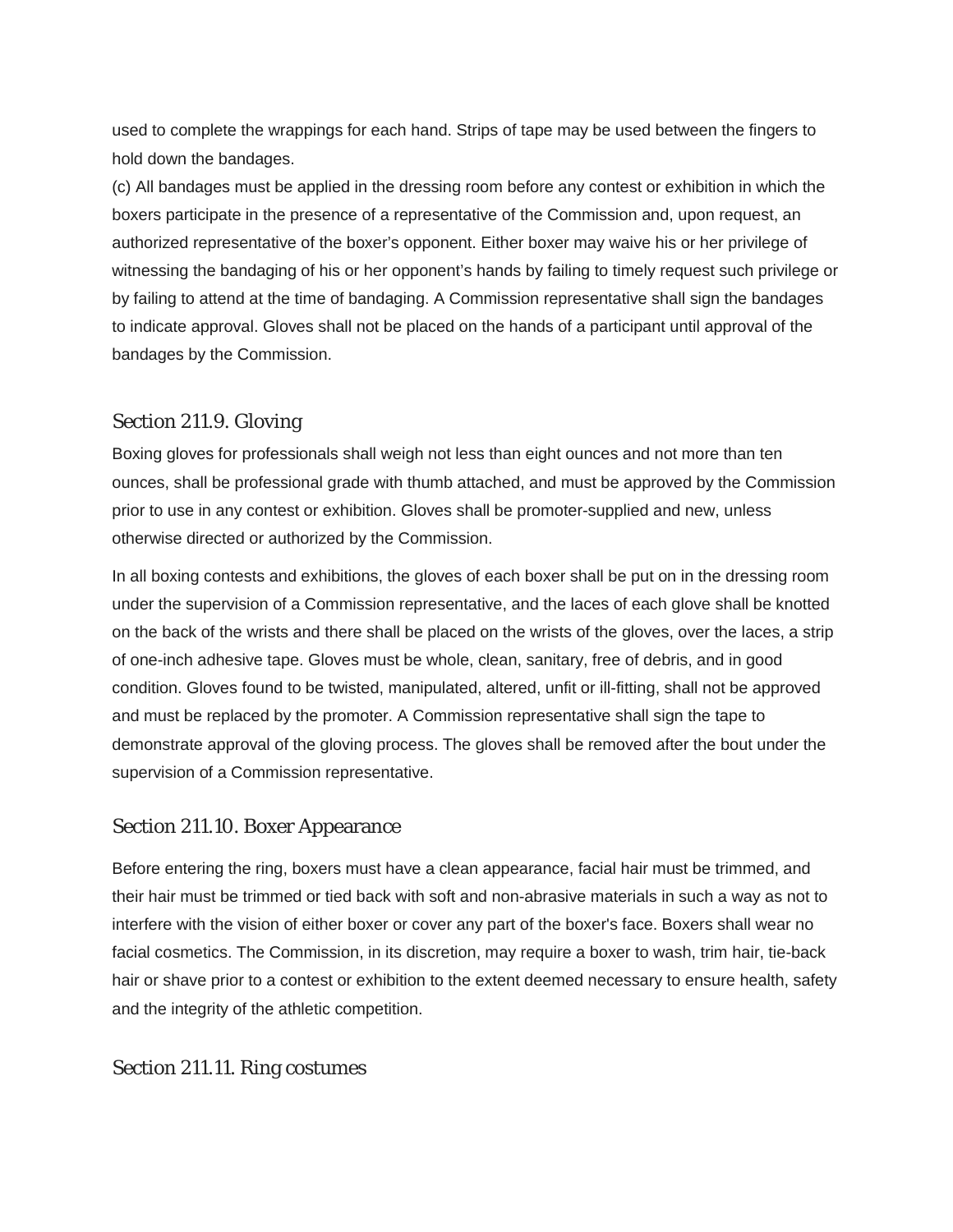Each participant shall provide him or herself with the ring costume prescribed or approved by the Commission, and for males such costume shall include a foul-proof guard of the boxer's own selection, type to be approved by the Commission, adequate as determined by the Commission in its discretion to satisfactorily reduce the risks of the boxer being disabled by a low blow or blows received during the contest. Each participant shall provide him or herself with two mouthpieces of a type approved by the Commission, and shall wear one of such mouthpieces while participating in a contest or exhibition. No shoes with spikes, cleats, hard soles or hard heels shall be worn in the ring.

# Section 211.12. Position of judges and physicians

The judges shall be stationed at separate sides of the ring as directed by the Commission, and the physicians shall be stationed at places designated by the Commission.

# Section 211.13. Items in boxer's corner

A bucket with ice, plastic water bottle, water, sponge, and surgical tape shall be available in each boxer's corner at all times during the contest or exhibition. Without specific permission of the Commission, the only other material which may be present or used at ringside are vaseline, adrenalin (in a sealed manufacturer's vial, premeasured in a 1/1,000 solution) and anticoagulant (either Avitene, Thrombin, Thrombinplastin or Fibroplastic). Scissors for the removal of gloves and tape may also be in the possession of a boxer's second while in the boxer's corner.

# Section 211.14. People in boxer's corner

Each boxer shall submit to the Commission for approval the name of his or her chief second and assistant seconds and no one other than approved seconds shall be permitted in the corner of the boxer.

# Section 211.15. Number and appearance of seconds

Each contestant shall have no more than three seconds, each of whom shall be licensed by the Commission, and each such second while assisting in the boxer's corner shall wear only such costume approved by the Commission. Provided, however, that each contestant in a championship bout may have no more than four licensed seconds. Only one second may be inside the ring ropes between rounds.

# Section 211.16. Conduct of seconds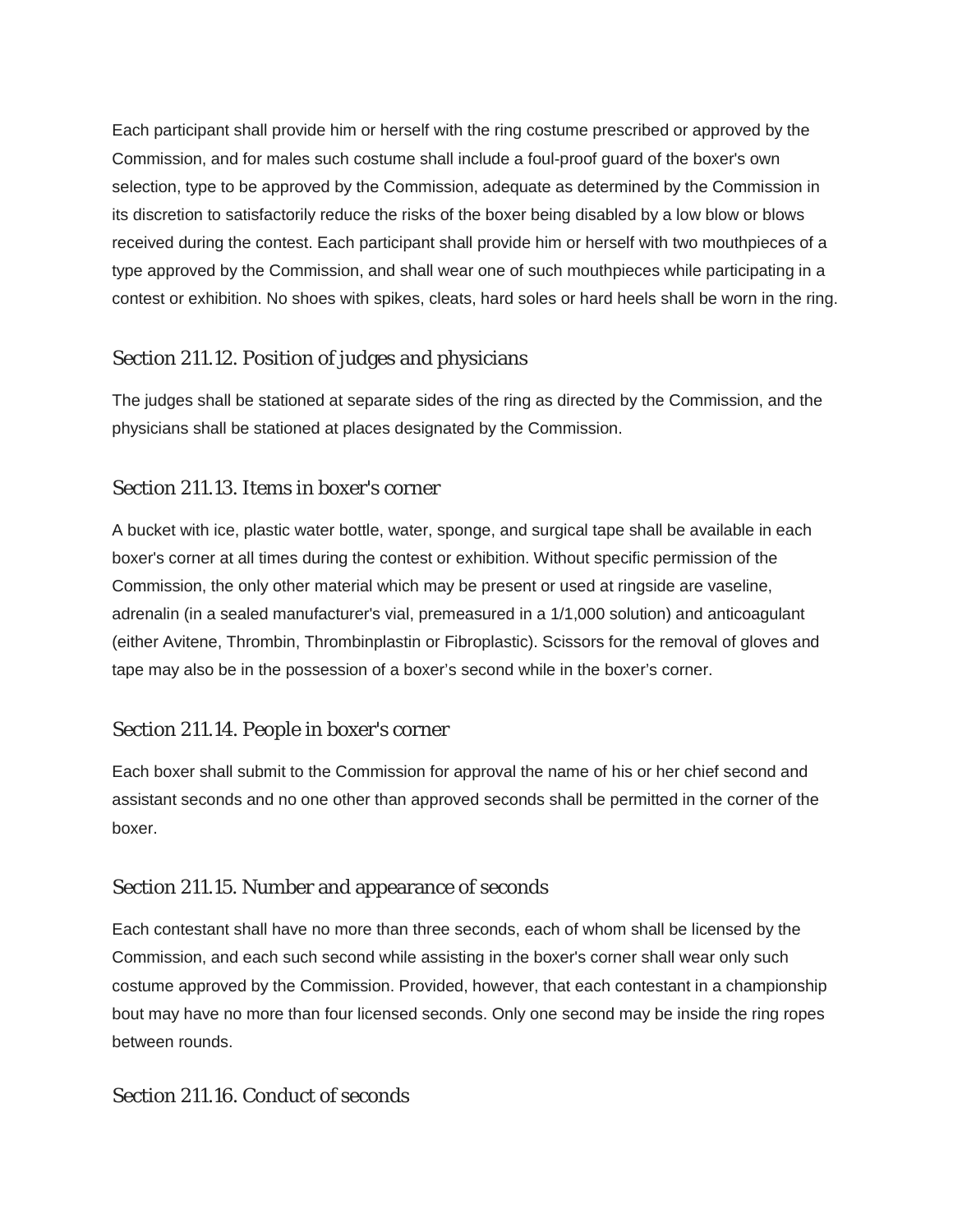During the progress of any round, seconds shall remain seated and shall not engage in disruptive behavior. No second shall enter the ring between rounds and assist a boxer back to his or her corner unless the bout has been terminated by the referee or ringside physician.

# Section 211.17. Throwing towel into ring

No one shall throw any towel into the ring as a signal of defeat or for any other reason.

# Section 211.18. Application of substances to boxers between rounds

All substances applied to or into the body of a boxer between rounds shall be approved in advance by the Commission. No substance not so approved by the Commission shall be applied to or into the body of a boxer between rounds.

# Section 211.19. Excessive spraying of water on boxer

No excessive or undue spraying or throwing of water on any boxer between rounds is permitted.

# Section 211.20. Referee's instructions

Before the start of each bout the referee shall call the participants together for final instructions, at which time each participant shall be accompanied by his or her chief second only, except in the case of a boxer who also requires the services of an interpreter. After receiving the referee's instructions, the boxers shall shake hands or touch gloves and return to their corners to await the gong for the first round.

# Section 211.21. Start of each round

In all boxing contests and exhibitions, each boxer shall come to the center of the ring at the start of each round.

# Section 211.22. Duration of rounds

Rounds shall be 180 seconds long, unless otherwise directed or authorized by the Commission.

#### Section 211.23. Intermission between rounds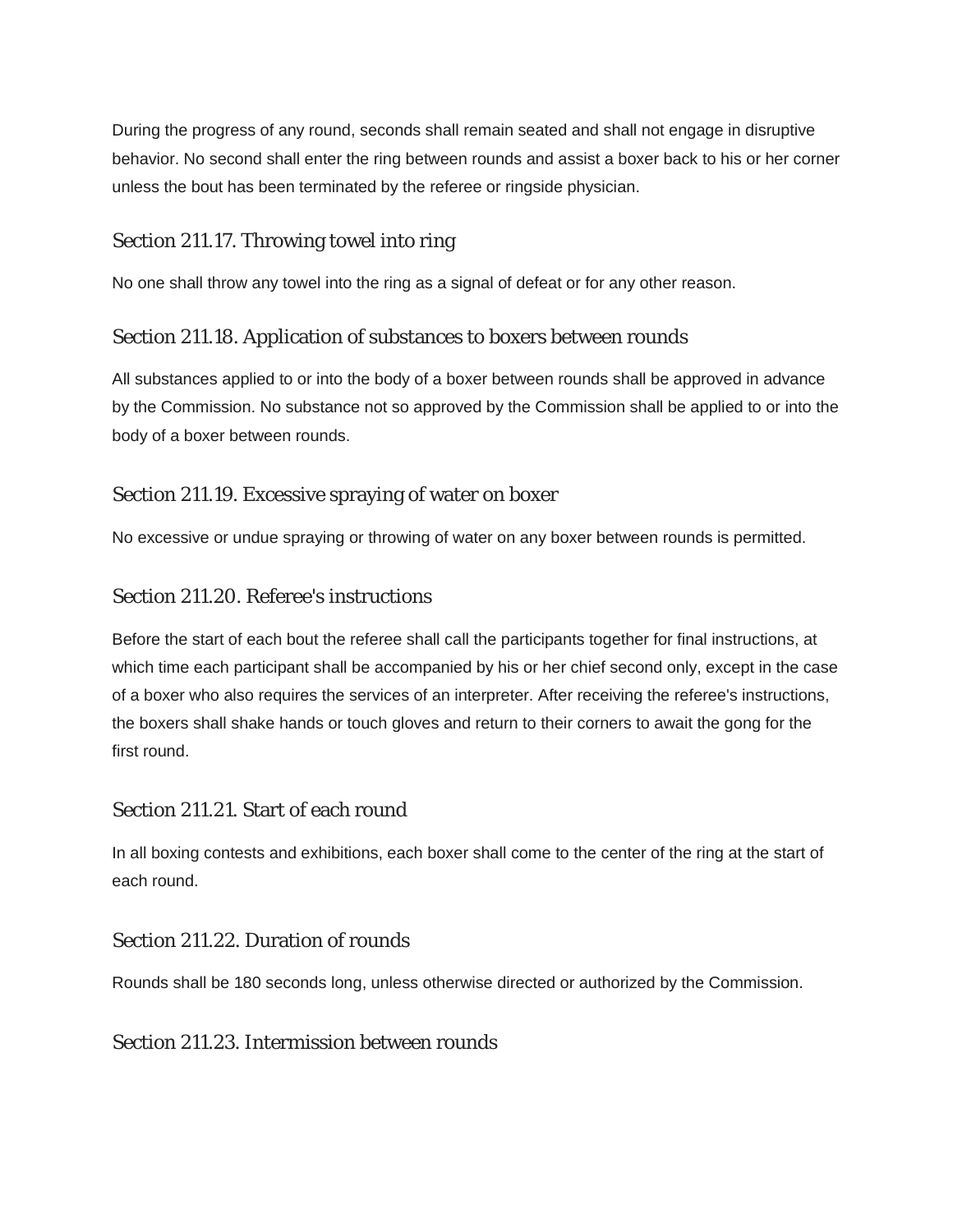There shall be a 60 second intermission between rounds, unless otherwise directed or authorized by the Commission. The referee, at the request of the ringside physician, may extend this intermission, if necessary to examine a participant, for up to 30 additional seconds.

## Section 211.24. Coaching

The promoter or associates and employees of the promoter and the matchmaker shall not coach any participant at any time during the progress of any contest or exhibition.

# Section 211.25. Remaining in ring

All participants and their seconds shall remain in or near the ring until the conclusion of a contest or exhibition and until the decision is announced in a contest, unless otherwise directed or authorized by the Commission.

### Section 211.26. Completion of contest

After the decision of any contest has been announced, participants and their seconds shall leave the ring at once and retire to their dressing rooms, unless otherwise authorized by the Commission. Participants and seconds are prohibited from indicating in any way to the officials or to the spectators their opinions as to who won or lost the contest or exhibition.

# Section 211.27. Prohibited practices - Boxing

The following foul, dangerous, and unsportsmanlike practices are prohibited in all boxing matches: hitting below the belt; tripping; kicking; butting; kneeing; throttling; elbowing; striking with the head, shoulder, or forearm; hitting with open glove, or the inside, side or wrist of the glove; hitting on the back, especially the kidneys or the back of the neck; pivot blows; pressing an opponent's face with arm or elbow; attacking while holding the ropes and making use of the ropes in any other unfair way for attack purposes; pressing an opponent's head over the ropes or against the turnbuckles or ring posts; wrestling, lying on, and throwing while in a clinch; attacking in any way a fallen opponent; clinching, holding or locking an opponent's arms or head; pushing a stiff arm underneath an opponent's arm; holding and hitting; pulling and hitting; hitting on the break after a clinch; ducking low to upend an incoming opponent; thumbing and gouging of an opponent's eyes; rubbing an opponent's face with laces, adhesive tape, or any abrasive area of or substance on the gloves; use of any ointment, powder, or other substance intended or likely to cause danger or discomfort to an opponent.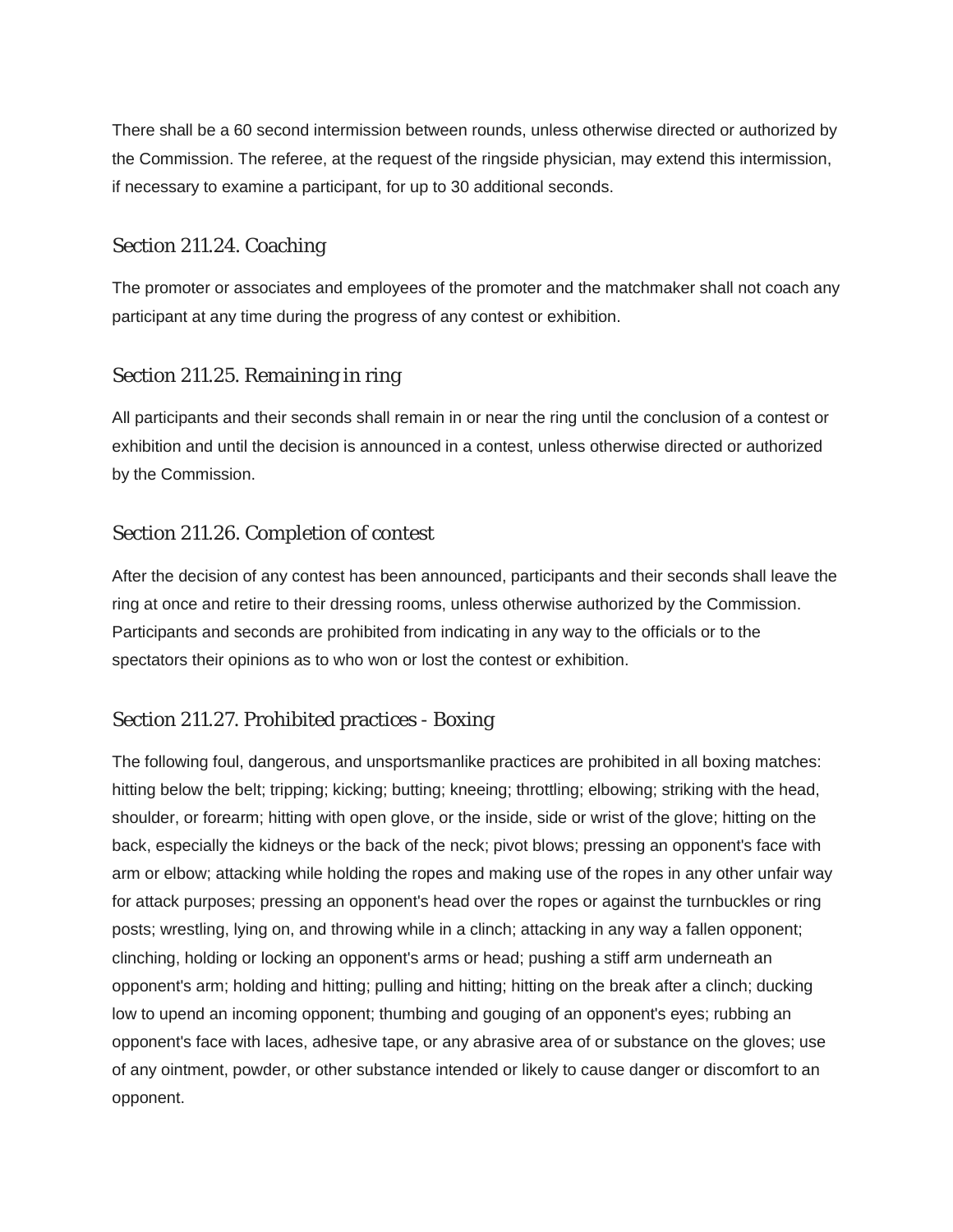# Section 211.28. Appointment, compensation and substitution of ring officials

All timekeepers, judges and referees for contests and exhibitions shall be appointed by the Commission. All ring officials shall be approved by the Commission. The number of ring officials required to be in attendance, or the substitution of ring officials for any reason at any time is solely within the power and discretion of the Commission. All ring officials shall be compensated and provided with travel and meal reimbursement in such amounts and in such a manner as directed or otherwise approved by the Commission. The Commission shall determine the amount of the compensation and reimbursements of ring officials in accordance with reason and equity in the circumstances of the respective contests and exhibitions to which they shall be appointed. Ring officials appointed by the Commission who are ready, willing and able to perform their assigned duties at any scheduled contest or exhibition, as determined by the Commission, shall be entitled to compensation in an amount determined by the Commission irrespective of whether such officials actually perform their assigned duties at such scheduled contest or exhibition. Compensation due ring officials shall be paid in full in each case by the promoter through the Commission. The promoter of an event shall be given notice of the judges that are selected by the Commission for assignment to judge at each contest at that event. Promoters shall be responsible for providing such information to all combatants and their managers participating in the promoter's event. Any participant or his or her manager may protest the prospective assignment of a judge to their contest by a writing delivered to the Commission office, and the participant or manager may be heard in writing by the Commission or its designee if such protest is received by the Commission within three days of the Commission's service of notice to the promoter of record. If the protest is untimely it shall be summarily rejected.

#### Section 211.29. Persons disqualified from officiating

No boxer, manager, second, matchmaker, promoter, nor any employee or agent of any promoter, matchmaker, boxer, second or manager, shall officiate as a referee, judge, knockdown counter or timekeeper at any boxing contest or exhibition.

#### Section 211.30. Officials in attendance

At every contest or exhibition the ring officials in attendance shall consist of at least one referee, three judges, one timekeeper, one knockdown counter and one announcer, unless otherwise directed or specifically approved by the Commission. In addition, for all boxing contests or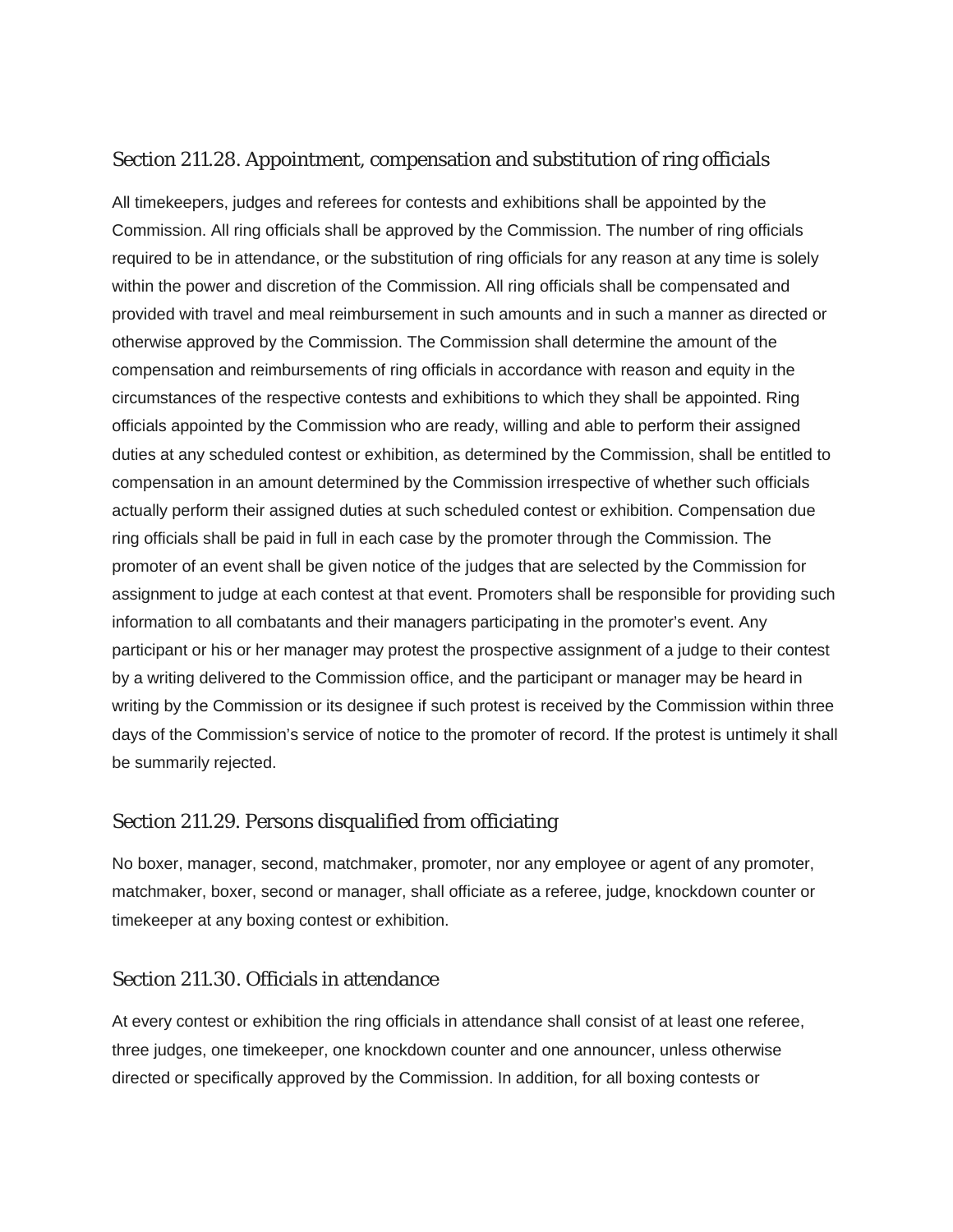exhibitions, there shall be at least two physicians in attendance at ringside, unless a greater number is directed by the Commission.

#### Section 211.31. Referee

The Commission shall appoint at least one referee to officiate at each contest or exhibition.

#### Section 211.32. Referee's powers and duties

The referee shall exercise immediate authority, direction and control over contests and exhibitions to which he or she has been appointed. Before the start of each contest or exhibition under his or her direction, the referee shall ascertain the identity of the chief seconds of the respective participants and shall hold such chief seconds responsible for their own conduct and for the conduct of their respective assistant seconds in all matters pertinent to the contest or exhibition; the referee shall give such instructions to the participants and their seconds in the dressing room as he or she shall deem appropriate; the referee shall have and exercise in his or her discretion, the authority to remove or cause to be removed from the ring and or the vicinity thereof any person who interferes or attempts to interfere with the conduct of the contest or exhibition; before the start of each such contest or exhibition and from time to time, as he or she shall see fit, during the course thereof, he or she shall check the participants' gloves, equipment, and persons to assure that no unsafe or improper condition or conditions shall be permitted to exist; he or she shall observe carefully and continually the physical condition of the participants and shall have full and final responsibility, either at his or her own discretion or upon recommendation from the attending ringside physician for the immediate halting of any contest or exhibition wherein, for any reason, the safety of a participant would be jeopardized by continuance. The referee shall have exclusive authority in the event of injury to a participant, to interrupt the progress of a round by directing the timekeeper to stop the clock and calling the ringside physician into the ring to examine and advise upon the condition of the injured participant. If it shall be decided by the referee upon advice of the physician that such participant is fit to continue, the referee shall direct the timekeeper to start the clock and the round shall be resumed from the point of interruption, provided, however, that no such interruption of a round shall be ordered when the condition of the distressed party is such as would be materially remedied by an unscheduled rest period, except where the injury involved shall have resulted from a foul action by the opposing participant, when the referee, upon advice of the attending physician, shall order such reasonable rest period as shall be appropriate. The referee shall enforce the rules of boxing, as set forth by the Commission, as well as those rules generally recognized in the sport under the traditional title of the Marquis of Queensbury Rules, as modified to current date by usage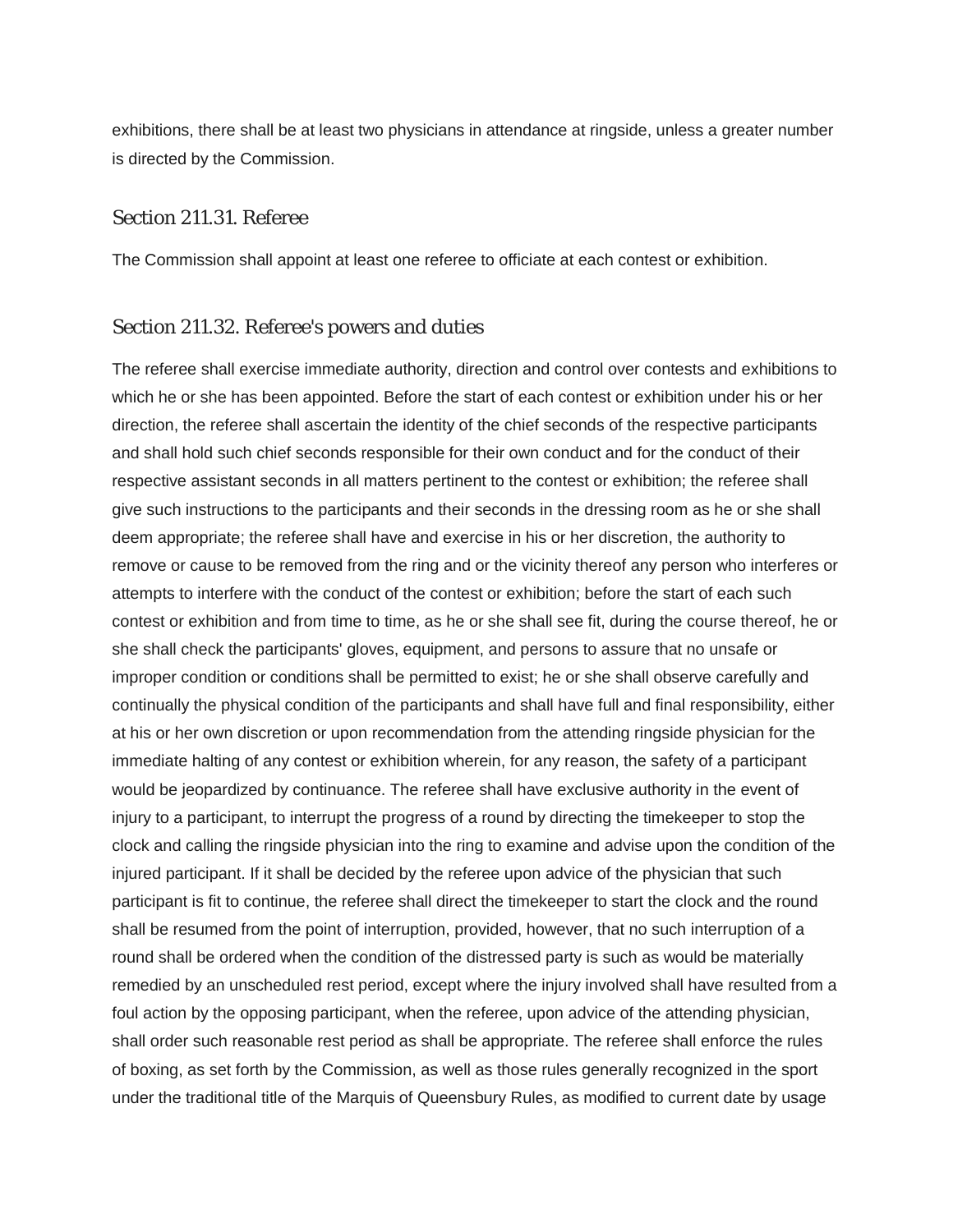and written authority; the referee shall be authorized, in the event of foul tactics by a participant, to take away a point or points from the score of such participant at the end of the round in which such foul tactics shall have occurred, and when the referee has taken such action, he or she shall inform the judges and the chief seconds of the participants of the ruling prior to the start of the next round; the referee shall have the exclusive authority to stop a contest or exhibition at any stage because of a major foul being committed by either participant and to award the decision, under the circumstances, to the fouled participant; the referee shall have the exclusive authority to stop a contest or exhibition at any stage if he or she considers that one or both participants are failing to perform according to due standards of effort, ability or conduct, and in such event may disqualify one or both participants and if only one participant is disqualified the referee may award the contest or exhibition to the other by technical knockout; the referee shall have the exclusive authority to stop a contest or exhibition at any stage on the grounds that it is too one-sided. In such event, he or she may award the contest or exhibition to the superior participant as a technical knockout; the referee shall have the exclusive authority to decide whether or not a boxer is knocked down during the course of a round and shall indicate such decision to the timekeeper or alternate referee whose count shall be accordingly continued or discontinued, and, if the count is to be continued, the referee shall pick it up orally and by gesture after first assuring that the opponent of the fallen participant shall have retreated to the most distant neutral corner of the ring; at the conclusion of each contest or exhibition under his or her direction, the referee shall confirm to the announcer and to the Commission, the official result and whether it shall have been by decision on points, by knockout, by technical knockout, or by disqualification.

#### Section 211.33. Judges

The Commission shall appoint three judges to officiate at each contest or exhibition.

# Section 211.34. Judges powers and duties

Judges shall observe carefully and expertly the performance of the participants in each contest or exhibition to which they are appointed; to appraise each such contest or exhibition fairly and accurately in the light of these rules and the generally recognized rules of boxing; to inscribe the results of such appraisal after each round on the Commission scorecard according to the scoring system adopted by the Commission; and to deliver said scorecards to the referee or to such other official as designated by the Commission.

#### Section 211.35. Timekeepers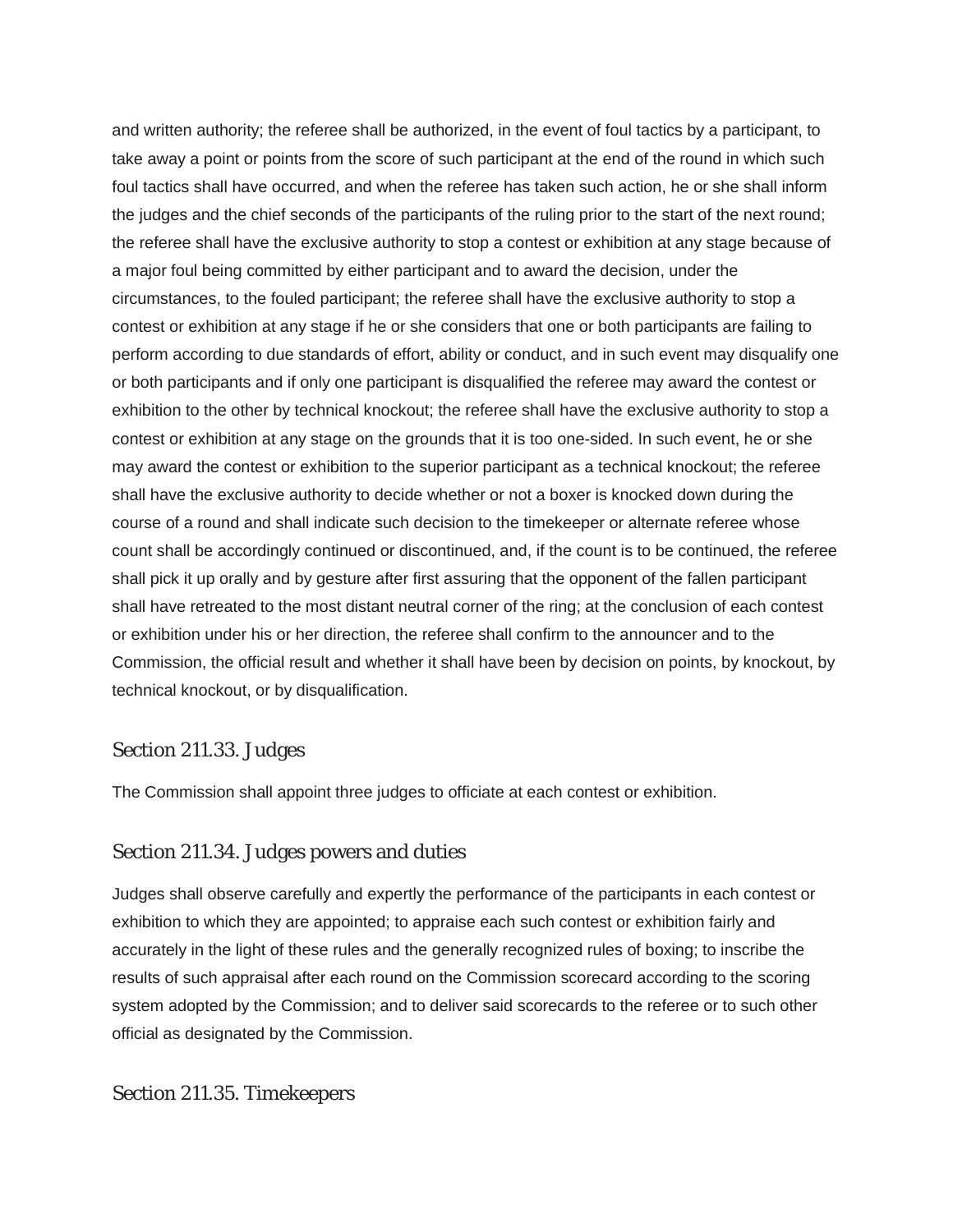The Commission shall appoint a timekeeper to officiate at each contest or exhibition, except exhibitions conducted solely for training or instruction purposes.

# Section 211.36. Timekeepers powers and duties

Each timekeeper shall have and maintain an accurate stop-watch or stop-clock, and also a whistle or buzzer or other auditory device, which shall be approved by the Commission before each contest or exhibition to which the timekeeper has been appointed. The timekeeper shall sit outside the ring platform and close to the gong, bell or other approved auditory device. The timekeeper shall keep the time of each round and intermission by means of an accurate stop-watch or stop clock. He or she shall sound the gong, bell or other approved auditory device to begin and to end each round by striking it with a metal hammer or by other means approved by the Commission. The timekeeper or alternate referee shall count for knockdowns by striking the floor of the ring or a suitable wooden striking board with a substantially constructed hammer or mallet or other means approved by the Commission. The timekeeper shall signal by striking the floor of the ring or a suitable wooden striking board with a substantially constructed hammer or mallet or other means approved by the Commission to indicate when only ten seconds remains in a round. The timekeeper shall also signal by whistle or other means approved by the Commission when ten seconds remain before the beginning of a round, and at such signal all seconds shall leave the ring immediately and shall remove all stools and equipment from the ring immediately. Except as above, the timekeeper shall give no signal or other information during a contest or exhibition.

# Section 211.37. Counting for knockdowns

(a) When a boxer falls to the floor of the ring during the progress of a round, the timekeeper or alternate referee shall immediately begin the official count and shall continue to the count of 10 at the rate of one stroke per second, unless the referee shall direct that the count be suspended. (b) A boxer shall receive a twenty (20) second count if the boxer is knocked out of the ring. The boxer is to be unassisted by spectators or his/her seconds. If assisted by anyone, the boxer may lose points or be disqualified with such a decision being within the sole discretion of the referee.

# Section 211.38. Early termination of contest or exhibition

When a boxing contest or exhibition terminates before completion of the final scheduled round, the timekeeper shall record the exact time of termination and shall inform the announcer and the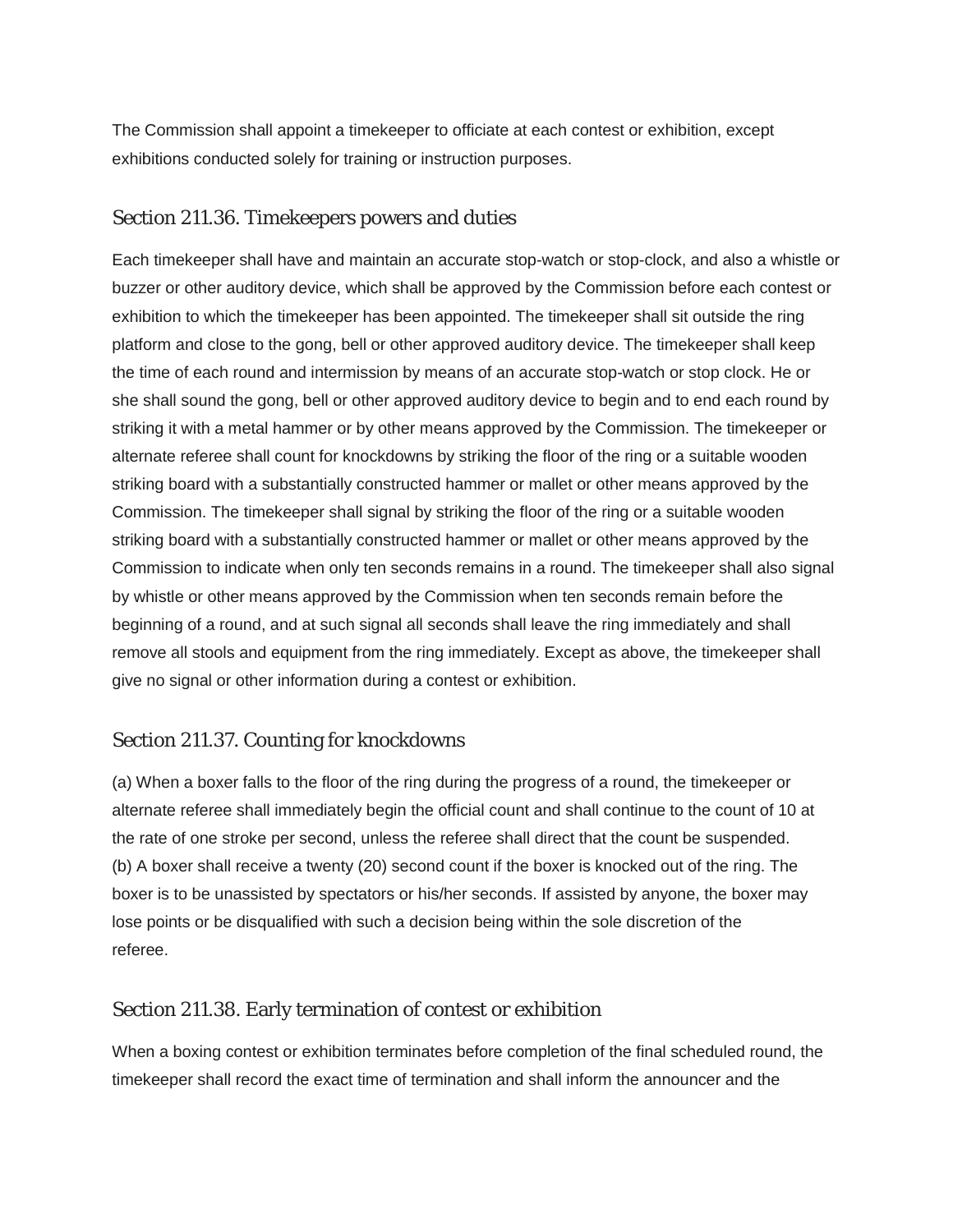Commission of the exact duration of the bout. When a boxing contest or exhibition terminates between rounds, the contest or exhibition shall be ruled to have ended in the round just terminated.

#### Section 211.39. Announcers

The promoter shall engage an announcer for each contest or exhibition, who shall be approved in advance by the Commission. The promoter may be held responsible by the Commission for the actions or omissions of their announcer.

# Section 211.40. Announcers duties and authority

The announcer shall be the master of ceremonies at each contest or exhibition. No announcements from the ring shall be made except by the announcer unless otherwise directed or authorized by the Commission, and no announcements from the ring shall be made except as approved by the Commission in advance. Introductions from the ring of individuals in attendance shall precede the announcement of the names and correct weights of the participants, and any other matters the announcer is directed to announce by the Commission. The announcer shall announce the winner of each contest or exhibition at its conclusion.

# Section 211.41. Applicability of the Unified Rules of Boxing

All boxing contests and exhibitions shall be contested according to the Unified Rules of Boxing as adopted and amended by the Association of Boxing Commissions (ABC) as set forth in this part, unless otherwise authorized or directed by the Commission. Under no circumstances, however, shall the broad powers of any physician as provided for in State law and the rules of the Commission be restricted in any manner by application of the Unified Rules of Boxing. The authority to render final determinations based on the application and interpretation of the Unified Rules of Boxing for contests held within the State of New York shall be vested in the Commission.

# Section 211.42. Scoring and points

All boxing contests and exhibitions shall be scored by three judges.

(a) Unless otherwise directed or authorized by the Commission, the following scoring system shall be used by the judges in each boxing contest or exhibition to determine which, if any, participant has won a round. In each round, such judges shall observe (1) clean hitting, (2) effective aggressiveness, (3) defense, and (4) ring generalship. At the conclusion of each round, each judge shall score each participant's performance on these four items, using the Ten-Point-Must system.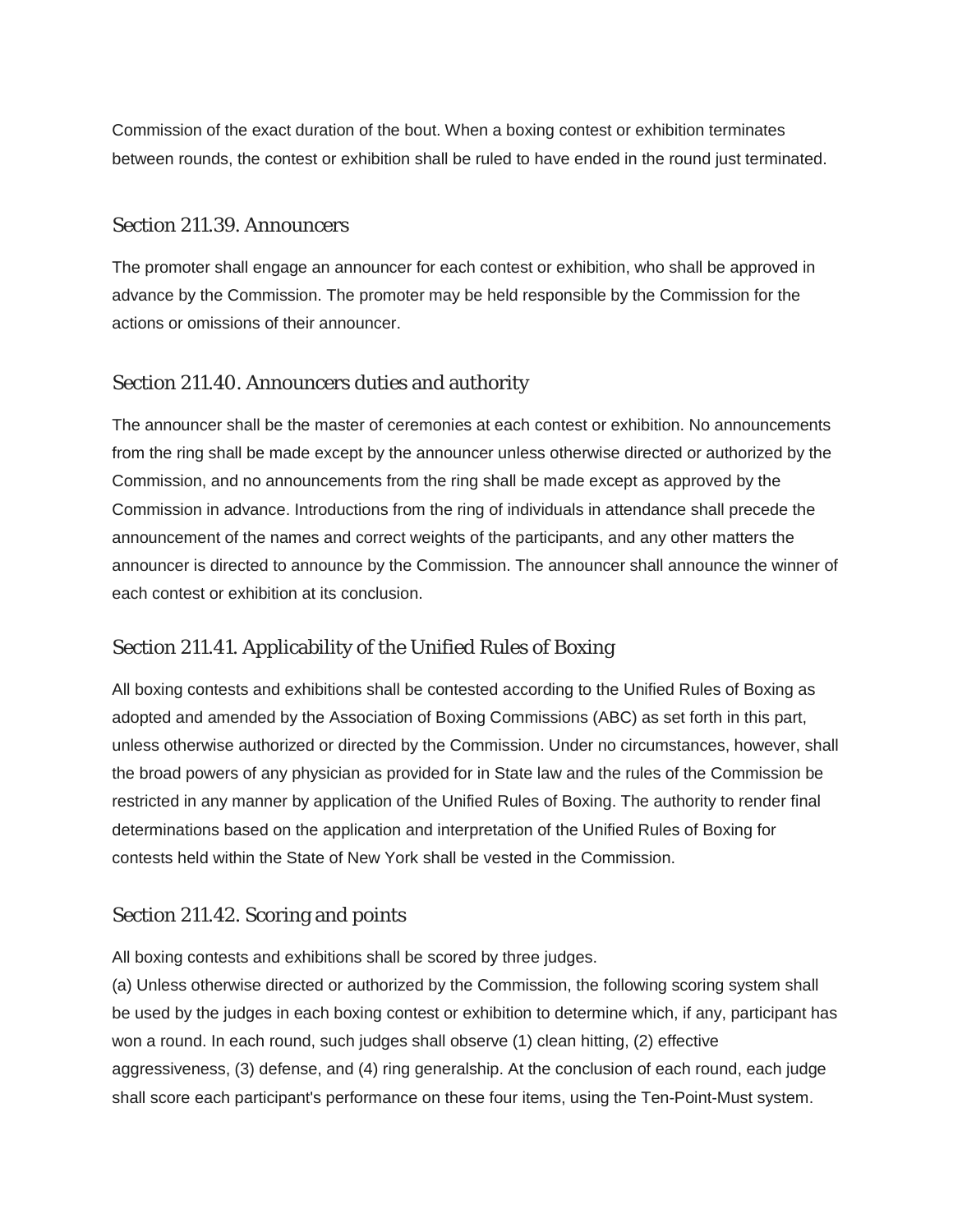(b) The basic scoring concepts, which are non-exclusive and provided herein for guidance purposes of example only, are: (1) Round ends, no clear winner 10-10 (Rare); (2) Close round/Winning of the round by effective boxing – 10-9; (3) One knockdown and a winning of the round – 10-8; (4) No knockdowns, but a clear dominating winning of the round  $-10-8$ ; (5) Two knockdowns  $-10-7$ ; (6) One knockdown and one point deduction to the same boxer  $-10-8$  (minus 1) = 10-7; (7) More than two knockdowns – 10-6 or fewer; and (8) Two knockdowns and one point deduction – 10-7 (minus 1)  $= 10-6.$ 

# Section 211.43. Knockdowns

The judges shall score a knockdown only when a knockdown is so ruled by the referee.

# Section 211.44. Scorecards

At the end of each round, each judge shall mark his or her scorecard with the score of each boxer in such round along with a brief explanation of such judge's reason for the score, and shall deliver the scorecard to the referee, who shall in turn deliver the scorecards of all judges to the Commission. Thereafter, the Commission representatives shall be the only persons authorized to view the judge's scores until such time as the final tally is presented to the announcer at the conclusion of the match in accordance with section 211.47 of this Part.

# Section 211.45. The tally and decision

At the conclusion of a contest or exhibition, except a contest or exhibition which has been concluded by knockout, technical knockout, disqualification or a declaration of "No Decision," the Commission shall tally the total points awarded to each participant and shall communicate same to the announcer.

# Section 211.46. The announcer

The announcer shall announce the decision of the judges from the ring, and shall call out the total points awarded by each judge. The boxer who has more points on the scorecard of the official is the winner on that judge's scorecard. The boxer who has been awarded the decision on at least two of the three judges' scorecards is the winner of the bout. In the event that neither boxer has been awarded the decision on at least two of the three judges' scorecards, the decision shall be a draw.

# Section 211.47. Major and minor fouls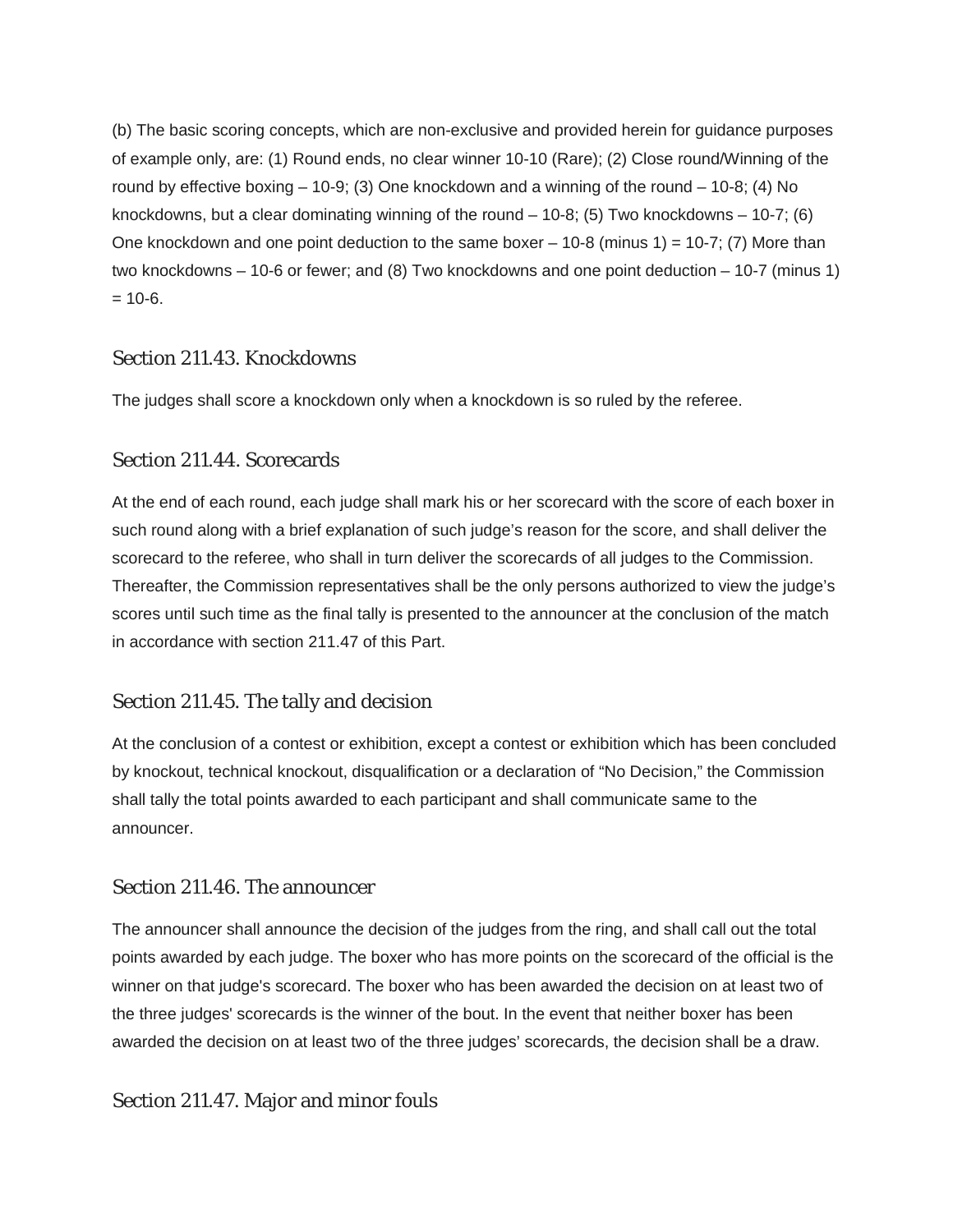(a)Upon the occurrence of any major foul in any round, the referee may disqualify the offending boxer and award the bout to the fouled boxer or may deduct one or more points from the offending boxer. Major fouls are:

(1) hitting an opponent who is down or who is rising from down;

- (2) using the knee against the opponent;
- (3) failure to heed the referee's warnings concerning low blows or other minor fouls;
- (4) any dangerous and unsportsmanlike conduct in the ring; and
- (5) intentional butting; and/or low blows, intentional or unintentional.
- (b) It is within the discretion of the referee as to whether the offending boxer should merely be

warned or should be deducted one or more points because of the commission of the following minor fouls:

- (1) holding an opponent;
- (2) deliberately maintaining a clinch;
- (3) hitting with the inside or butt of the hand, the wrist or the elbow;
- (4) backhand blows;
- (5) low blows;
- (6) hitting or "flicking" with the open glove;
- (7) wrestling or roughing at the ropes;
- (8) deliberately striking at that part of the body over the kidneys;
- (9) use of pivot blow or rabbit punch;
- (10) hitting on a break.

# Section 211.48. Injuries sustained by fouls

(a) Intentional fouls:

(1) If an intentional foul causes an injury, and the injury is severe enough to terminate the bout immediately, the boxer causing the injury shall lose by disqualification.

(2) If an intentional foul causes an injury and the bout is allowed to continue, the referee will notify the authorities and deduct two (2) points from the boxer who caused the foul. Point deductions for intentional fouls causing injury will be mandatory.

(3) If an intentional foul causes an injury and the bout is allowed to continue, and the injury results in the bout being stopped in any round after the fourth  $(4<sup>th</sup>)$  round, the injured boxer will win by TECHNICAL DECISION if he is ahead on the score cards or the bout will result in a TECHNICAL DRAW if the injured boxer is behind or even on the score cards. Partial or incomplete rounds will be scored. If no action has occurred, the round should be scored as an even round.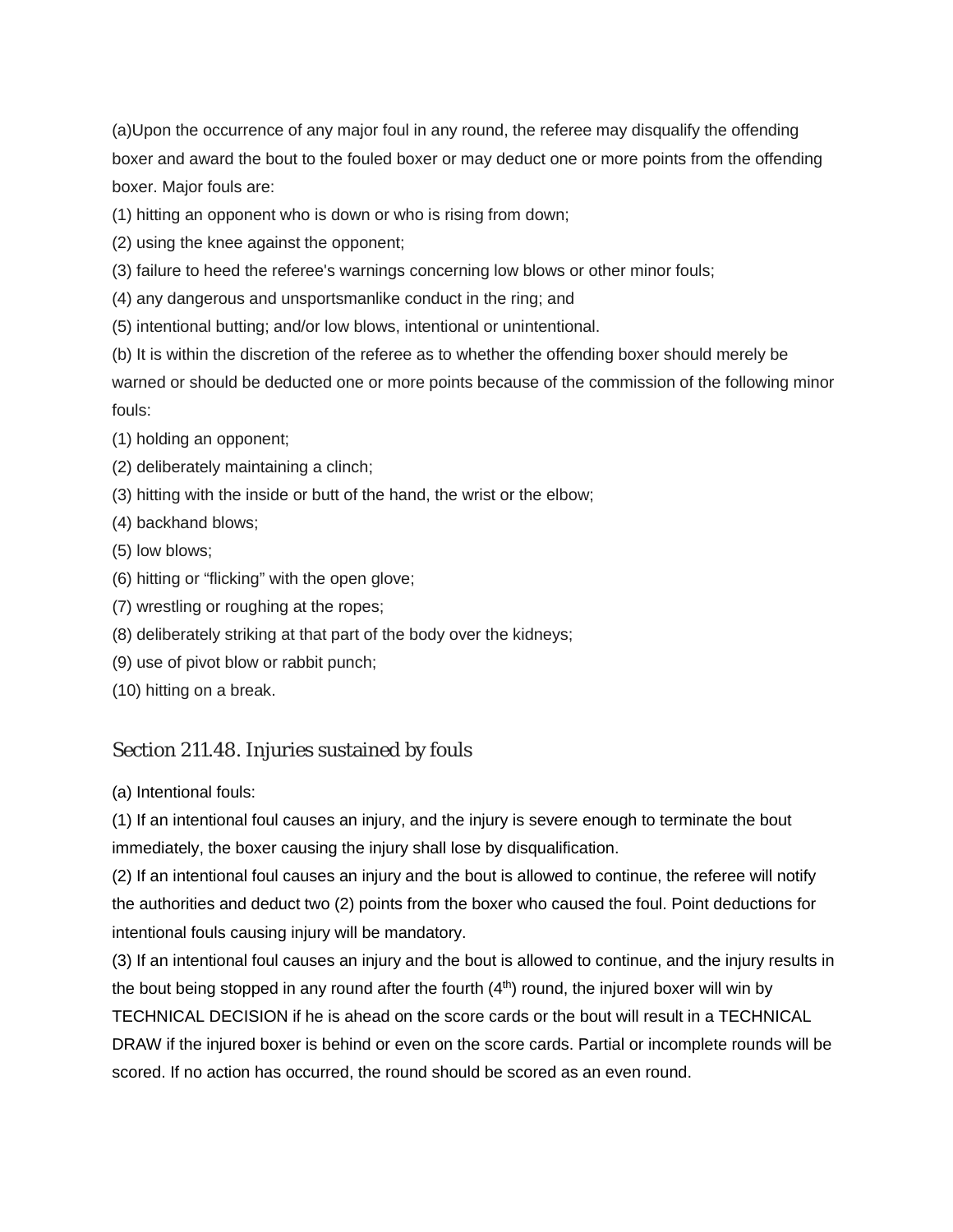(4) If boxer injures himself while attempting to intentionally foul his opponent, the referee will not take any action in his favor, and this injury will be the same as one produced by a fair blow.

(5) If the referee feels that a boxer has conducted himself in an unsportsmanlike manner he/she may stop the bout and disqualify the boxer.

#### (b) Accidental fouls:

(1) If an accidental foul causes an injury severe enough for the referee to stop the bout, the bout will result in a "No Decision" if stopped before three (3) completed rounds in bouts scheduled for four rounds. Rounds are complete when the bell rings signifying the end of a round. If a bout is scheduled for more than four (4) rounds and an accidental foul occurs causing an injury severe enough for the referee to stop the bout immediately, the bout will result in a "No Decision" if stopped before four (4) completed rounds.

(2) If an accidental foul causes an injury severe enough for the referee to stop the bout immediately, after three (3) rounds have occurred in bouts scheduled for four rounds, the bout will result in a "Technical Decision," awarded to the boxer who is ahead on the score cards at the time the bout is stopped. If a bout is scheduled for more than four (4) rounds and an accidental foul causing an injury severe for the referee to stop the bout immediately, after four (4) rounds have occurred, the bout will result in a "Technical Decision," awarded to the boxer who is ahead on the score cards at the time the bout is stopped.

(3) A fighter who is hit with an accidental low blow must continue after a reasonable amount of time but no more than five (5) minutes or he/she will lose the fight.

# Section 211.49. Loss of mouthpiece

In the event that a boxer loses his or her mouthpiece, the referee shall call time during a lull in the action of the contest and cause such boxer's seconds to install a backup mouthpiece or promptly wash and reinstall the same mouthpiece. If a referee determines that a boxer has deliberately spit out his or her mouthpiece for any reason, the referee may issue a warning to such boxer or deduct one or more points from such boxer and, upon any subsequent such infraction, may disqualify the boxer by declaring the opponent a winner.

# Section 211.50. When a boxer is down

A boxer is down if (a) any part of his or her body other than his or her feet is on the ring floor, (b) the boxer is being held up by the ring ropes, or (c) the boxer is rising from a down position.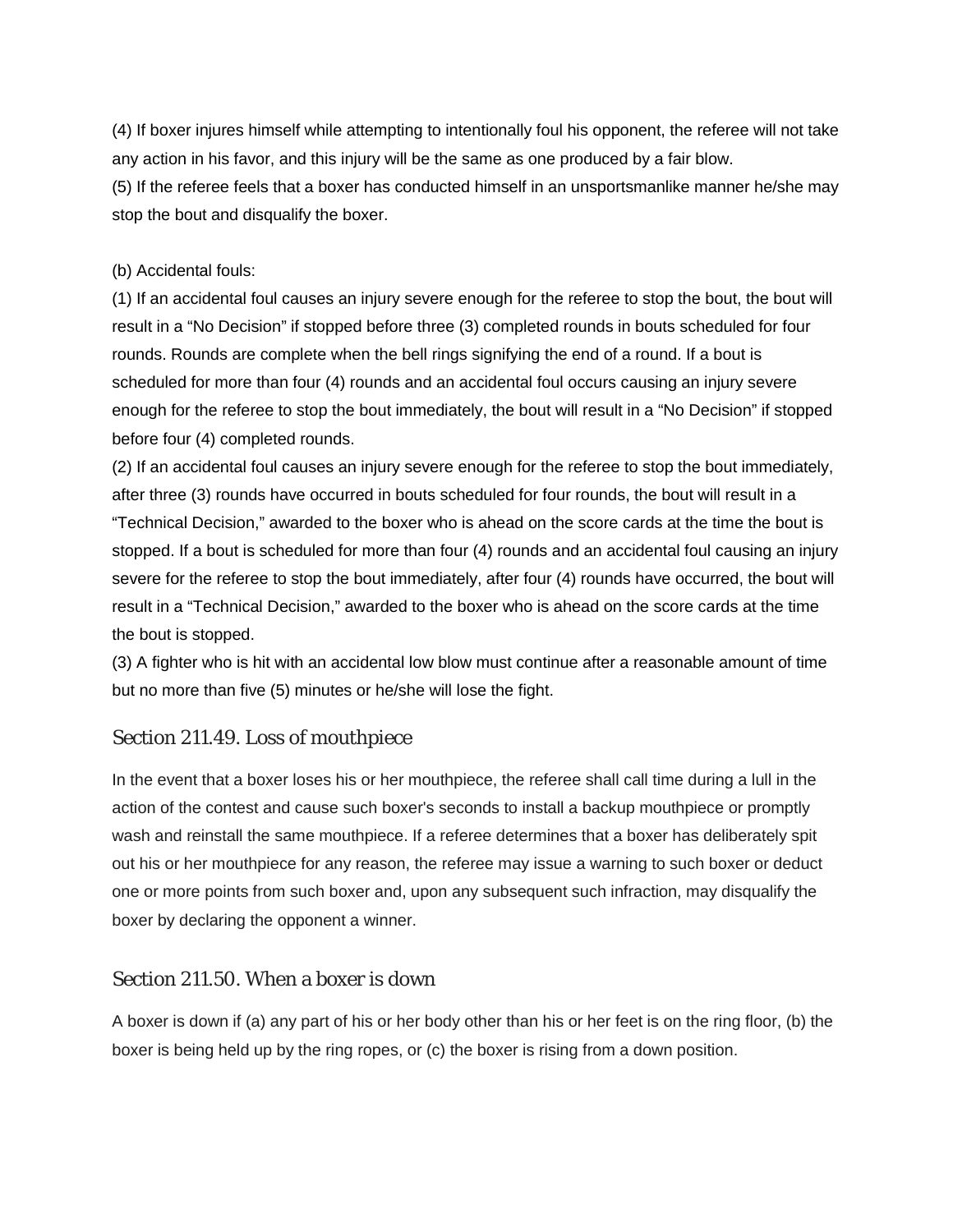# Section 211.51. Counting

When a participant is down, the timekeeper or alternate referee shall at once commence calling off the seconds, indicating the count with a motion of his or her arm. The referee shall immediately order the other participant to a neutral corner and shall thereafter pick up the count from the timekeeper or alternate referee and indicate it with a motion of his or her arm. If a participant is unable to continue at the count of 10, the referee shall declare the other participant the winner by a knockout.

# Section 211.52. Additional circumstances when referee shall count boxer out

The referee shall count out a boxer who falls to the floor claiming foul because of a low blow. If a participant who has been knocked or has fallen through the ropes and onto the ring apron fails to be on his or her feet in the ring before the expiration of 10 seconds, the referee shall count him or her out as if he or she were down. If a participant who has been knocked or has fallen out of the ring and off the ring apron fails to be on his or her feet in the ring before the expiration of 20 seconds, the referee shall count him or her out as if he or she were down. A participant who has fallen or has been knocked out of the ring shall return to the ring unassisted. The referee may count out or deem counted out a boxer rendered unconscious or unable to rise during such time as medical attention is being provided to the boxer, and award a knockout.

# Section 211.53. Knockout

If the contestant taking the count is still down when the referee calls the count of ten, or, if in the opinion of the referee, the contestant who was knocked down is in no condition to continue, the referee shall wave both arms to indicate a knockout.

# Section 211.54. Technical knockout

The referee may stop a contest or exhibition at any time if he or she considers it too one-sided, or if either participant is in such condition that to continue would, in the judgment of the referee, be too dangerous to his or her health and safety. In the event the referee stops a contest or exhibition as aforesaid, the referee shall award the other participant the victory by technical knockout. In any contest or exhibition, the awarding of a victory therein for any reason other than a knockout, disqualification or decision on points shall be deemed a technical knockout.

# Section 211.55. When contest terminates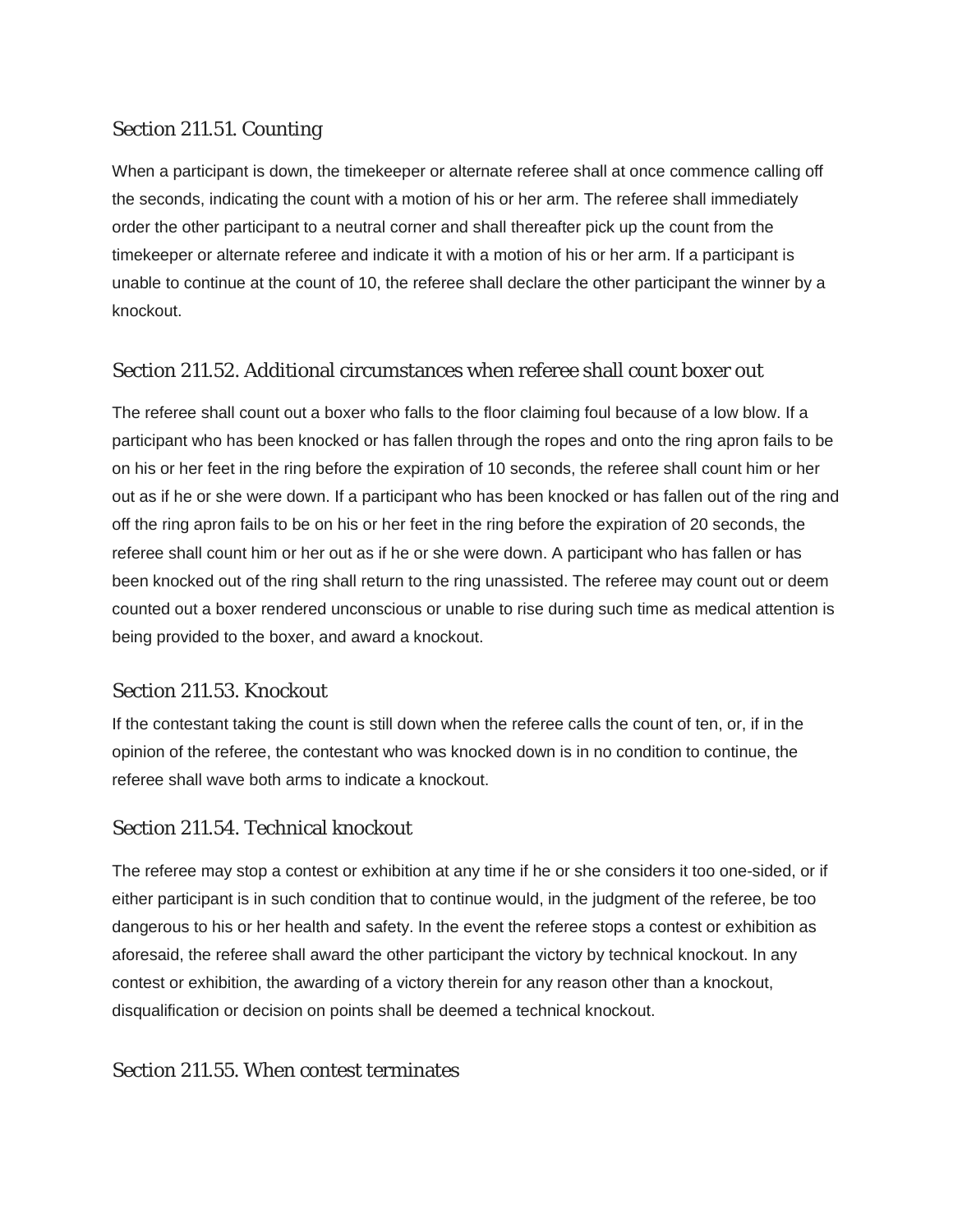If the contest is terminated between rounds, it shall be recorded as having concluded in the round just terminated. However, if the bell for the subsequent round has already sounded, the contest shall be recorded as having ended in the subsequent round.

# Section 211.56. How championship can be lost

A championship may be lost by default, forfeit, or inability to pass the scale, but a championship shall only be won by a contender in a contest.

# Section 211.57. Exclusivity of rules for championships

No championship bout may be held in the State of New York, except one held in accordance with these rules.

# Section 211.58. Preliminary filing requirements for championships

In order to sanction a championship bout to be held within the State of New York, a sanctioning body must have filed the following with the Commission:

- (a) a copy of its constitution and by laws;
- (b) the names and addresses of its current officers and directors;
- (c) a certified financial statement for its last complete fiscal year; and
- (d) its current criteria for ranking boxers in each weight class.

# Section 211.59. Criteria for ranking boxers

The Commission shall not accept for filing any criteria for ranking boxers that:

(a) do not provide objective and consistent criteria for ranking professional boxers in each weight class;

(b) exclude professional boxers who are not affiliated with the sanctioning body, or whose promoters are not affiliated with the sanctioning body, from being ranked; and

(c) do not provide a procedure whereby a professional boxer who is either aggrieved by not being ranked by the sanctioning body in the top 15 boxers in his or her weight class, or by his or her ranking within said top 15 boxers of his or her weight class may appeal to the sanctioning body to be ranked either within or higher within the top 15 boxers for that weight class.

# Section 211.60. Pre-bout filing requirements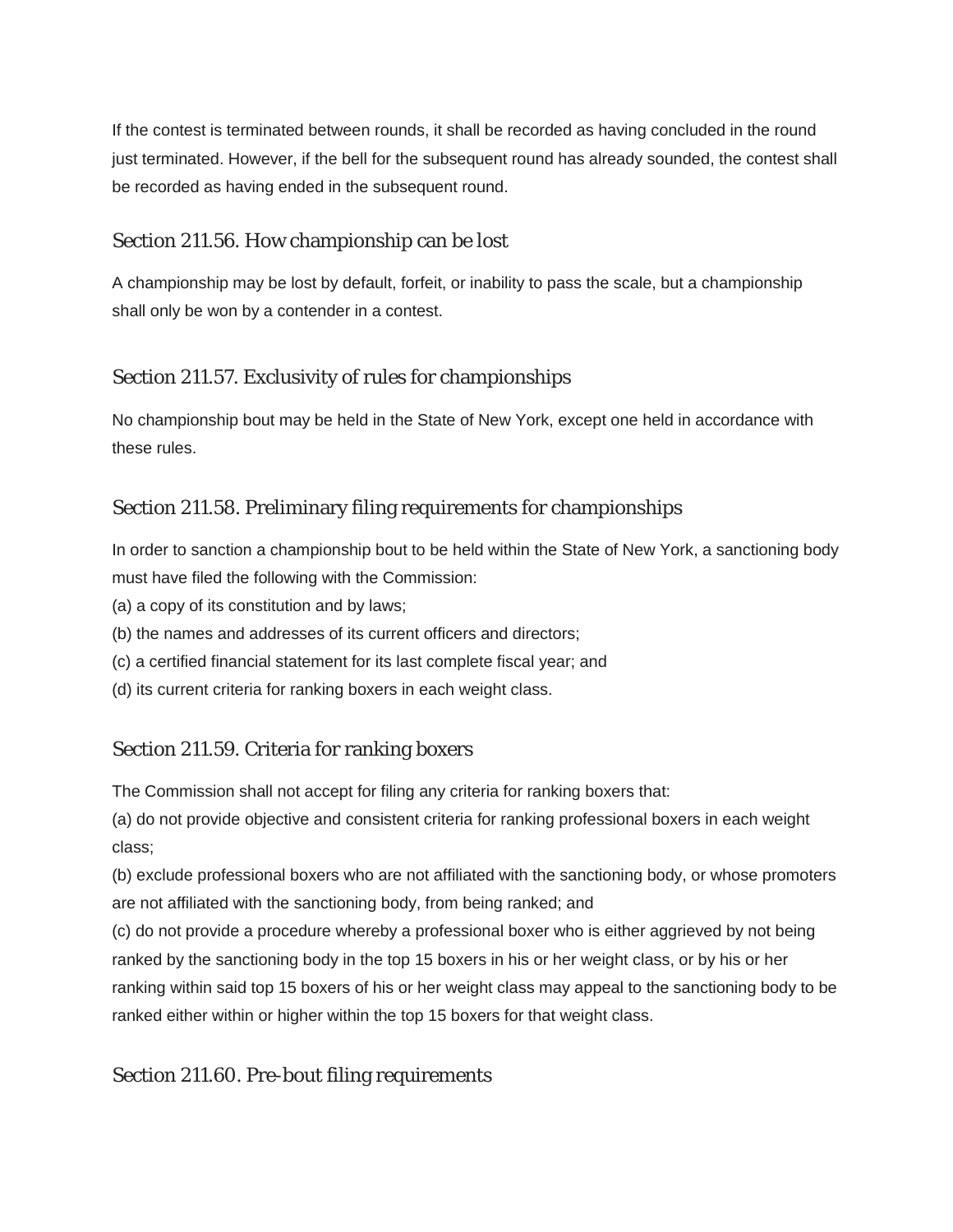Within 10 days after a contract to hold a championship bout in New York has been signed, the sanctioning body shall file with the Commission:

(a) a statement setting forth all fees and charges (including amounts) that it has or will impose on the boxers and promoters with respect to the championship bout being sanctioned;

(b) all contracts it enters into with respect to the championship bout being sanctioned; and (c) an affidavit certifying that, other than the fees and charges identified in response to this section, neither the sanctioning body, nor any officers or directors have or will receive any payment, compensation or other benefit from promoter(s) or those affiliated with the promoter(s) with respect to the championship bout being sanctioned.

# PART 212 – Special Rules for the Conduct of Professional Mixed Martial Arts

# Section 212.1. Application of the unified rules of mixed martial arts

All professional mixed martial arts contests and exhibitions shall be contested according to the rules of the Commission and the Unified Rules of Mixed Martial Arts adopted and amended by the Association of Boxing Commissions (ABC) as set forth herein, unless otherwise authorized or directed by the Commission. Under no circumstances, however, shall the powers of any physician, as provided for in State law and the rules of the Commission, be restricted in any manner by application of the Unified Rules of Mixed Martial Arts. The authority to render final determinations based on the application and interpretation of the Unified Rules of Mixed Martial Arts for contests held within the State of New York shall be vested in the State Athletic Commission.

# Section 212.2. General requirements for professional mixed martial arts contests and combatants.

(a) Professional contests and exhibitions of mixed martial arts must be conducted under the direct supervision and authority of the Commission.

(b) Professional combatants and all professional matches or exhibitions shall be approved by the Commission. The Commission may review the combatant's experience, qualifications, medical records, win-loss record and training record, including any footage of the combatant's prior experiences, as part of its determination whether to issue or renew any professional mixed martial arts license or whether to approve a specific match or exhibition.

Section 212.3. Number and Length of rounds.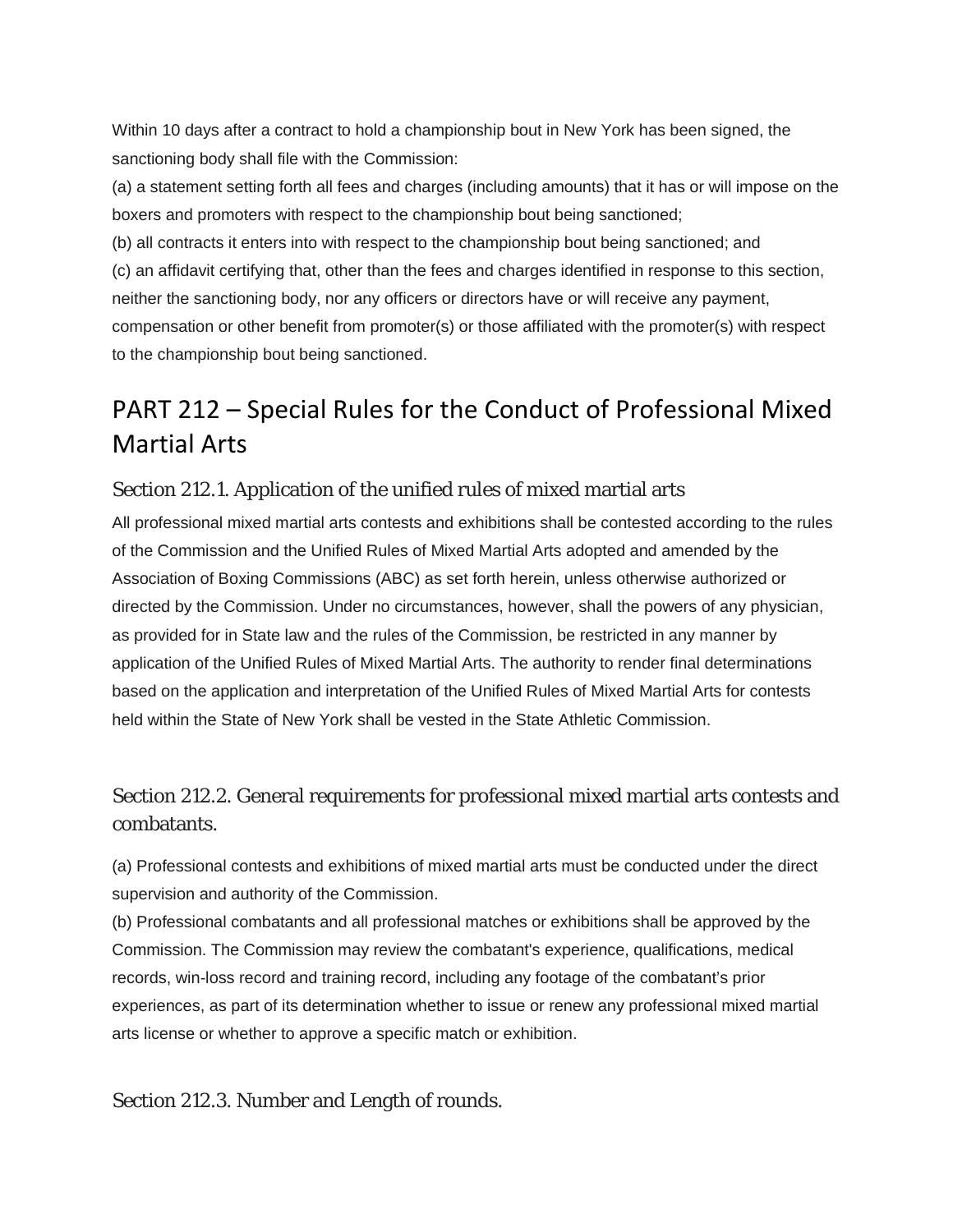(a) A non-championship contest of professional mixed martial arts may not exceed three (3) rounds of five (5) minutes per round with a one (1) minute rest period following each round, unless otherwise directed or authorized in writing by the Commission.

(b) A championship contest, or a special event as approved by the Commission, of professional mixed martial arts shall be five rounds of 5 minutes per round with a one (1) minute rest period following each round.

(c) For all contests, a warning bell or other approved auditory device shall sound ten seconds prior to the start of each round.

# Section 212.4. Weight classes of contestants.

(a) The times and places of all weighing in ceremonies shall be as determined by the Commission and all participants shall be weighed in on scales approved by the Commission and in the presence of their opponent and representatives of the Commission, unless otherwise directed or authorized by the Commission. In the event of a postponement of a contest or exhibition for more than 24 hours for any reason, a second weigh-in and additional physical examination may be required by the Commission on the day of or day prior to the date to which the contest or exhibition has been adjourned.

(b) Except as otherwise directed by the Commission, the weight classes for contestants competing in professional mixed martial arts contest or exhibitions are as follows:

| <b>Weight Class</b> |                                | <b>Weight Difference Allowance</b> |
|---------------------|--------------------------------|------------------------------------|
| Strawweight         | Up to and including 115 pounds | Not more than 3 pounds             |
| Flyweight           | Over 115 to 125 pounds.        | Not more than 4 pounds.            |
| <b>Bantamweight</b> | Over 125 to 135 pounds.        | Not more than 5 pounds.            |
| Featherweight       | Over 135 to 145 pounds.        | Not more than 7 pounds.            |
| Lightweight         | Over 145 to 155 pounds.        | Not more than 7 pounds.            |
| Welterweight        | Over 155 to 170 pounds.        | Not more than 7 pounds.            |
| Middleweight        | Over 170 to 185 pounds.        | Not more than 9 pounds.            |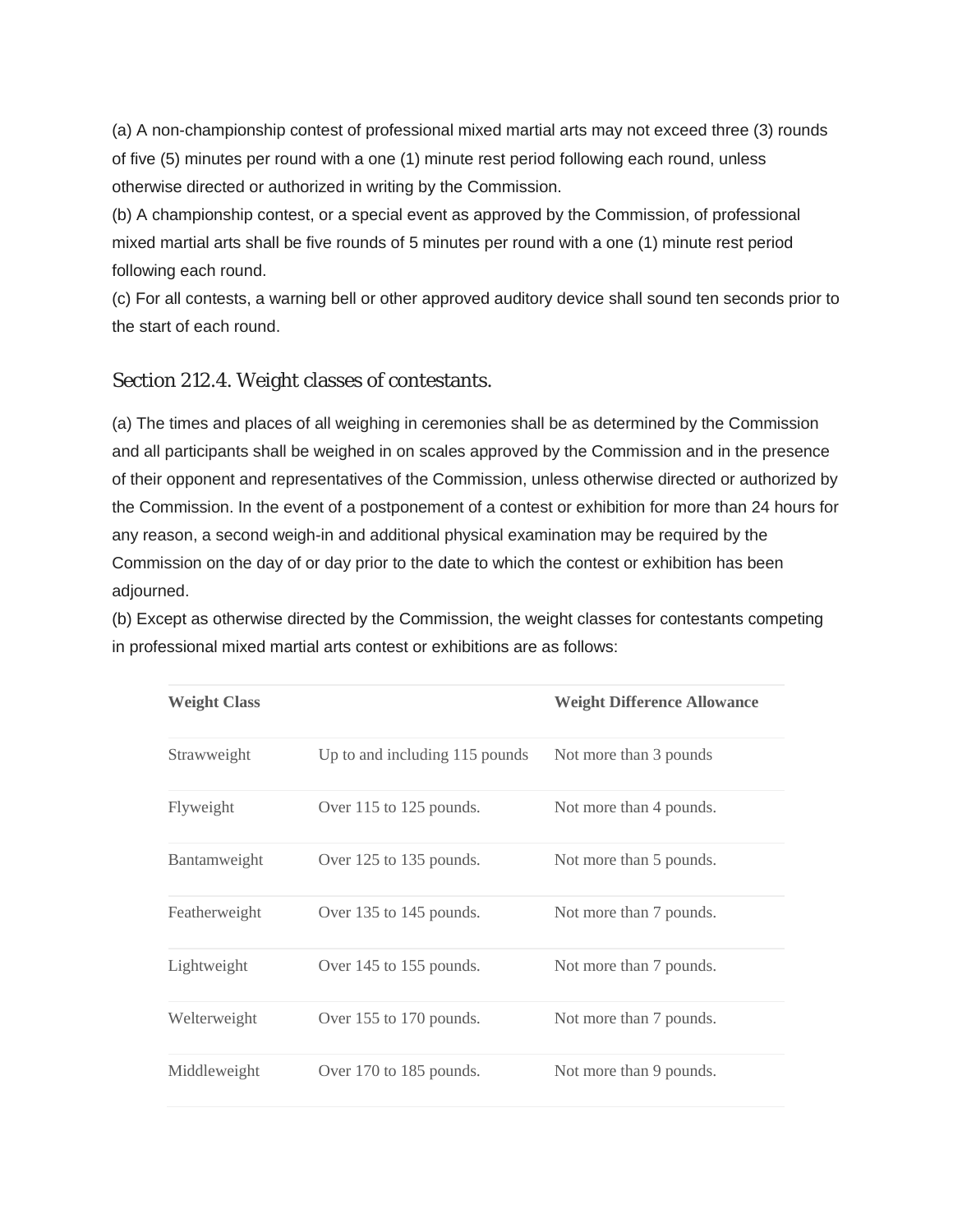| Light Heavyweight                  | Over 185 to 205 pounds. | Not more than 12 pounds. |
|------------------------------------|-------------------------|--------------------------|
| Heavyweight                        | Over 205 to 265 pounds. | Not more than 25 pounds. |
| Super Heavyweight Over 265 pounds. |                         | No limit.                |

(c) In non-championship matches there shall be a one (1) pound weight allowance from the specified contract weight. In championship matches the participants must weigh no more than the maximum weight allowed for the relevant weight class.

(d) The Commission may, in its discretion, waive the maximum weight difference allowance as provided in paragraph (b) above, so long as the official weight of both competitors is within the same weight class and both competitors consent to the waiver in writing.

# Section 212.5. Proper attire of contestants.

(a) *Trunks.* Each contestant shall wear mixed martial arts shorts, biker shorts, boxing or kickboxing shorts during competition as approved by the Commission. Trunks shall not contain metal zippers or other sharp or hard objects.

(b) *Shirt* or *gi.* Male contestants may not wear a shirt or gi during competition. Female contestants shall wear a short sleeved (above the elbow) or sleeveless form-fitting rash guard and/or sports bra, and may wear approved chest protection during competition. No loose-fitting tops are allowed. (c) *Shoes.* Contestants may not wear shoes or padding on their feet during competition.

# Section 212.6. Physical appearance of combatants.

(a) Each contestant shall present a clean appearance.

(b) The use of grease or any other foreign substance, including grooming creams, lotions or sprays, may not be used on the hair or any portion of the body of a contestant. The use of excessive amounts of water on the hair or any portion of the body is also prohibited. The referee or the Commission will cause any excessive water, or grease or foreign substance to be removed. A light coating of petroleum jelly is permitted on the face (forehead and cheekbones only) and must be applied at cage side or ring side in the presence of the referee and the Commission. This coating is at the discretion of the referee and the Commission.

(c) The Commission will determine whether head or facial hair presents a hazard to the safety of the contestant or the opponent or will interfere with the supervision and conduct of the contest or exhibition. If the head or facial hair of a contestant presents a hazard or will interfere with the supervision and conduct of the contest or exhibition, the contestant may not participate in the contest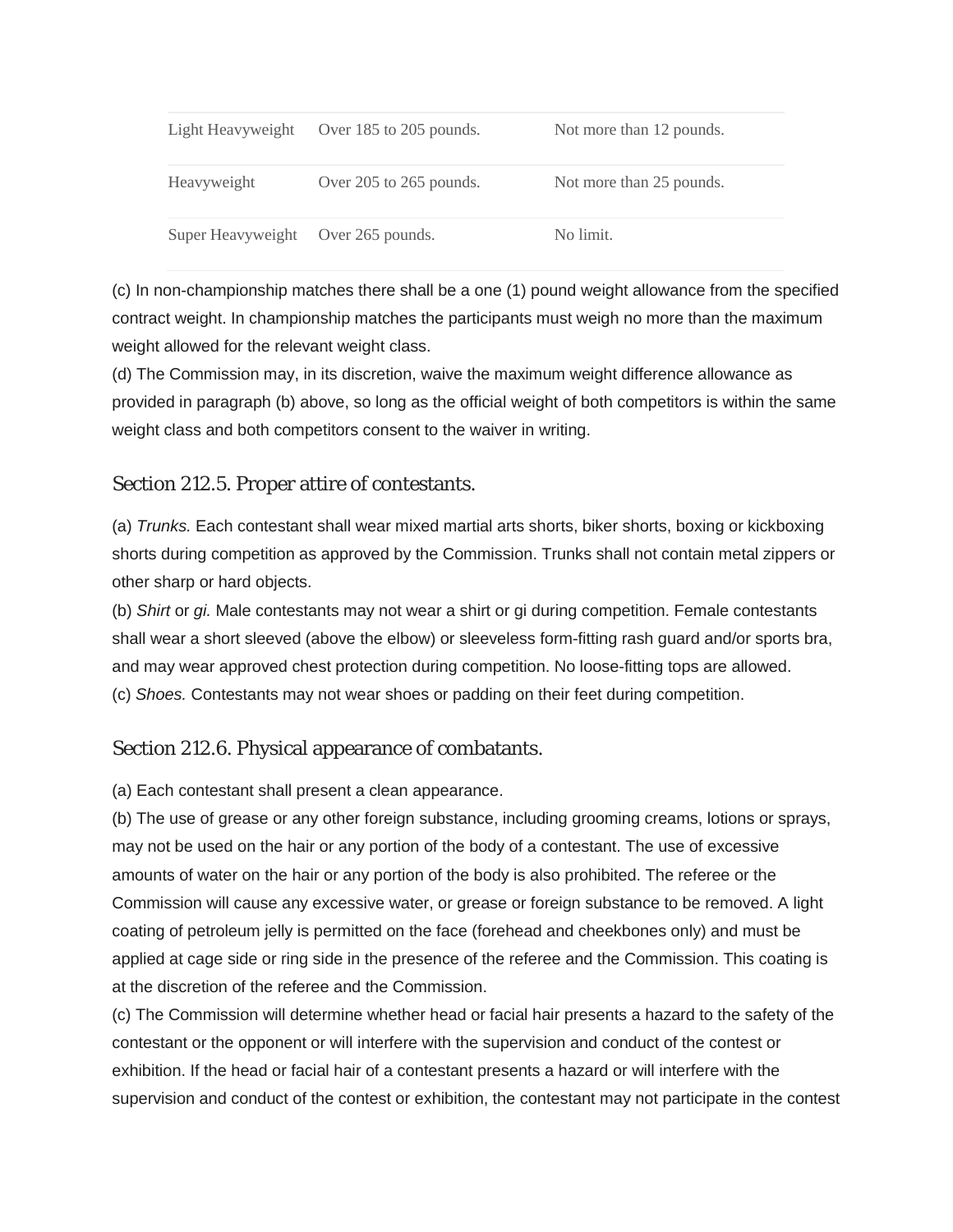or exhibition unless the circumstances creating the hazard or potential interference are corrected to the satisfaction of the Commission. Without limiting the standard in this subsection, head hair must be trimmed or tied back in a manner that it will not interfere with the vision of either contestant or cover any part of a contestant's face.

(d) Contestants may not wear any jewelry or other piercing accessories while competing.

(e) Taping of the hands, wrists and ankles are permitted at the discretion of the Commission.

(f) Finger and toe nails must be trimmed.

#### Section 212.7. Equipment.

(a) Combatants shall wear open finger gloves weighing no less than four (4) and no more than eight (8) ounces. Gloves must be appropriate in weight for the combatant's hand size. The gloves used in professional mixed martial arts contests and exhibitions must be promoter-supplied, of a brand and model approved by the Commission, and shall be new unless otherwise authorized by the Commission. No combatant may supply his or her own gloves. All gloves must be approved by the referee and the Commission prior to and during use in any contest or exhibition, or they must be replaced. The gloves used for all contests or exhibitions must be clean, sanitary, free of debris, and in good condition. Gloves found to be twisted, manipulated, altered, unfit or ill-fitting, shall not be approved and shall be required to be replaced by the promoter.

(b) Male contestants shall provide and wear a foul-proof groin protector during competition. The groin protector is subject to examination and approval by the referee and the Commission. (c) Female contestants shall provide and wear a chest protector during competition. The chest protector is subject to examination and approval by the referee and the Commission. Female contestants may, in their own discretion and at their own risk, provide and wear a foul-proof groin protector during competition. The groin protector is subject to examination and approval by the referee and the Commission prior to use in competition.

(d) For each contest or exhibition, the licensed promoter shall provide each contestant's corner with a clean water bucket, a plastic water bottle, and a ring stool approved by the Commission. An appropriate number of stools or chairs, of a type approved by the Commission, shall be available for each contestant's seconds. Such stools or chairs shall be located near each contestant's corner. All stools and chairs used must be thoroughly cleaned or replaced after the conclusion of each bout. (e) The chief second shall equip himself or herself with: a clear plastic water bottle; a bucket of ice; a solution or product of kind approved by the Commission for stopping hemorrhaging; adhesive tape; gauze; scissors; and one extra mouthpiece. No ammonia may be used in the ring. The ringside physician, the referee or a Commission representative may, at any time, inspect the contents of the chief second's first-aid kit.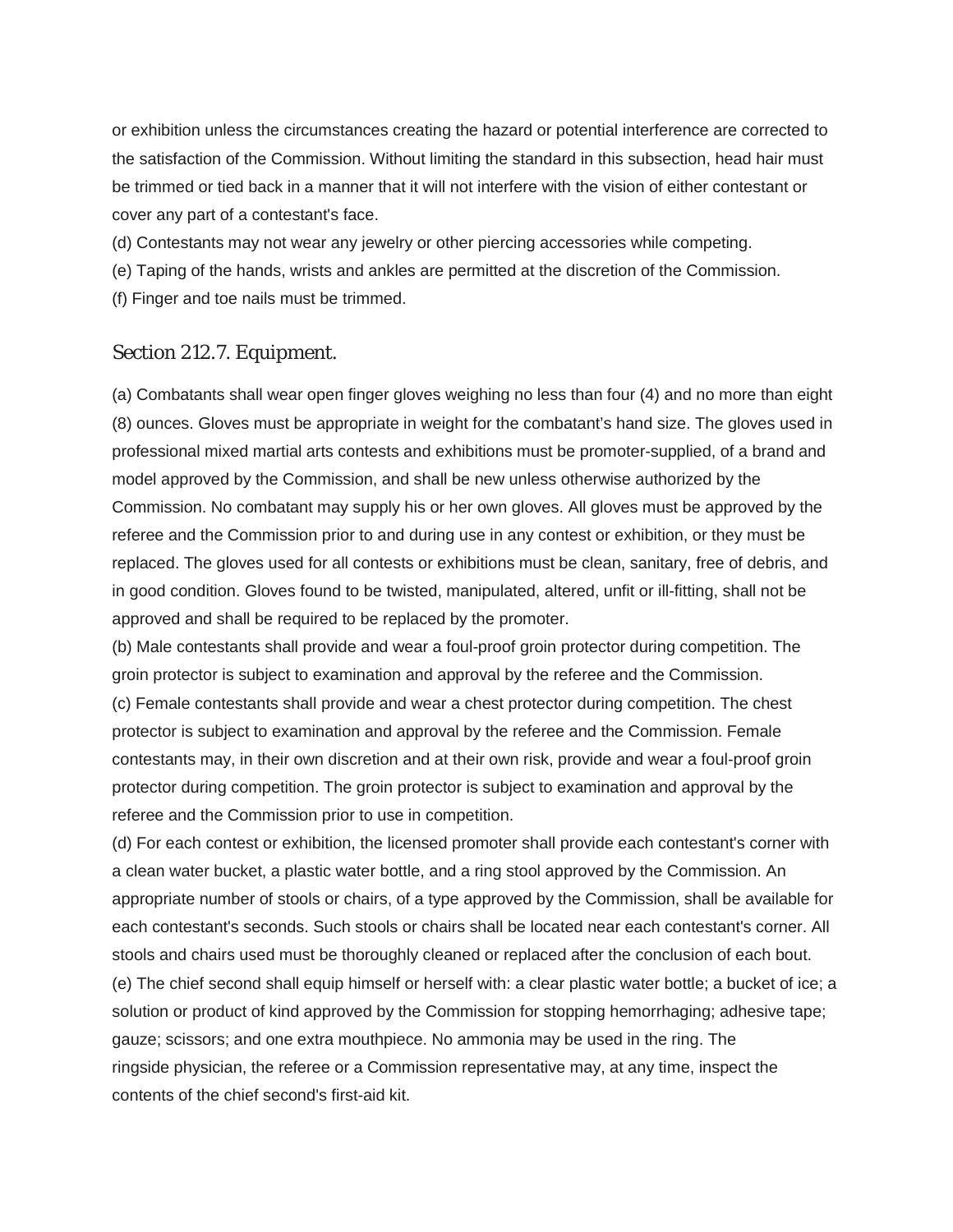(f) All contestants are required to wear a mouthpiece during competition. The mouthpiece shall be subject to examination and approval by the attending physician. In the event that a contestant loses his or her mouthpiece, the referee shall call time during a lull in the action of the contest and cause such contestant's seconds to install a backup mouthpiece or promptly wash and reinstall the same mouthpiece. If a referee determines that a contestant has deliberately spit out his or her mouthpiece for any reason, the referee may issue a warning to such contestant or deduct one or more points from such contestant and, upon any subsequent such infraction, may disqualify the contestant by declaring the opponent a winner.

# Section 212.8. Method of judging and scoring.

(a) The method of judging professional mixed martial contests or exhibitions must comply with the Ten-Point-Must System of scoring professional matches.

(b) Under the 10-Point Must Scoring System, 10 points must be awarded to the winner of the round and 9 points or less must be awarded to the loser, except for a rare even round, which is scored 10- 10.

(c) Judges shall evaluate mixed martial arts techniques, such as effective striking/effective grappling, effective aggressiveness, and control of the ring/fighting area .

(d) Evaluations shall be made in the order in which the four techniques appear in paragraph c above, and as directed by paragraph (k) below, giving the most weight in scoring to effective striking/ effective grappling, effective aggressiveness, and control of the fighting area.

(e) Effective striking is judged by determining the total number of legal strikes landed by a contestant and the impact of the strikes.

(f) Effective grappling is judged by considering the amount of successful executions of a legal takedown and reversals, and their impact.

(g) Fighting area control is judged by determining who is dictating the pace, location and position of the bout. Examples of factors to consider are countering a grappler's attempt at takedown by remaining standing and legally striking, taking down an opponent to force a ground fight, creating threatening submission attempts, passing the guard to achieve mount, and creating striking opportunities.

(h) Effective aggressiveness means moving forward and landing a legal strike.

(i) Effective defense means avoiding being struck, taken down or reversed while countering with offensive attacks.

(j) The following objective scoring criteria shall be utilized by the judges when scoring a round, and is provided as a general non-exclusive guideline for purposes of illustration: (1) a round is to be scored as a 10-10 round when both contestants appear to be fighting evenly and neither contestant shows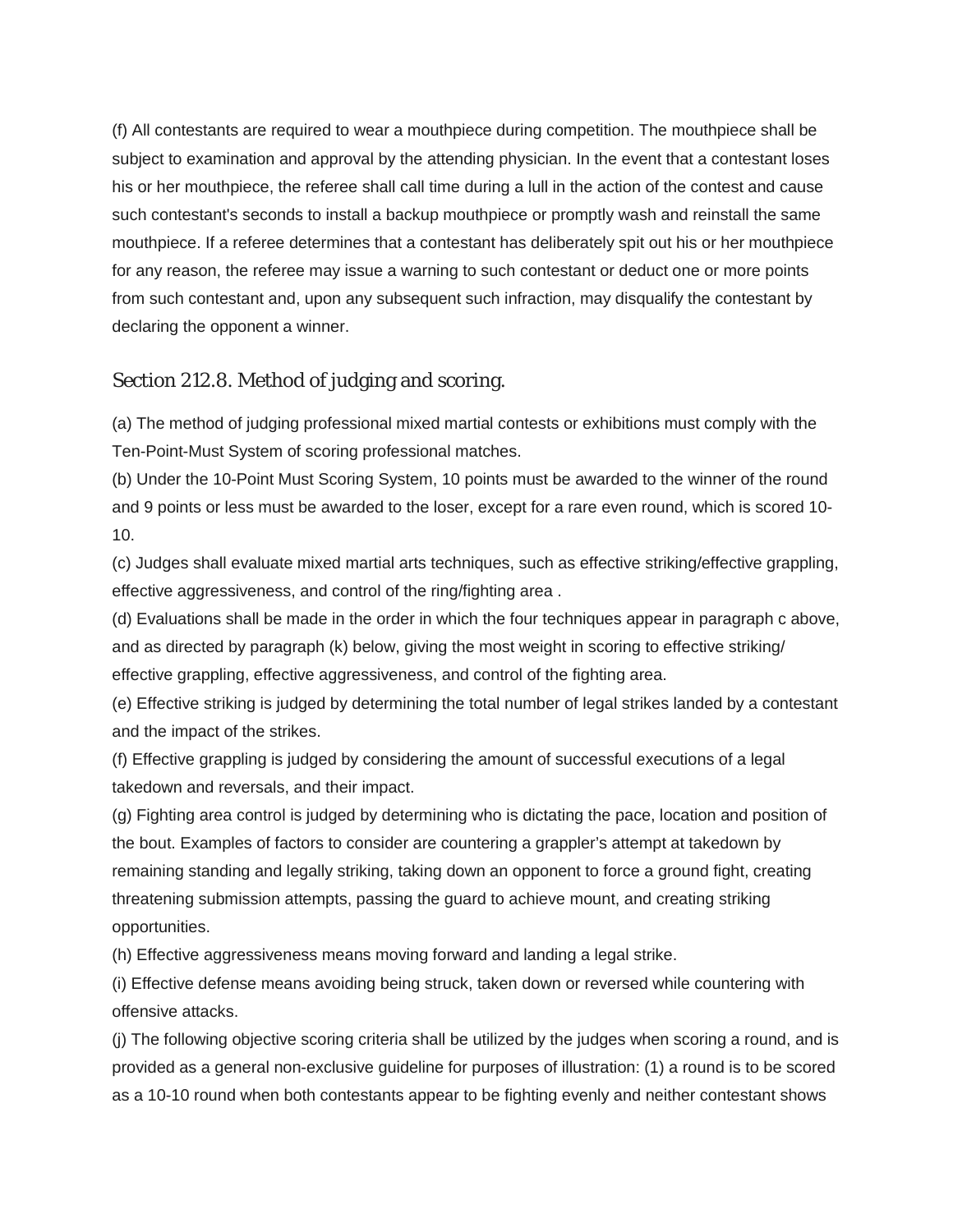clear dominance in a round; (2) a round is to be scored as a 10-9 round when one contestant wins by a close margin, landing the greater number of effective legal strikes, grappling and other maneuvers; (3) a round is to be scored as a 10-8 round when one contestant overwhelmingly dominates (wins by a large margin) by striking or grappling in a round; (4) a round is to be scored as a 10-7 round when one contestant totally dominates by striking or grappling in a round. (k) Judges shall use a sliding scale and recognize the length of time the fighters are either standing or on the ground, as follows: (1) If the mixed martial artists spent a majority of a round on the canvas, then: (i) Effective grappling is weighed first; and (ii) Effective striking is then weighed; (2) If the mixed martial artists spent a majority of a round standing, then: (i) Effective striking is weighed first; and (ii) Effective grappling is then weighed; and (3) If a round ends with a relatively even amount of standing and canvas fighting, striking and grappling are weighed equally. (l) Incomplete rounds should be scored utilizing the same criteria as the scoring of other rounds up to the point said incomplete round is stopped.

# Section 212.9. Hand wrapping.

(a) In all weight classes, the bandages on each contestant's hand shall be restricted to soft gauze cloth of not more than 15 yards in length and two inches in width, held in place by not more than 10 feet of surgeon's tape, one inch in width, for each hand.

(b) Surgeon's adhesive tape shall be placed directly on each hand for protection near the wrist. The tape may cross the back of the hand twice and extend to cover and protect the knuckles when the hand is clenched to make a fist.

(c) The bandages shall be evenly distributed across the hand.

(d) Bandages and tape shall be placed on the contestant's hands in the dressing room in the presence of the Commission and in the presence of the manager or chief second of his or her opponent.

(e) Under no circumstances are gloves to be placed on the hands of a contestant until the approval of the Commission is received.

# Section 212.10. Fouls; Acts constituting fouls.

(a) During a match, only the referee can assess a foul, and the referee shall determine whether an assessed foul is accidental or intentional. If the referee does not call the foul, judges must not make that assessment on their own and should not factor such into their scoring calculations. If a foul is committed, the referee shall call timeout, order the offending combatant to a neutral location, check the fouled combatant's condition and safety, and shall then assess the foul to the offending contestant and deduct points or impose disqualification if the referee deems it appropriate, and notify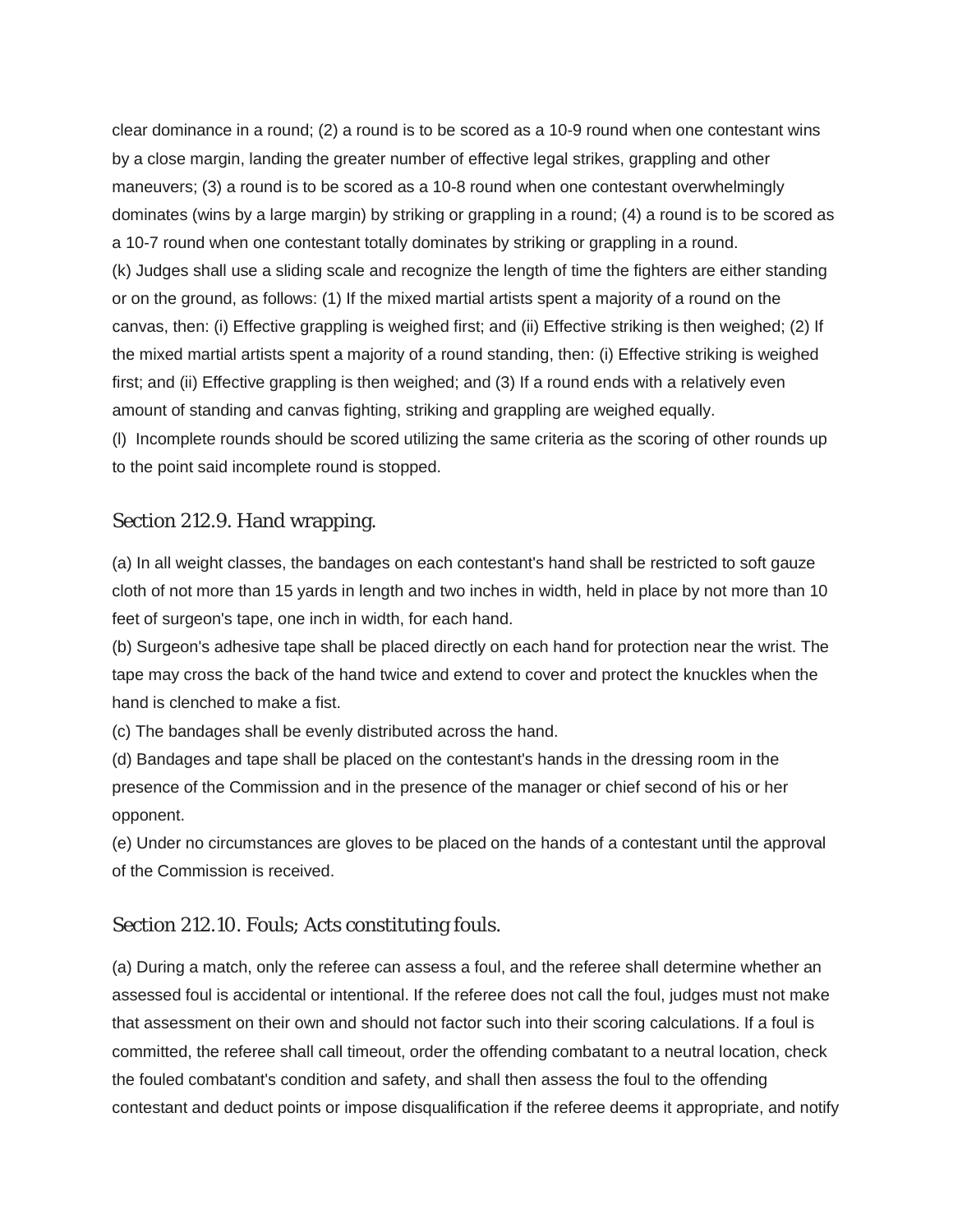the commission, the corners, the official scorekeeper of his decision on whether the foul was accidental or intentional and whether any point deduction or disqualification is imposed. Disqualification from a mixed martial arts contest or exhibition may occur after any combination of fouls or after a flagrant foul, as determined by the referee. Fouls may result in points being deducted by the official scorekeeper from the offending combatant's score, as determined by the referee. Where points are deducted, the scorekeeper, not the judges, will be responsible for calculating the true score after factoring in the point deduction.

(b) The following acts constitute fouls in a professional mixed martial arts contest or exhibition:

- (1) Butting with the head.
- (2) Eye gouging of any kind.
- (3) Biting.
- (4) Hair pulling.
- (5) Fishhooking.
- (6) Groin attacks of any kind.
- (7) Putting a finger into any orifice or into any cut or laceration on an opponent.
- (8) Small joint manipulation.
- (9) Striking to the spine or the back of the head.
- (10) Striking downward using the point of the elbow.
- (11) Throat strikes of any kind, including, without limitation, grabbing the trachea.
- (12) Clawing, pinching or twisting the flesh.

(13) Effective until January 1, 2017, grabbing the clavicle. Effective on and after January 1, 2017, Extended fingers. In the standing position, a fighter that moves their arm(s) toward their opponent with an open hand, fingers pointing at the opponent's face/eyes, will be a foul. Referees are to prevent this dangerous behavior by communicating clearly to fighters. Fighters are directed to close their fists or point their fingers straight in the air when reaching toward their opponent.

- (14) Kicking the head of a grounded opponent.
- (15) Kneeing the head of a grounded opponent.
- (16) Stomping a grounded opponent.
- (17) Effective until January 1, 2017, kicking to the kidney with the heel.
- (18) Spiking an opponent to the floor surface on his head or neck.
- (19) Throwing an opponent out of the ring or fenced area.
- (20) Holding the shorts or gloves of an opponent.
- (21) Spitting at an opponent.

(22) Engaging in any type of unsportsmanlike conduct, especially that which may cause an injury to an opponent.

(23) Holding the ropes or the fence.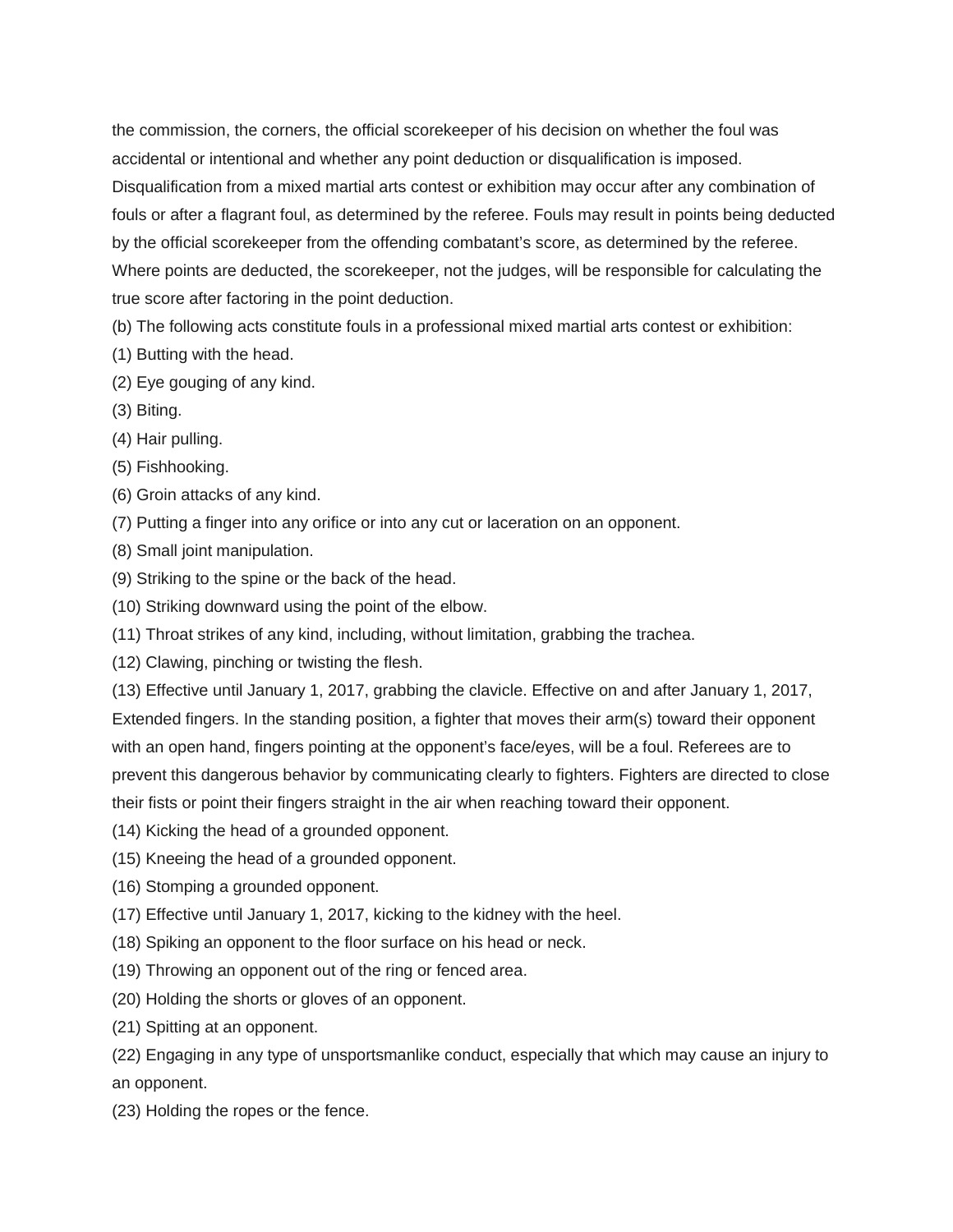(24) Using abusive language in the ring or fenced area.

(25) Attacking an opponent on or during the break.

(26) Attacking an opponent who is under the care of the referee.

(27) Attacking an opponent after the bell has sounded the end of the period of competition.

(28) Disregarding the instructions of the referee.

(29) Timidity, including, without limitation, avoiding contact with an opponent, intentionally or consistently dropping the mouthpiece, or faking an injury.

(30) Interference by the corner, including throwing in the towel. Team members including cornermen and trainers shall stay in their designated area at all times during an event.

(31) Applying any foreign substance to the hair, body, clothing or gloves immediately prior to or during a contest or exhibition that could result in an unfair advantage.

(c) If a fighter is fouled by a blow that the referee deems illegal, the referee should stop the action and call for time, except as otherwise provided in subdivision d of this section. The referee may take the fighter to the ringside doctor and have the ringside doctor examine the fighter as to their ability to continue on in the contest. The ringside doctor has up to 5 minutes to make their determination. If the ringside doctor determines that the fighter can continue in the contest, the referee shall as soon as practical restart the fight. Unlike the low blow foul rule provided in subdivision e of this section, the fighter does not have up to 5 minutes of time to use, at their discretion, and must continue the fight when instructed to by the referee. If the referee stops a contest and employs the use of the ringside doctor during the contest, the ringside physician's examinations shall not exceed 5 minutes. If 5 minutes is exceeded, the fight cannot be re-started and the contest must end.

(d) If a bottom contestant commits a foul, unless the top contestant is injured, the contest will continue and the referee will verbally notify the bottom contestant of the foul. When the round is over, the referee will assess the foul and notify the commission, the corners, the judges and the official scorekeeper. The referee may terminate a contest based on the severity of a foul, as determined by the referee. For such a flagrant foul, the contestant committing the foul shall lose by disqualification.

#### Section 212.11. Deduction of points for fouls; effect of low blow.

(a) If a combatant fouls his opponent during a contest or exhibition of professional mixed martial arts, the referee may penalize him by deducting points from his score, whether or not the foul was intentional. Except as otherwise provided by the rules of the Commission, the referee may determine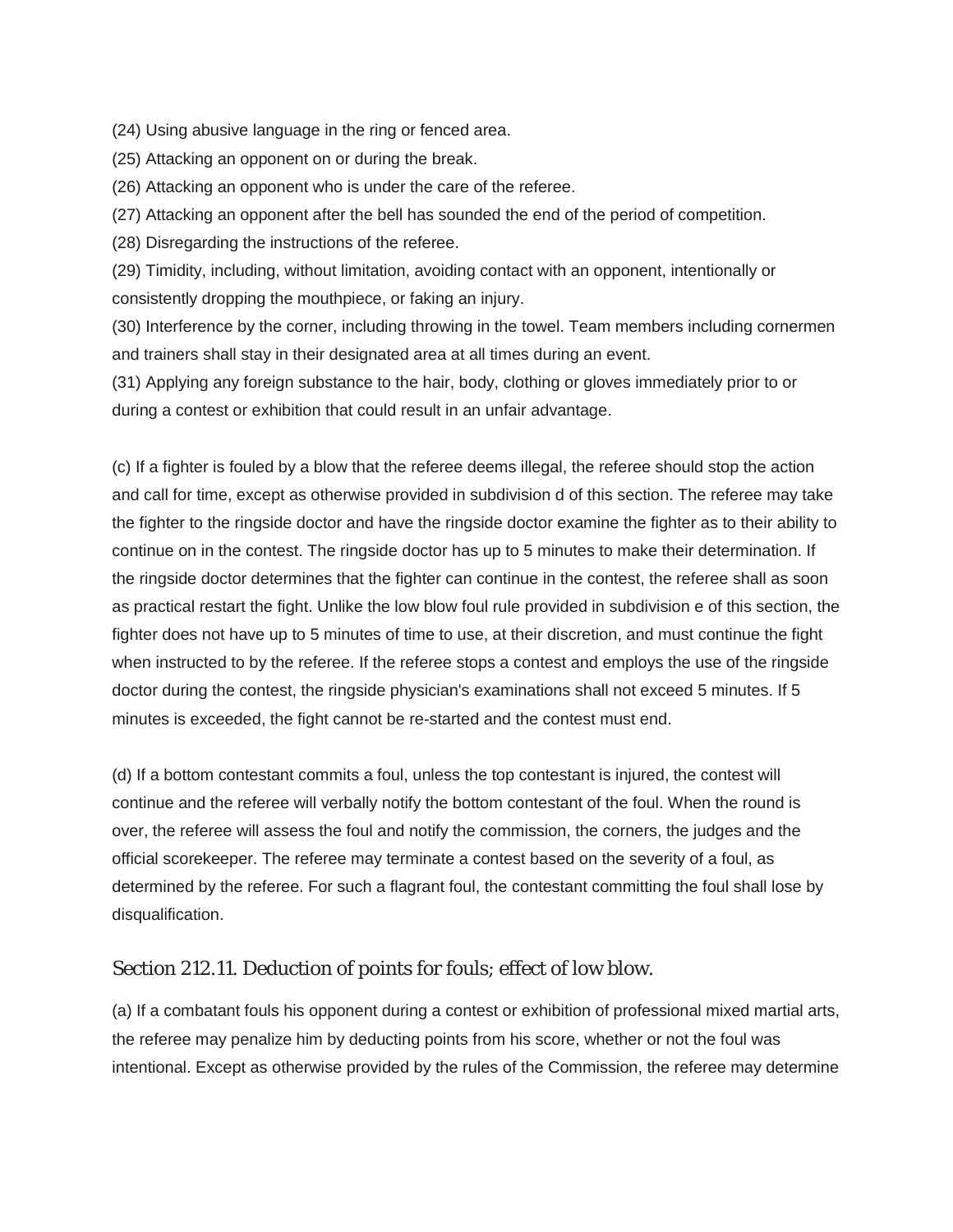the number of points to be deducted in each instance and shall base his determination on the severity of the foul and its effect upon the opponent.

(b) When the referee determines that it is necessary to deduct a point or points because of a foul, he shall warn the offender of the penalty to be assessed.

(c) The referee shall, as soon as is practical after the foul, notify the judges and both combatants of the number of points, if any, to be deducted from the score of the offender.

(d) Any points to be deducted for any foul shall be deducted in the round in which the foul occurred and may not be deducted from the score of a subsequent round.

(e) A combatant may not be declared the winner of a contest or exhibition of professional mixed martial arts on the basis of his or her claim that his or her opponent accidentally fouled him or her by hitting him or her in the groin. A combatant who has been struck with a low blow is allowed up to five minutes to recover from the foul as long as in the ringside doctor's opinion the combatant may possibly continue on in the contest. If the fighter states that they can continue on before the five minutes of time have expired, the referee shall as soon as practical restart the fight. If the fighter goes over the five minute time allotment, the fight cannot be restarted and the contest must come to an end with the outcome determined by the judges' scorecards at the round and time in which the fight was stopped.

#### Section 212.12. Accidental and intentional fouls resulting in injury.

(a) If a contest or exhibition of professional mixed martial arts is stopped because of an accidental foul, the referee, with advice from the ringside physician, shall determine whether the combatant who has been fouled can continue or not. If the contestant's chance of winning has not been seriously jeopardized as a result of the foul, the referee may order that the contest or exhibition continue after a recuperative interval of not more than 5 minutes. Immediately after separating the contestants, the referee shall inform the Commission's representative of a determination that the foul was accidental.

(b) If the referee determines that a contest or exhibition of professional mixed martial arts may not continue because of an injury suffered as the result of an accidental foul, the contest or exhibition shall be declared a no contest if the foul occurs during either of the following:

(1) The first two rounds of a scheduled three-round contest or exhibition; or

(2) The first three rounds of a scheduled five-round contest or exhibition.

(c) If an accidental foul renders a combatant unable to continue the contest or exhibition after the completed second round of a scheduled three-round contest or exhibition, or after the completed third round of a scheduled five-round contest or exhibition, the outcome shall be determined by scoring the completed rounds and the round during which the referee stops the contest or exhibition.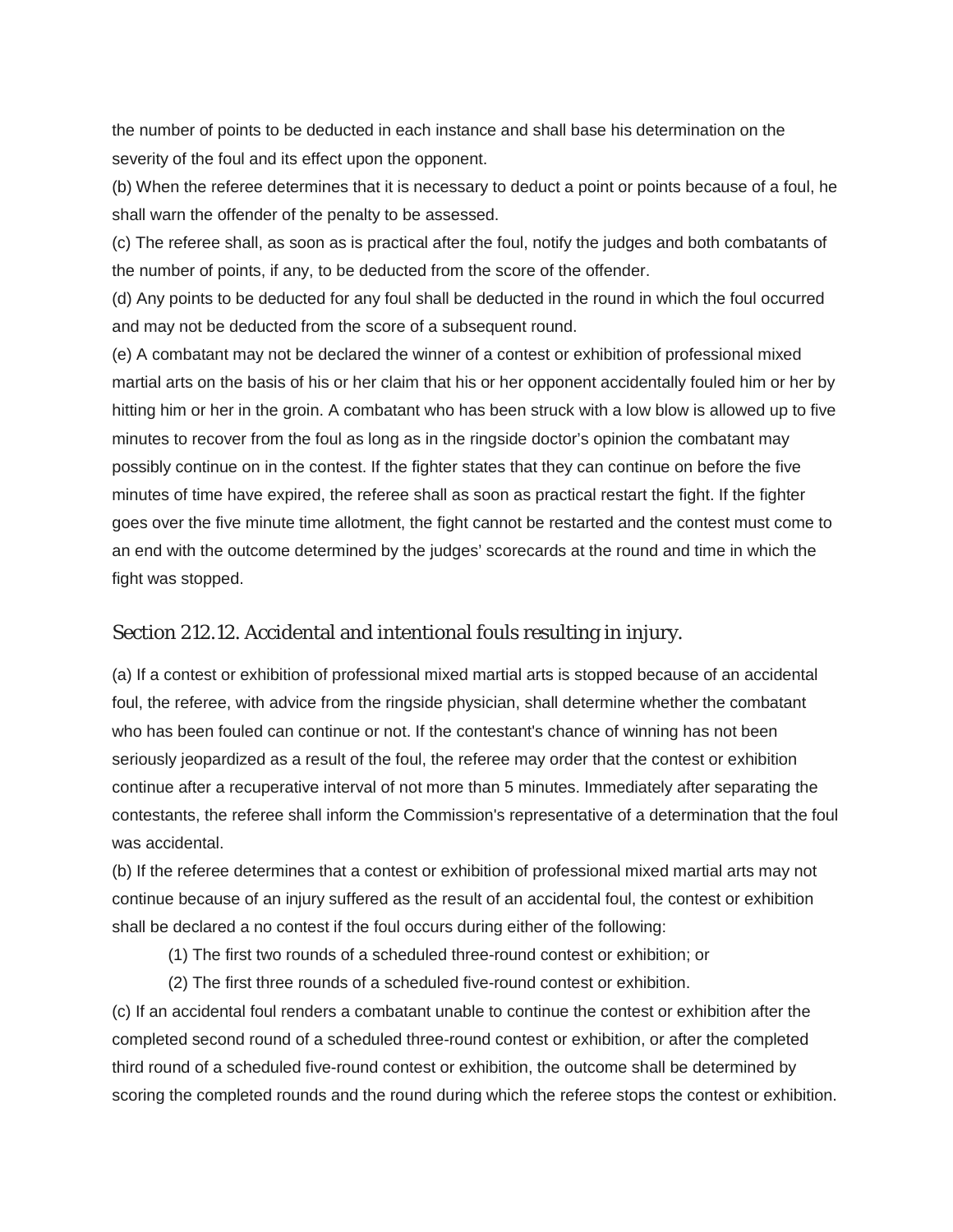(d) If an injury inflicted by an accidental foul later becomes aggravated by fair blows and the referee orders the contest or exhibition stopped because of the injury, the outcome shall be determined by scoring the completed rounds and the round during which the referee stops the contest or exhibition. Incomplete rounds should be scored utilizing the same criteria as the scoring of other rounds up to the point said incomplete round is stopped.

(e) In the event of an injury sustained during competition by a foul that the referee determines to be intentional, the following shall take place:

(1) If the injury results in the immediate termination of the bout, the contestant causing the injury loses by disqualification;

(2) If the injury is evaluated and the bout is allowed to continue thereafter, the referee shall notify the scorekeeper to automatically deduct two points from the contestant who committed the foul;

(3) If the injury is evaluated and the bout is allowed to continue thereafter, but the injury causes the injured contestant to be unable to continue at a subsequent point in the contest, the injured contestant shall win by technical decision if he or she is ahead on the scorecards at the time the competition is ended due to the injury, however, if the injured contestant is even or behind on the score cards, the outcome of the bout shall be declared a technical draw.

(f) If an injury sustained during competition as a result of a legal maneuver is severe enough that the referee or ringside physician terminates a bout, the injured contestant shall lose by technical knockout. If a contestant injures himself or herself while attempting to intentionally foul his or her opponent, the referee shall not take any action in his or her favor, and the injury shall be treated in the same manner as an injury produced by a fair blow.

#### Section 212.13. Results of contests.

(a) A mixed martial arts contest may end under the following results:

- (1) Through submission by:
	- (i) Physical tap out.
	- (ii) Verbal tap out.

(2) Knockout (KO), or technical knockout (TKO) by the referee stopping the contest.

(3) Decision by means of the scorecards, including unanimous decision, split decision or majority decision. A unanimous decision results when all three judges score the contest for the same contestant. A split decision results when two judges score the contest for one contestant and one judge scores for the opponent. A majority decision results when two judges score the contest for the same contestant and one judge scores a draw.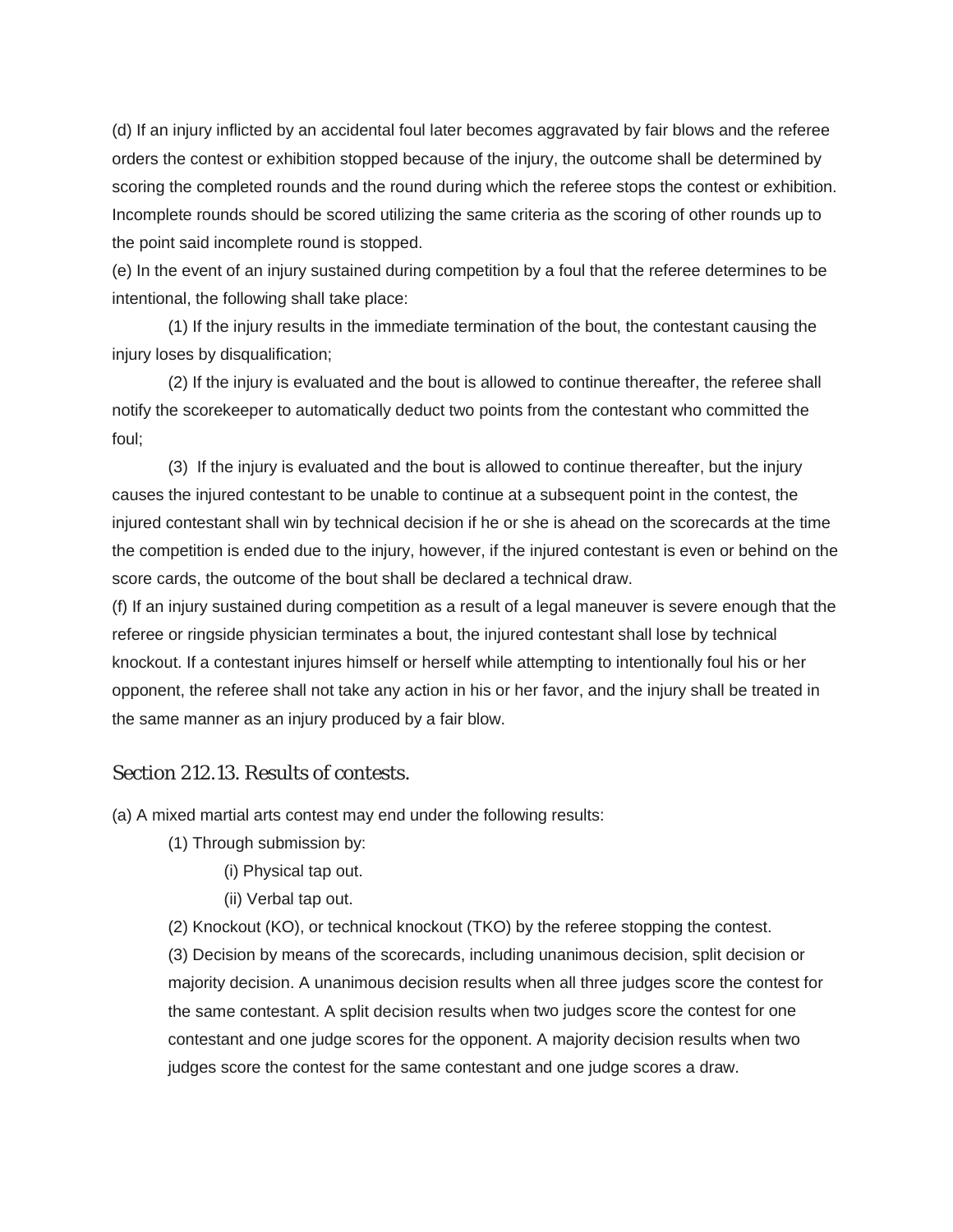(4) Draw. Types of draws include a unanimous draw, a majority draw and a split draw. A unanimous draw results when all three judges score the contest a draw. A majority draw results when two judges score the contest a draw. A split draw results when one judge scores a draw and the other two judges award a win to opposite contestants.

- (5) Technical decision.
- (6) Technical draw.
- (7) Disqualification.
- (8) Forfeit.
- (9) No contest.

(b) The referee is the immediate arbiter of the contest. The referee and the ringside physician are the only individuals authorized to enter the ring or fenced area at any time during competition, and either shall be authorized to stop a contest at any time.

### Section 212.14. Use of prohibited substances; detection and penalties.

The use of any illegal or Commission prohibited substance, drug, narcotic, stimulant, depressant, analgesic of any description, or alcohol substance by a contestant, either before or during a match, will result in the immediate disqualification of the contestant from the match and may result in disciplinary action in accordance with Article 41 of the General Business Law and the rules of the Commission (relating to fines, purse forfeiture, and the suspension or revocation of licenses and permits).

#### Section 212.15. Appointment and compensation of officials.

(a) All timekeepers, judges and referees shall be licensed, designated and approved by the Commission for each event, pursuant to standards of qualification and fitness established by the Commission.

(b) Officials shall be compensated in accordance with a fee and reimbursement schedule set by the Commission.

(c) The promoter of an event shall be given notice of the judges that are selected by the Commission for assignment to judge at that event. Promoters shall be responsible for providing such information to all combatants and their managers participating in the promoter's event. Any participant in a professional combative sport or his or her manager may protest the prospective assignment of a judge to their contest by a writing delivered to the Commission office, and the participant or manager may be heard in writing by the Commission or its designee if such protest is received by the Commission within three days of the Commission's service of notice to the promoter of record. If the protest is untimely it shall be summarily rejected.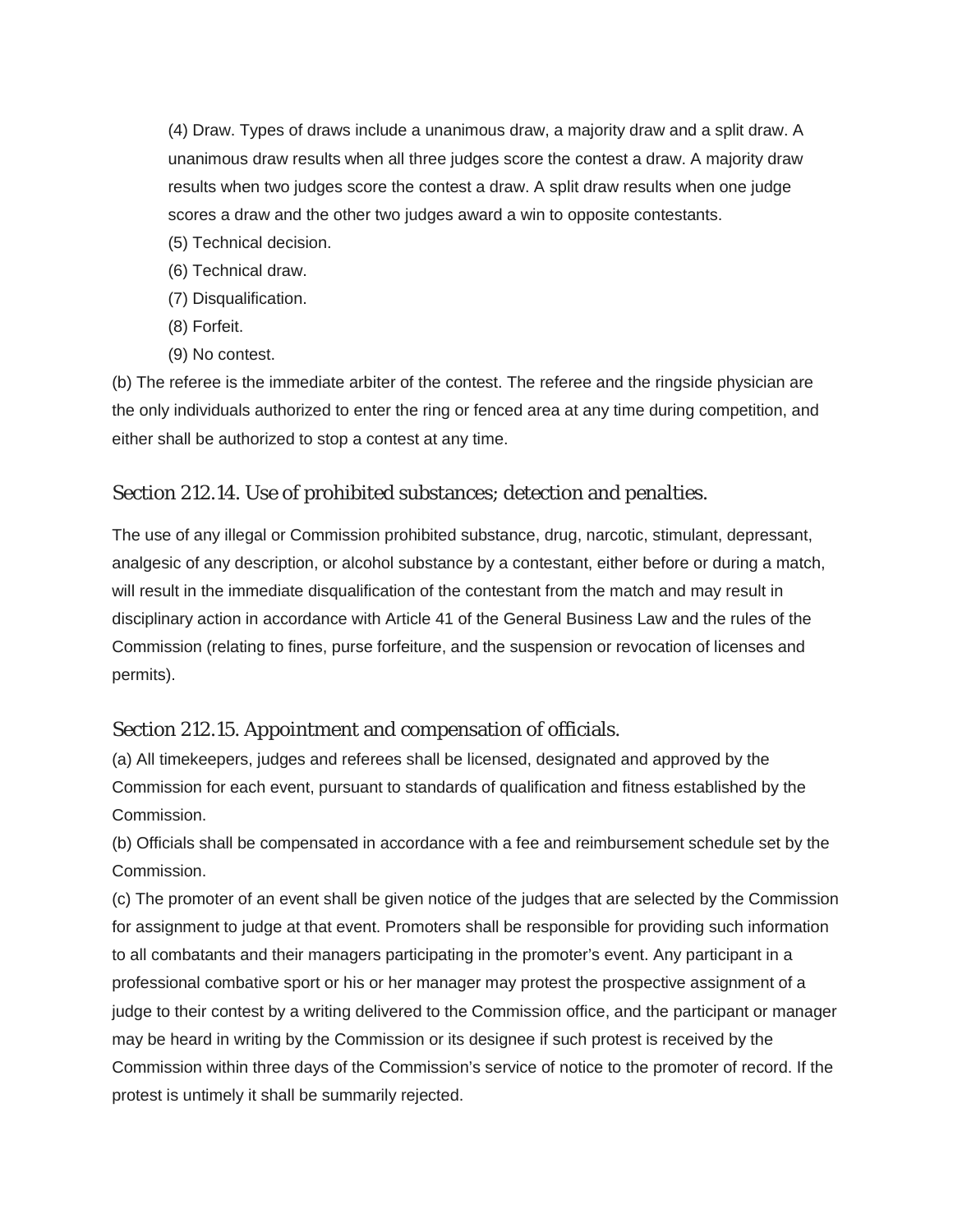# PART 213 – Rules for the Promotion of Professional Wrestling

# Section 213.1. Purpose.

The purpose of this Part is to establish a process by which entities may be recognized and approved by the Commission as promoters of professional wrestling to oversee and conduct professional wrestling events in the State of New York.

# Section 213.2. Definitions

As used within this Part, the following terms shall have the meanings provided herein:

- a) "Commission" means the New York State Athletic Commission or a duly authorized representative thereof.
- b) "Professional Wrestling" means an activity in which participants struggle hand-in-hand primarily for the purpose of providing entertainment to spectators and which does not comprise a bona fide athletic contest or competition. Professional wrestling is not a "combative sport." Wrestling constituting bona fide athletic contests and competitions, which may be professional or amateur combative sport, shall not be deemed "professional wrestling" under this part. "Professional wrestling" as used in this Part shall not depend on whether the individual wrestlers are paid or have been paid for their performance in a "professional wrestling" exhibition. All engagements of "professional wrestling" shall be referred to as exhibitions, and not as matches.
- c) "Promoter of Professional Wrestling" means an entity licensed by the Commission to promote and conduct exhibitions of "professional wrestling" as defined herein.
- d) "Entity" means a person, organization, partnership, limited liability company or corporation.
- e) "Physician" shall mean shall mean a practitioner of medicine licensed in New York State to practice medicine pursuant to Article 131 of the Education Law.

# Section 213.3. License Required

No entity shall promote or conduct a professional wrestling exhibition without having been licensed to do so by the Commission. A licensed promoter shall be responsible to the Commission for the activities of all participants in professional wrestling exhibitions promoted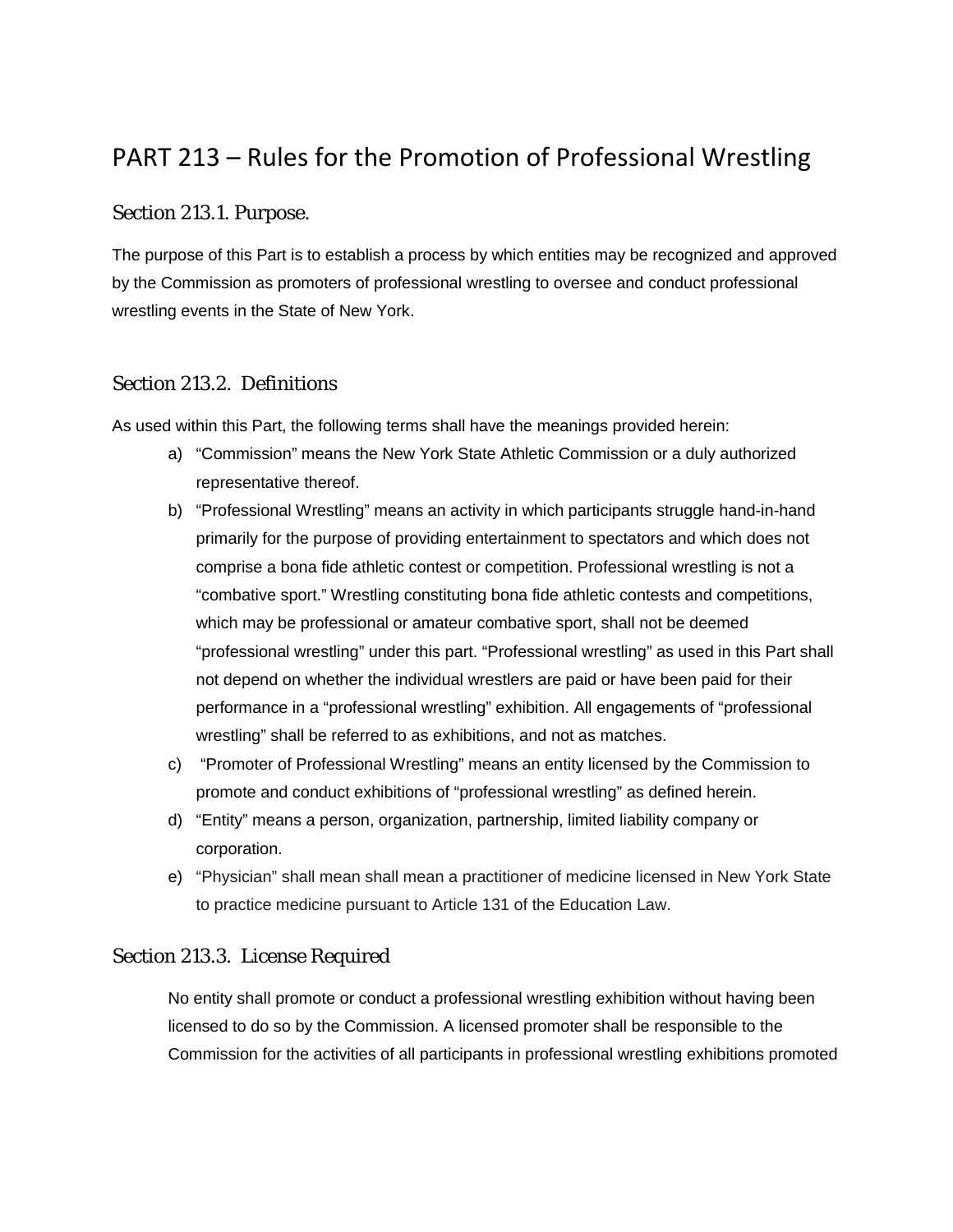or conducted by such licensed promoter. No licensed promoter shall avail its license to another for any purpose.

#### Section 213.4. Application for License

a) Upon application therefor, the Commission may license an entity as a promoter of professional wrestling. Such application shall be made on a form prescribed by the Commission and affirmed by the applicant as true under penalties of perjury. Such application may include for review, upon request by the Commission, among other things required by the Commission:

1) The entity's policies, protocols and requirements with respect to the termination of any professional wrestling match or activity when any participant has endured severe punishment of is in danger of suffering serious physical injury;

2) The entity's policies, protocols and requirements to effectuate the appropriate and timely medical treatment of injured persons.

3) The entity's policies, protocols and requirements with respect to the presence and responsibilities of a licensed physician at each exhibition;

4) The entity's policies, protocols and requirements with respect to the use of performance enhancing drugs and illegal substances by participants;

5) The entity's policies, protocols and requirements with respect to pre-exhibition physical examination by a licensed physician, including but not limited to cardiac and neurological evaluation;

6) The entity's policies, protocols and requirements with respect to pre-competition medical testing for blood and bodily fluid borne communicative diseases such as HIV and Hepatitis;

7) The entity's policies, protocols and requirements with respect to the availability of appropriate emergency medical personnel, equipment, and ambulance transportation;

8) The entity's prior experience and expertise in the oversight, supervision and conduct of professional wrestling;

9) The entity's trustworthiness and competence to promote, organize and conduct professional wrestling;

10) Documentation, data, policies, rules, and other exhibits as may be requested by the Commission.

b) The Commission may deny an application for improper past performance, lack of trustworthiness, lack of general fitness, failure to provide information and representations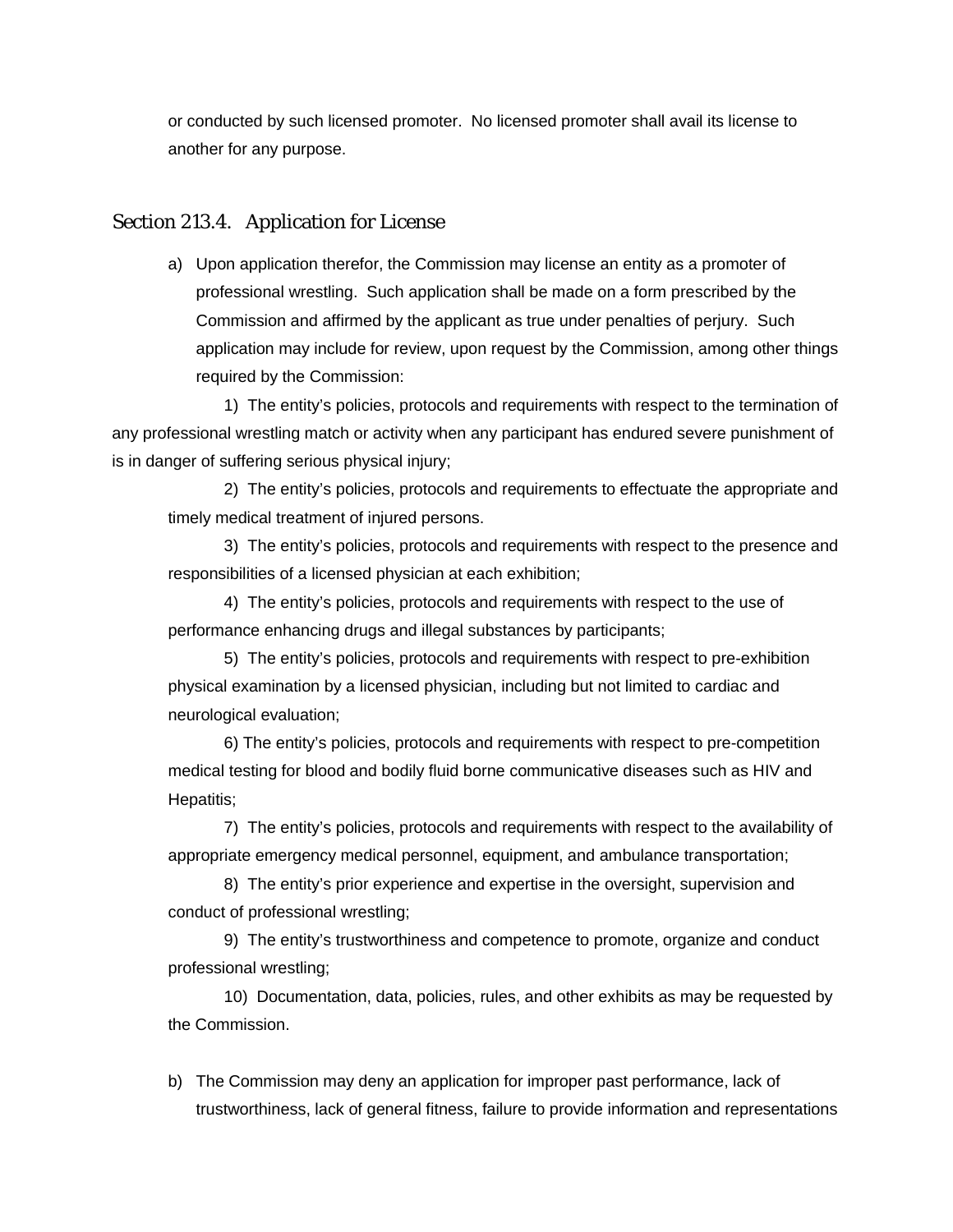sufficient to assure the establishment, exhibition and maintenance of appropriate financial, medical, organizational and operational capacity and controls at exhibitions, a failure to timely render any application or license fee due to the Commission, the failure to file approved bonds with the Office of the State Comptroller, or the failure to pay taxes required pursuant to the laws of the State of New York.

#### Section 213.5. Grounds for denial and disciplinary action

(a) An application for licensure as a promoter of professional wrestling may be denied and a license issued by the Commission may be suspended or revoked and a fine may be issued for any of the following:

 (1) A violation of Article 41 of the General Business Law and any rules or regulations promulgated thereunder;

(2) In recognition of any suspension, revocation, or other disciplinary action taken by the State of New York or any other state against any license, certificate, or other approval held by the entity;

(3) A failure to have appropriate legal authority to conduct business in New York State;

(4) A failure to satisfy, comply or fully cooperate with a Commission review, request for information, inquiry, or inspection;

(5) For the promotion of any exhibition that conducts unlawful or unlicensed activities;

(6) A failure to adhere to the assurances or representations contained in the entity's application for license or renewal of license;

(7) A material misstatement or omission within the entity's application for certification or renewal of certification;

(8) A failure to exhibit or maintain appropriate financial, medical, organizational and operational capacity and controls at exhibitions;

(9) A failure of the promoter to maintain a satisfactory record of integrity and safety;

(10) Engaging in fraud or fraudulent practices, or for dishonest or misleading advertising, including representing a professional wrestling event as anything but an exhibition, availing the entity's license to another, or for demonstrated untrustworthiness or incompetency in relation to the promotion or conduct of professional wrestling exhibitions;

(11) For engaging in or permitting to be conducted at a promoted exhibition any activity which is detrimental to the health, safety and well-being of a professional wrestling participant, or which is detrimental to the public's health, safety and welfare.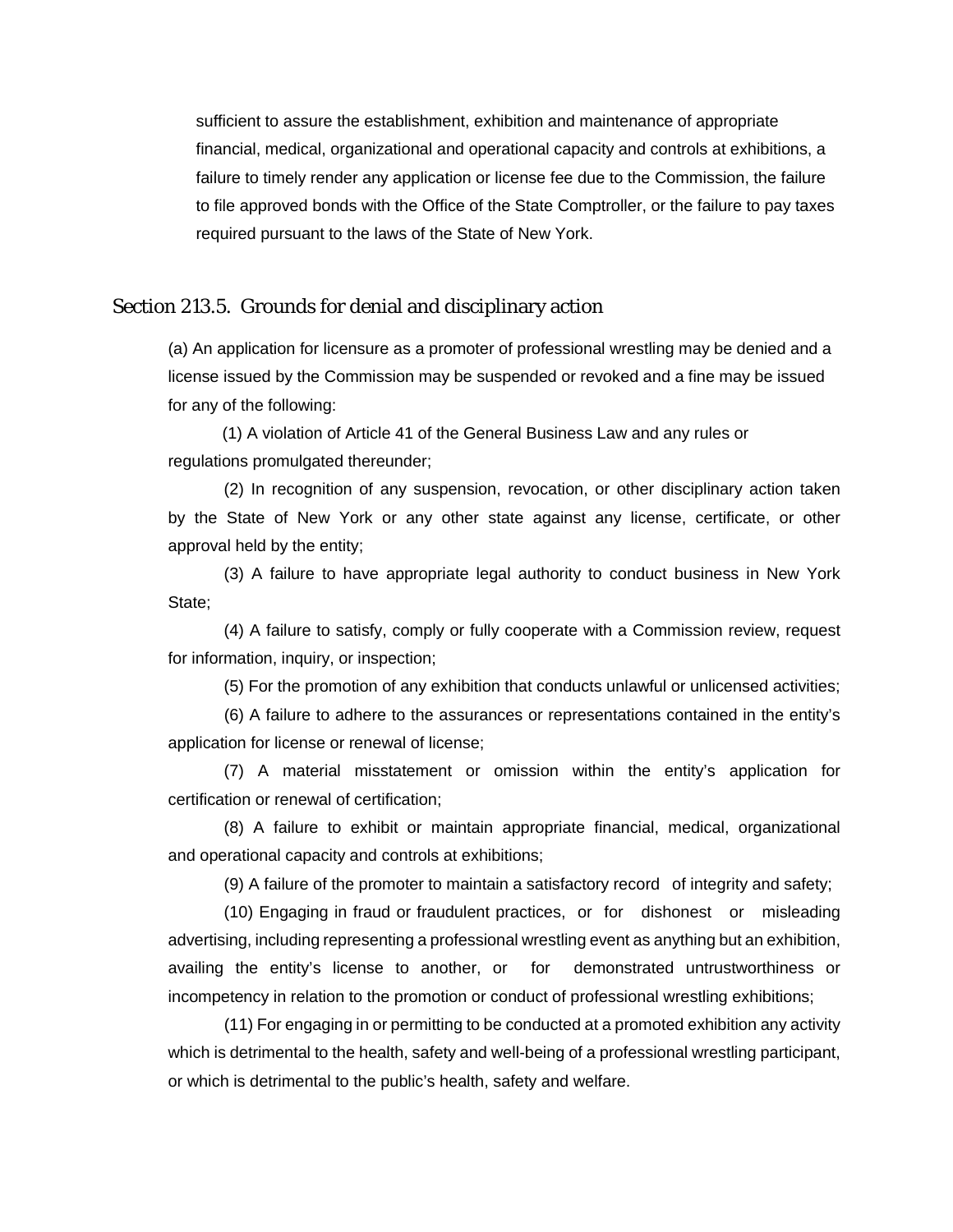#### Section 213.6. Recordkeeping

A promoter of professional wrestling shall maintain appropriate records of events or exhibitions sanctioned, including but not limited to the following: descriptions and documentation of each promoted exhibition: all associated advertising copy; the legal name and ring name of each participant; the name and address of the venue at which the exhibition is held; a record of whether any injuries were sustained by participants; and the completed form documenting the results of each and every examination conducted by the licensed physician in attendance, as required by this Part.

## Section 213.7. General requirements

a) Insurance

A promoter of professional wrestling shall continuously provide accident insurance or such other form of financial guarantee deemed acceptable by the Commission for the protection of professional wrestlers appearing in wrestling exhibitions as required pursuant to section 208.15 of the Commission regulations.

b) Attendance by Physician

A promoter of professional wrestling shall insure that a physician is in attendance at each exhibition. Such physician shall examine each wrestler prior to and after each performance and record his or her findings on a form prescribed by the Commission. No prospective participant may engage in the exhibition until authorized to do so by the attending physician.

c) Availability of Emergency Services

A promoter of professional wrestling shall insure the presence of appropriate emergency medical personnel, equipment, and, effective January 1, 2017, ambulance transportation on site at each exhibition.

d) Intentional Cutting Prohibited

A promoter of professional wrestling shall not permit "cutting," "blading," or "gigging," whereby one or more wrestlers intentionally cut their own skin or the skin of another during the exhibition.

e) Safety

A promoter of professional wrestling shall ensure that all areas in which wrestling takes place during an exhibition are matted, equipped, or otherwise maintained in such a manner as necessary to assure a reasonable degree of safety to the participants in light of the professional wrestling activities to be performed. In no event shall a participant be permitted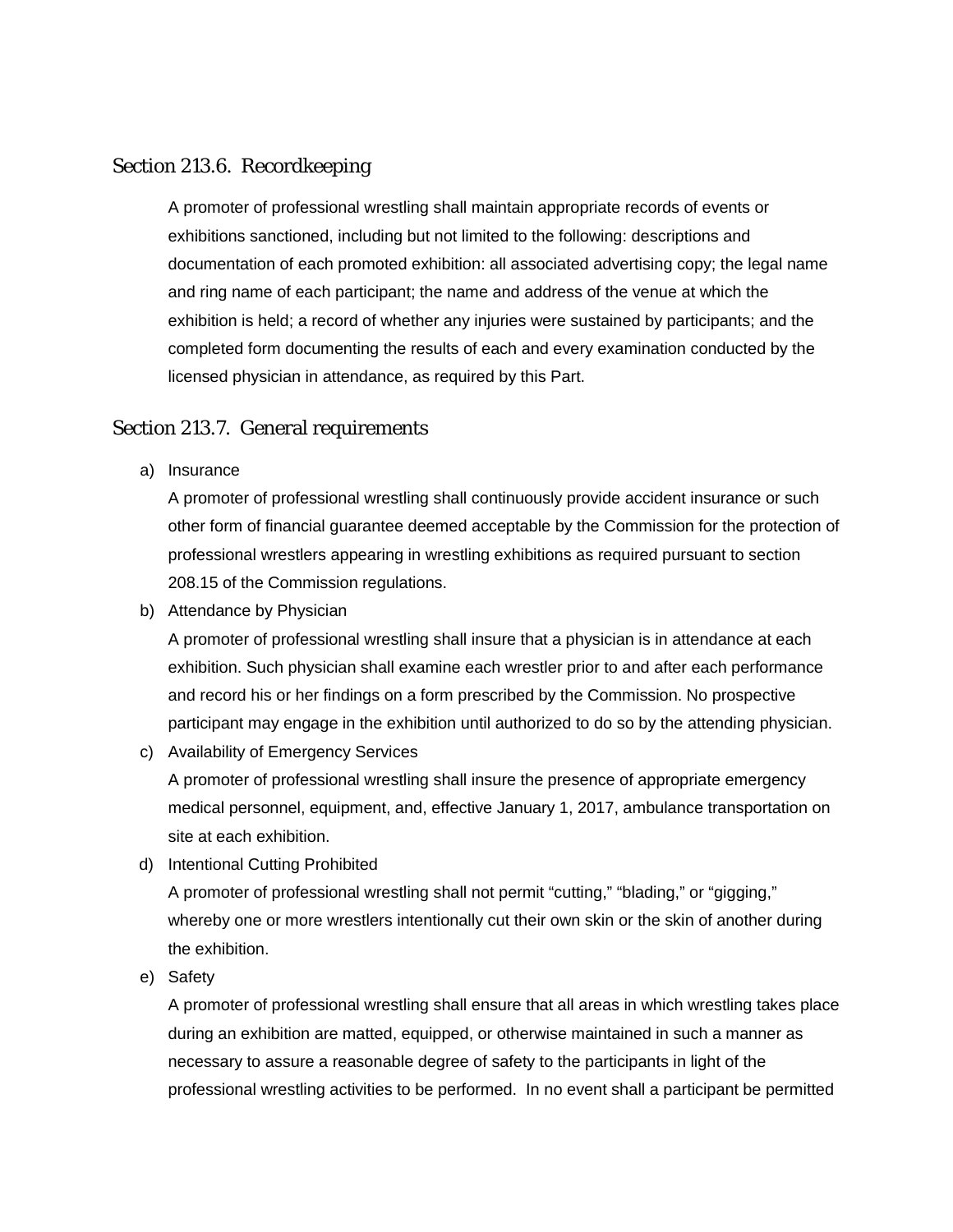to threaten, molest, hit or abuse, physically or verbally, any spectator, or engage in any conduct endangering the health, safety, or well-being of any spectator during the course of a professional wrestling exhibition. A licensed promoter shall not permit any prospective participant wrestler to engage in a professional wrestling exhibition while subject to a medical suspension issued by the Commission or by any member of the Association of Boxing Commission (ABC) in relation to any combative sport, except as otherwise authorized by federal law.

# Section 213.8. Physical examination of wrestler.

(a) The licensed promoter of a professional wrestling exhibition shall provide for a physician to be present at each exhibition. Such physician shall examine all participants engaging in the professional wrestling exhibition prior to performance. Such examination shall include an assessment of, at minimum, the participants' blood pressure, pulse, head, eyes, ears, nose, throat, pupils, vertebral column and extremities, cardiac and neurological health, as well as evidence of other injuries, illness or disability. No prospective participant shall be permitted to engage in the professional wrestling exhibition if, in the professional medical opinion of the examining physician, such participant has any medical condition, illness, lack of physical fitness or other condition that prevents him or her from giving a full, complete and satisfactory performance, or endangers his or her health and safety or the health and safety of his or her opponent. Upon completion of the examinations, the examining physician shall provide the Commission and the licensed promoter with a signed written report, in form and manner acceptable to the Commission, certifying that the requisite examinations were performed.

(b) No participant requiring examination pursuant to this section shall intentionally mislead the physician or conceal from the physician any facts known to the participant with regard his or her medical history, including any prior or existing medical condition, illness or injury relevant to the examination and evaluation performed by the physician.

(c) All participants must present themselves for such physician-conducted examination prior to the commencement of the exhibition. No exhibition may commence until all such examinations have been completed. No participant disqualified by the physician shall be allowed to participate in the exhibition.

#### Section 213.9 Commission access to records and exhibitions

A promoter of professional wrestling shall make its records available to the Commission for review and copying at any time and without limitation. An inspector, deputy or other Commission employee shall be permitted entry to any event at any time without limitation.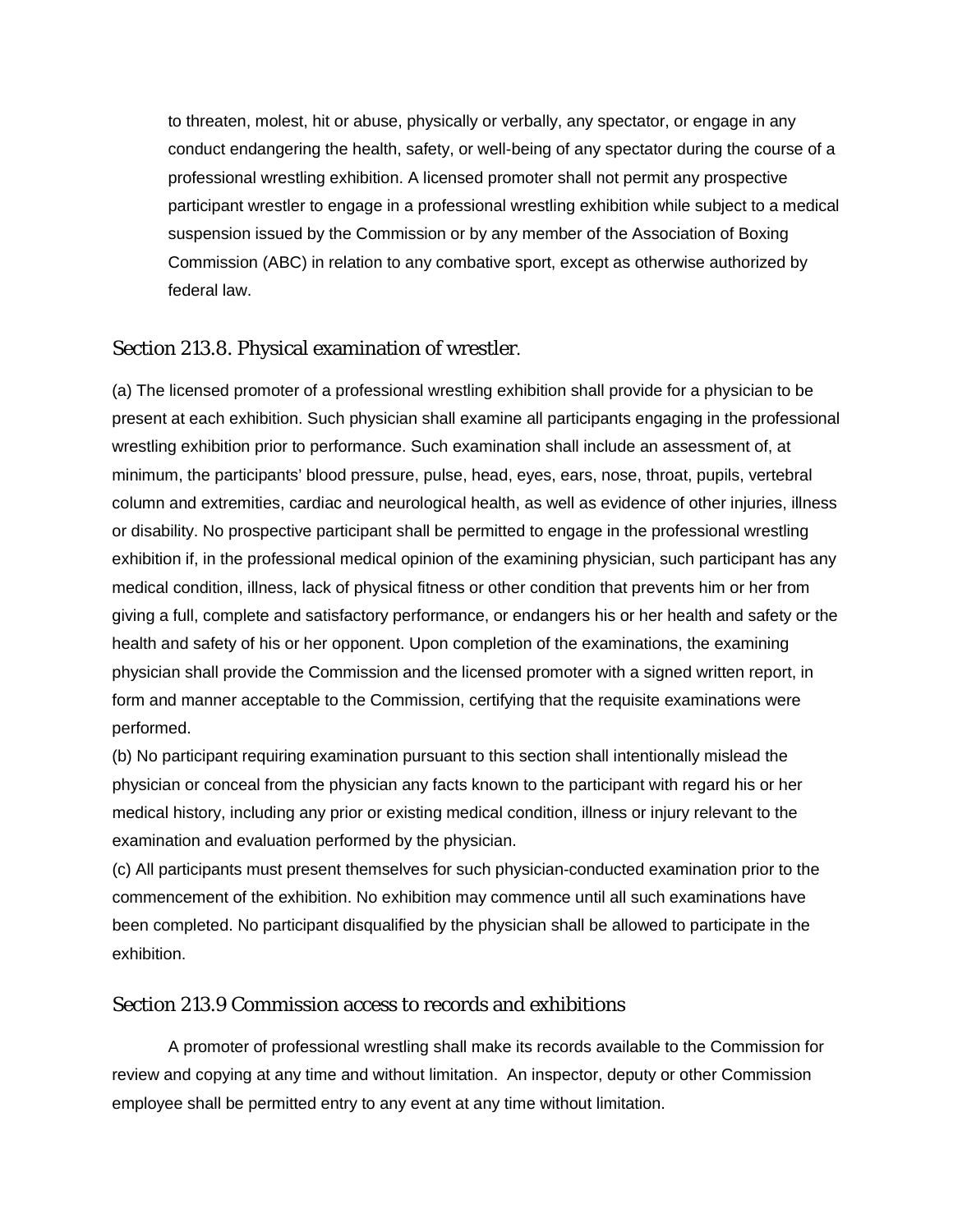# Section 213.10. Prior notification of exhibitions and Commission attendance

A promoter of professional wrestling shall inform the Commission of all exhibitions to be held within the State of New York at least ten (10) days prior to the date of the scheduled match or exhibition. Such notice shall be completed and submitted in a form and manner required by the Commission. Such notice shall include the name or title given to the exhibition, the address of the venue at which the exhibition is to be held, the start time and anticipated duration of the exhibition, the number of participants anticipated to perform during the exhibition, the name and business address of the promoter(s) of the exhibition to be held, the legal name and business address of the physician(s) who will be present at the exhibition, the name and business address of the entity providing the ambulance service for the exhibition, and the name of the promoter's official representative who will be present at the exhibition.

# PART 214 – Authorization of Third-Party Sanctioning Entities

# Section 214.1. Purpose.

The purpose of this Part is to establish a process by which entities may be licensed as recognized and approved by the Commission to serve as Authorized Sanctioning Entities to supervise and oversee the conduct of certain authorized combative sports in the state of New York.

# Section 214.2 Definitions

As used within this Part, the following terms shall have the meanings provided herein:

- a) "Commission" means the New York State Athletic Commission or a duly authorized representative thereof.
- b) "Authorized Sanctioning Entity" shall mean an entity licensed as such by the Commission to supervise and oversee the conduct of one or more specific authorized combative sport(s).
- c) "Entity" means a person, organization, partnership, limited liability company or corporation.

# Section 214.3. License required

No entity shall sanction or hold a match, exhibition or otherwise oversee or conduct a combative sport without having been authorized to do so by the Commission.

# Section 214.4. Application for License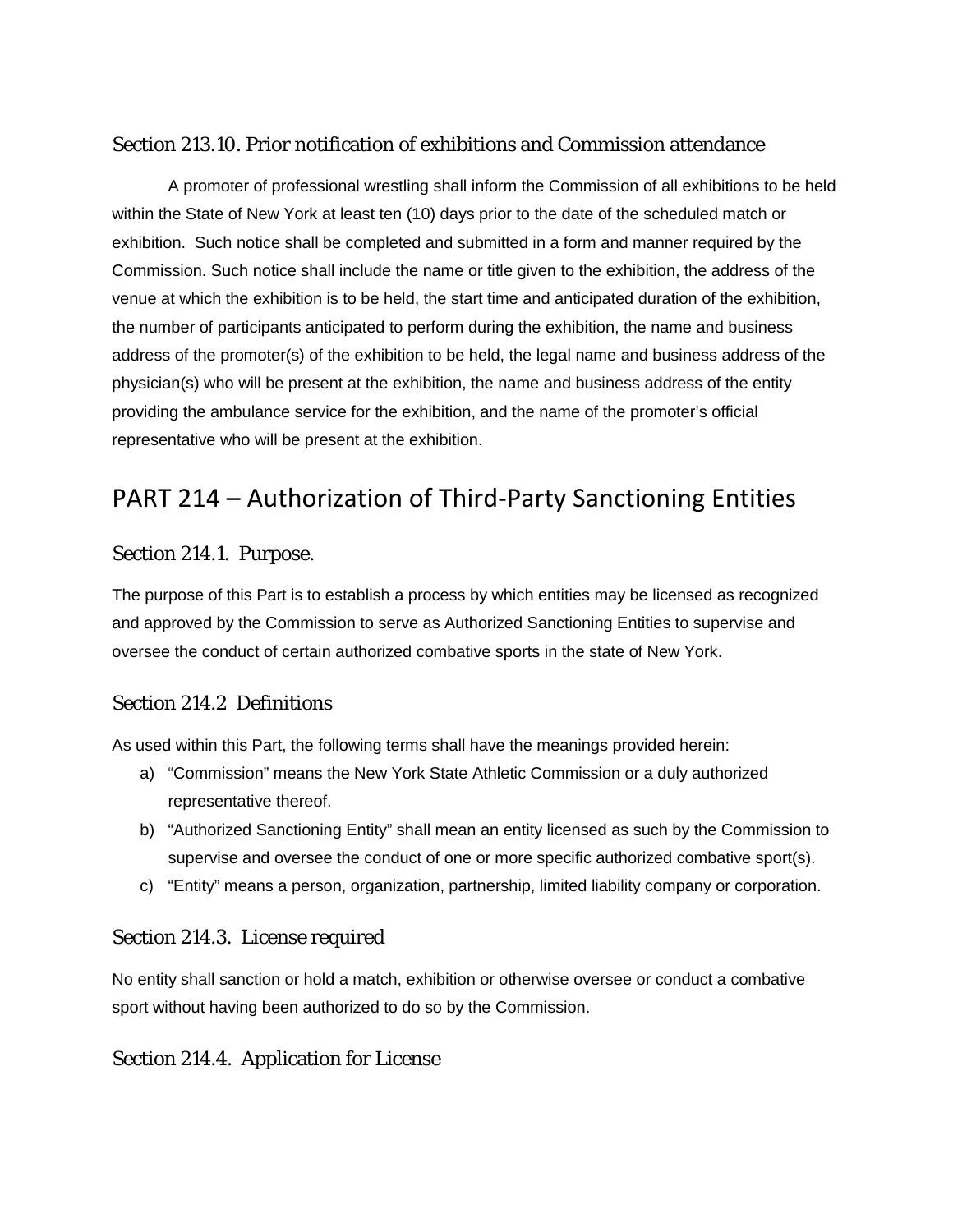(a) An entity may make an application for a license to supervise and oversee the conduct of matches and exhibitions of one or more of the following authorized combative sports: wrestling, kickboxing (including muay thai), amateur mixed martial arts, and the single discipline martial arts of Judo, Tae Kwon Do, Karate and Kempo.

(b) Upon application therefore, the Commission may license an entity as an Authorized Sanctioning Entity for one or more of the authorized combative sports listed in paragraph (a) above, as deemed appropriate by the Commission based on the results of the Commission's review of such application. The application shall be made on a form prescribed by the Commission and affirmed by the applicant as true under penalties of perjury. Such application shall include information related to the following categories, among other documentation and information that may be required by the Commission:

1) The entity's stated mission and primary purpose;

2) The entity's business address and the names of each principle, officer; partner or member thereof

3) The authorized combative sport(s) for which the entity seeks authorization and the rules and protocols associated therewith;

4) The entity's policies, protocols and requirements with regard to the combatants' use of hand, foot and groin protection, or other safety gear;

5) The entity's policies, protocols and requirements with respect to the termination of any combative sport when any participant has endured severe punishment or is in danger of suffering serious physical injury;

6) The entity's policies, protocols and requirements to effectuate the appropriate and timely medical treatment of injured persons.

7) The entity's policies, protocols and requirements with respect to the presence and responsibilities of a licensed physician at each bout, contest, match or exhibition;

8) The entity's policies, protocols and requirements with respect to the use of performance enhancing drugs and illegal substances by participants;

9) The entity's policies, protocols and requirements with respect to pre-competition physical examination by a licensed physician, including but not limited to cardiac and neurological evaluation;

10) The entity's policies, protocols and requirements with respect to pre-competition medical testing for blood and bodily fluid borne communicative diseases such as HIV and Hepatitis;

11) The entity's policies, protocols and requirements with respect to the availability of appropriate emergency medical personnel, equipment, and ambulance transportation;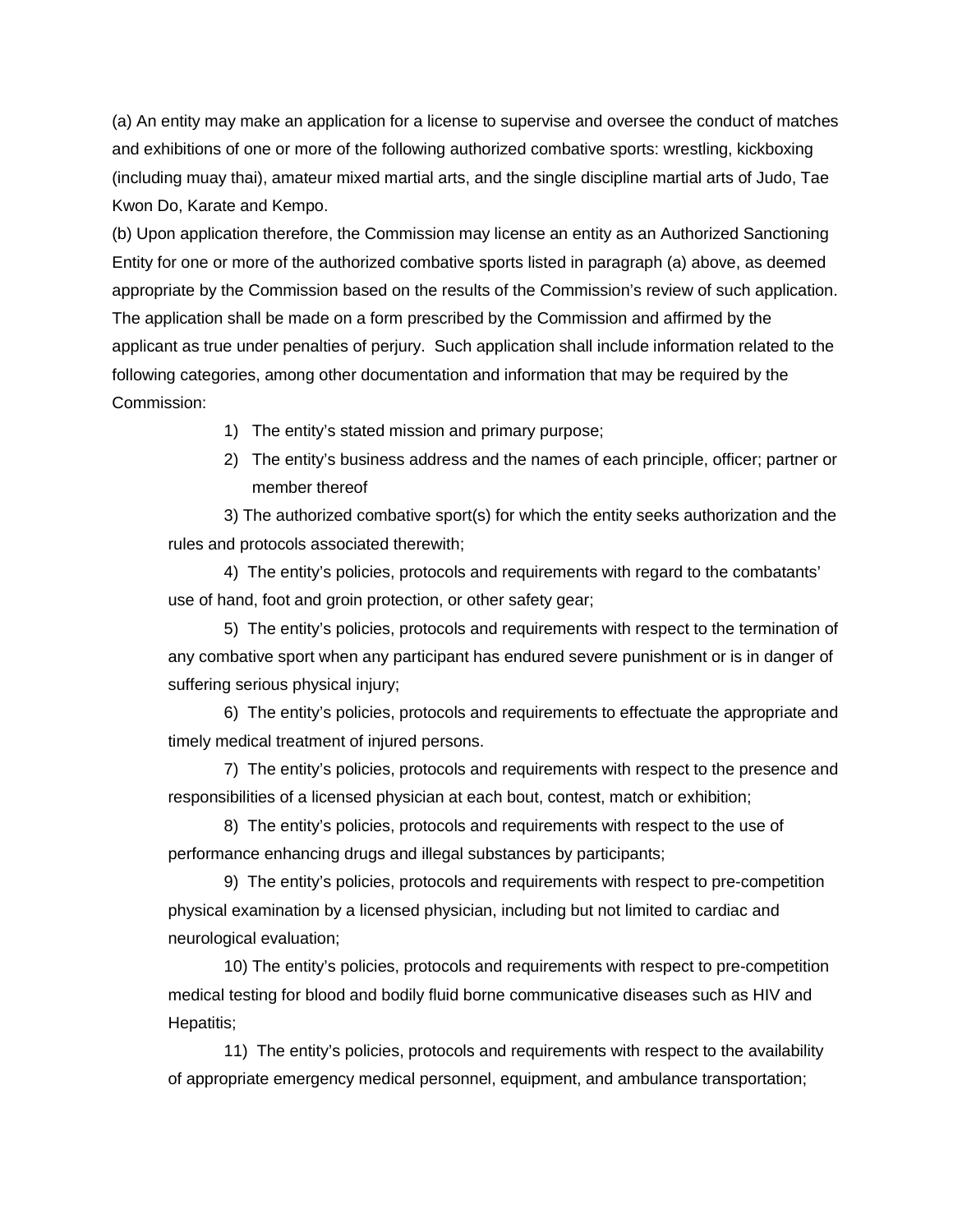12) The entity's prior experience in the oversight, conduct of combative sport(s) or its expertise with respect thereto;

13) The entity's trustworthiness and competence to oversee or conduct a combative sport;

14) The entity's requirements with respect to the provision of accident insurance covering combatants, and a demonstration that the entity's requirements are in compliance with the minimum requirements for the conduct of combative sports as set forth in section 208.16 of the Commission's regulations;

15) A description of the entity's operational history and past performance overseeing and conducting combative sports matches or exhibitions of the type being applied for, including a list of matches or exhibitions the entity has sanctioned or overseen in New York State and any other state within the past 5 years;

16) Other documentation, data, policies, rules, and other exhibits as may be required by the Commission; and

17) A non-refundable application fee as prescribed by the Commission. (c) In addition to the grounds stated in section 214.7 of this Part, the Commission may deny an application upon a finding that the entity has failed to demonstrate sufficient trustworthiness and integrity, or based upon the entity's failure to provide information and representations sufficient to demonstrate and assure the establishment, exhibition and maintenance of appropriate financial, medical, organizational and operational capacity and controls at matches or exhibitions to be overseen by such entity.

(d) An applicant for an Authorized Sanctioning Entity license seeking to engage in the oversight and conduct of an authorized professional combative sport shall execute and file with the secretary of state a bond in an amount of ten thousand dollars (\$10,000), to be approved as to form and sufficiency of sureties thereon by the secretary of state, conditioned for the faithful performance by said person or entity of the provisions of Article 41 of the General Business Law and the rules and regulations of the Commission. In addition, such applicant shall execute and file with the secretary of state a bond in an amount of twenty thousand dollars (\$20,000) to be approved as to form and sufficiency of sureties thereon by the secretary of state, conditioned for and guaranteeing the payment of professionals' purses and the legitimate expenses of printing tickets and all advertising material. All such bonds must be in effect on the date of licensure. Any lapse or expiration in either bond during the license period shall be cause for immediate license suspension until such bond is renewed or a new bond is filed, approved, and in effect

#### Section 214.5. Commission action on application and term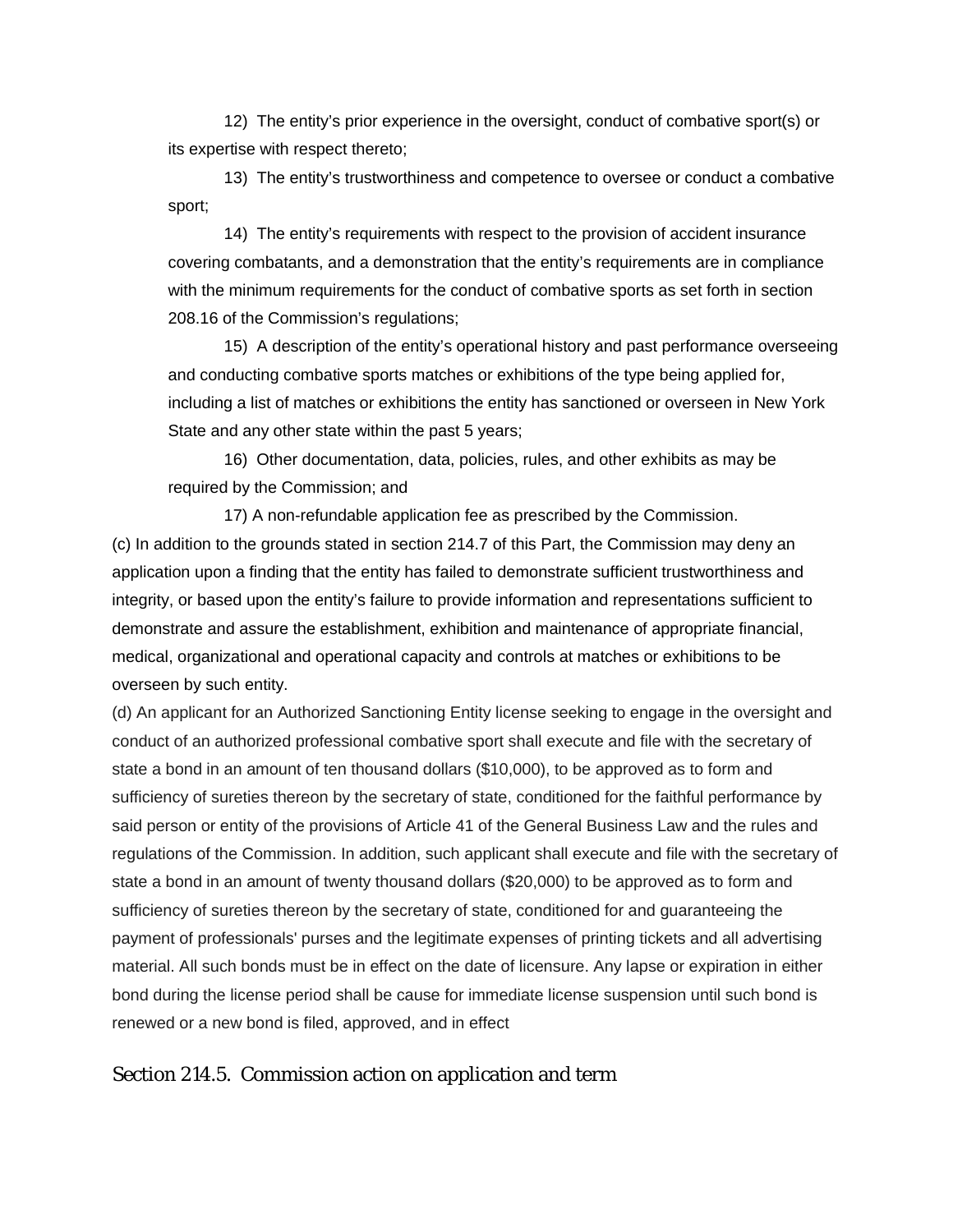(a) The Commission shall grant or deny a complete, original application for such a license within 120 days of its receipt thereof. A failure of the Commission to observe the time limitations of this subpart shall be reviewable in a proceeding in the nature of mandamus under article 78 of the Civil Practice Law and Rules and shall in no event be construed as an application approval.

(b) Unless revoked or suspended, a license as an Authorized Sanctioning Entity shall be valid for a term of two years from its date of issuance. Such license may be renewed by application therefor for an additional two year term. Such renewal application must be received by the Commission not less than 30 nor more than 60 days prior to the expiration date of the license.

#### Section 214.6. Scope of Authorization

(a) An Authorized Sanctioning Entity may oversee or conduct only those specific authorized combative sport(s) for which it is licensed by the Commission.

(b) Upon application therefore, the Commission may modify the scope of a license to include additional authorized combative sports other than those initially applied for upon the application of an approved Authorized Sanctioning Entity at any time during the organization's period of licensure. (c) Upon request of an authorized sanctioning entity, or upon a finding by the commission of a ground listed in section 214.7, the Commission may modify the scope of a license to remove one or more authorized combative sports.

# Section 214.7. Grounds for Denial and Disciplinary Action

An application for license as an Authorized Sanctioning Entity may be denied, and a license issued by the Commission may be suspended or revoked and a fine imposed, for any of the following:

 (a) A violation of Article 41 of the General Business Law and any rules or regulations promulgated thereunder;

(b) In recognition of any suspension, revocation, or other disciplinary action taken by the State of New York or any other state against any license, certificate, or other approval held by the entity;

(c) A failure to have appropriate legal authority to conduct business in New York State;

(d) A failure to satisfy, comply or fully cooperate with a Commission review, request for information, inquiry, or inspection;

(e) For sanctioning any match or exhibition that involve activities beyond the scope of the license issued by the Commission;

(f) A failure to adhere to the assurances or representations contained in the entity's application for license or license renewal;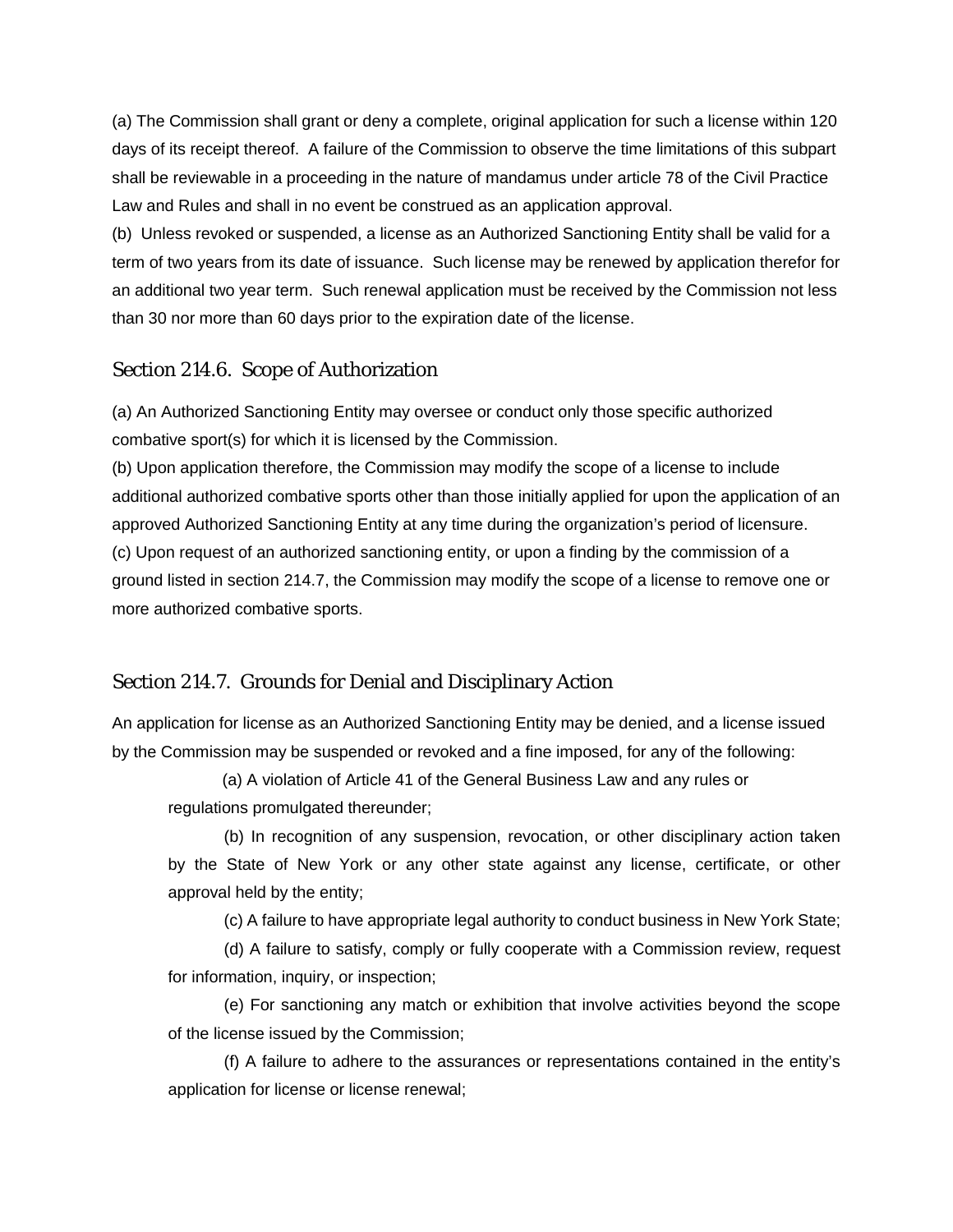(g) A material misstatement or omission within the entity's application for license or license renewal;

(h) A failure to exhibit or maintain appropriate financial, medical, organizational and operational capacity and controls at bouts, contests, matches or exhibitions;

(i) A failure of the Authorized Sanctioning Entity to maintain a satisfactory record of integrity and safety;

(j) A failure to require or enforce all generally accepted rules applicable to the combative sport sanctioned;

(k) Engaging in fraud or fraudulent practices, or for dishonest or misleading advertising, availing the entity's license to another, or for demonstrated untrustworthiness or incompetency in relation to professional matches and exhibitions involving combative sports; and

(l) Engaging in any activity which is detrimental to the health, safety and well- being of a martial arts participant, or which is detrimental to the public health, safety and welfare.

# Section 214.8. Recordkeeping

An Authorized Sanctioning Entity shall maintain appropriate records of matches and exhibitions sanctioned, including but not limited to the following: descriptions and documentation of each sanctioned event, match or exhibition, which shall include information regarding: the martial art involved; the legal name and ring name of each participant; the name and address of the venue at which the match or exhibition is held; the name and business address of the promoter(s) of the match or exhibition; the results of the individual matches held; the rules under which the event, match or exhibition was conducted; a record of whether any injuries were sustained by participants; and the medical and emergency personnel, vehicles and equipment present. For amateur mixed martial arts matches, the authorized sanctioning entity shall ensure and require that all combatants must be registered with the national mixed martial arts registry and/or database as officially designated by the Association of Boxing Commissions, and all match results must be reported to such registry and/or database within 48 hours of the match by the authorized sanctioning entity.

# Section 214.9. General requirements

a) Insurance:

For each bout, contest, match or exhibition, an Authorized Sanctioning Entity shall assure or maintain accident insurance conforming to the requirements set forth for combative sports at section 208.16 of these regulations.

b) Attendance by Licensed Physician: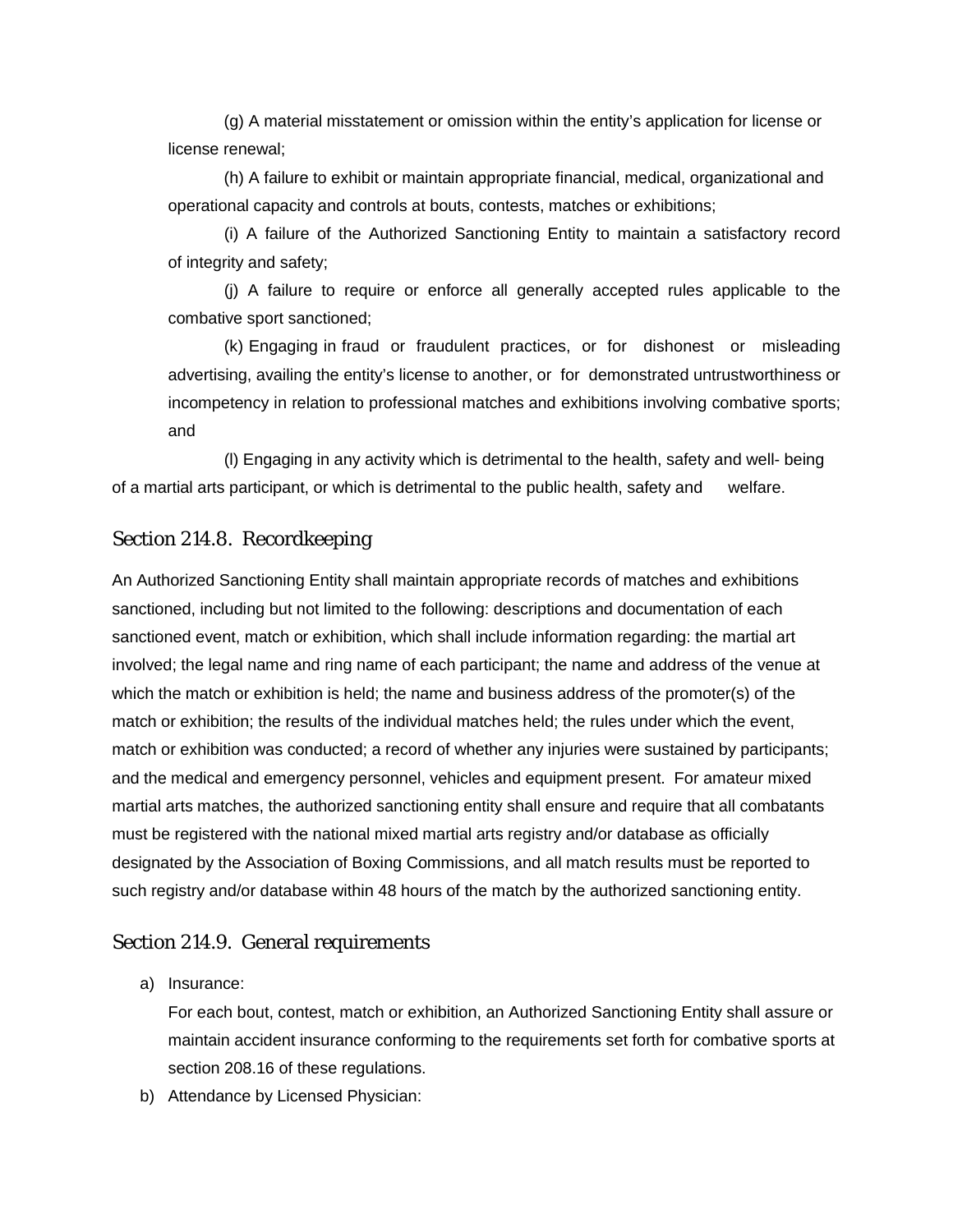An Authorized Sanctioning Entity shall ensure that at least two physicians are in attendance at ringside for the duration of each professional bout, contest, match or exhibition, and shall otherwise ensure that all matches or exhibitions overseen or conducted shall conform to the requirements of section 208.16 of these regulations.

c) Availability of Emergency Services:

An Authorized Sanctioning Entity shall insure the presence of appropriate emergency medical personnel consisting of at least one paramedic, equipment, and the presence of at least one ambulance on site to provide emergency transportation at all times during the conduct of any professional bout, contest, match or exhibition, and shall otherwise ensure that all matches or exhibitions overseen or conducted shall conform to the requirements of section 208.16 of these regulations.

#### Section 214.10 Commission access to records and assessment authority

An Authorized Sanctioning Entity's books and records shall be available to the Commission for review and copying at any time and without limitation. The Commission and its authorized representatives shall be entitled to attend any match, exhibition or weigh-in overseen or conducted by an authorized sanctioning entity at any time and without limitation for the purpose of observing and assessing compliance with the laws of the State of New York and the rules, policies, and directives of the Commission. An Authorized Sanctioning Entity shall fully cooperate with any inquiries or inspections conducted by the Commission.

# Section 214.11. Prior notification of sanctioned events and Commission attendance

(a) An Authorized Sanctioning Entity shall inform the Commission of any combative sports matches or exhibitions that it will sanction within the State of New York at least ten (10) business days prior to the date of the scheduled match or exhibition. No such matches or exhibitions may be held until such notice is filed with the Commission. Such notice shall include a description of the event, including the following information: the date and time of the scheduled weigh-in; matches or exhibitions; the authorized combative sports involved; the name and address of the venue at which the match or exhibition is to be held; the name and business address of the promoter(s) of the match or exhibition to be held; the names and business address of the physicians to be in attendance; the name and business address of the entity providing the ambulance service for the matches or exhibitions; a statement identifying and providing contact information for the Authorized Sanctioning Entity's chief representative who will be present at the match or exhibition and responsible for ensuring compliance with the provisions of the rules of the Authorized Sanctioning Entity; and such additional information as the Commission may require.